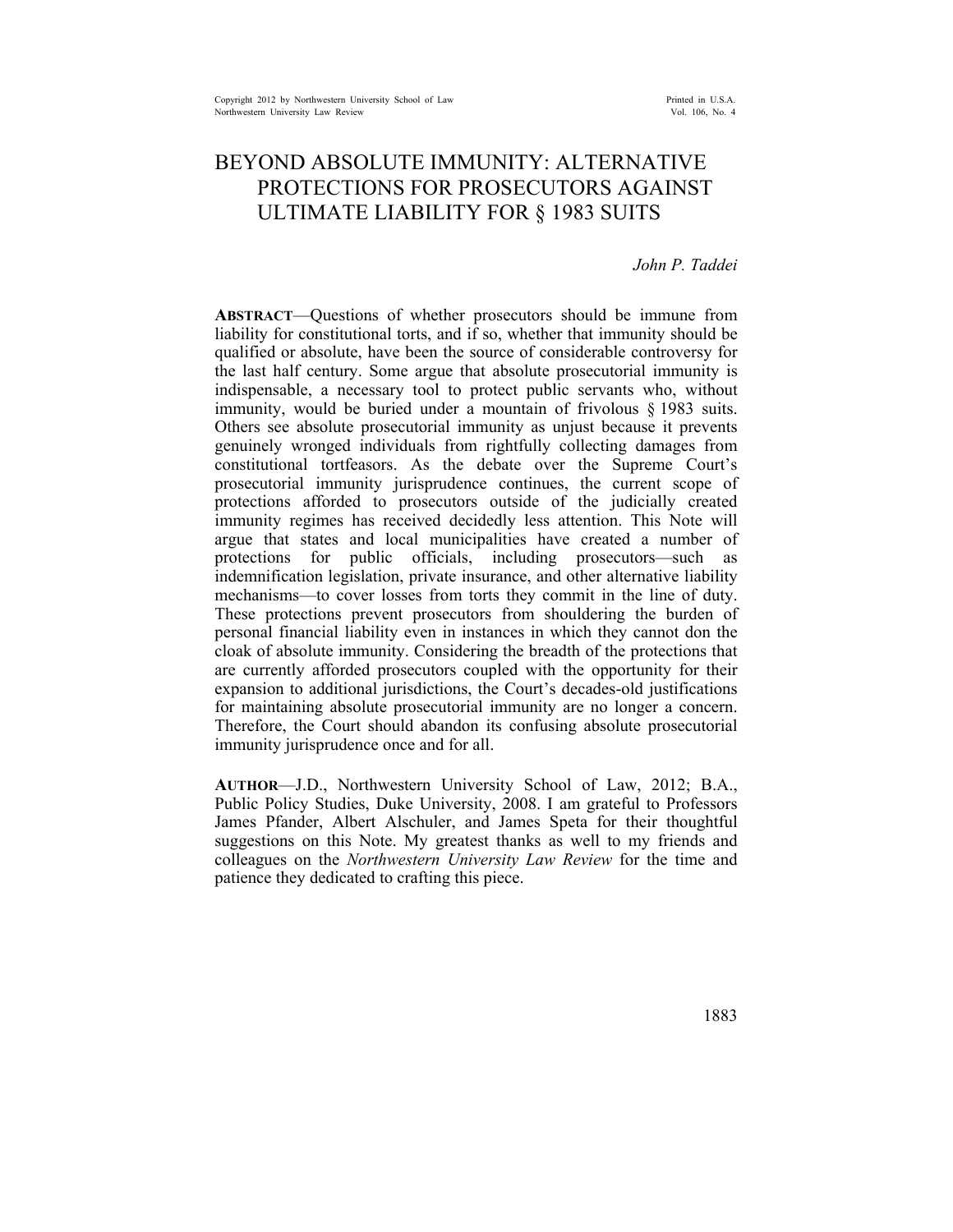### N O R T H W E S T E R N U N I V E R S I T Y L A W R E V I E W

| L  |                                                                       |                                                                       |  |
|----|-----------------------------------------------------------------------|-----------------------------------------------------------------------|--|
|    | $\mathcal{A}$ .                                                       | Section 1983, the Imbler-Buckley Rule, and the Current Standard for   |  |
|    | В.                                                                    |                                                                       |  |
|    | C.                                                                    |                                                                       |  |
|    | D.                                                                    | Criticisms of the Court's Prosecutorial Immunity Jurisprudence 1903   |  |
| П. |                                                                       |                                                                       |  |
|    | A.                                                                    | The "Fundamental Purpose" of $\S$ 1983 and Why Imber-Buckley          |  |
|    |                                                                       |                                                                       |  |
|    | В.                                                                    | Availability of State Indemnification of Prosecutorial Liability for  |  |
|    |                                                                       |                                                                       |  |
|    | C.                                                                    | Examples of State and Federal Expansion of Alternative Protections in |  |
|    |                                                                       | Response to Shifts in Supreme Court Jurisprudence 1918                |  |
| Ш. | CRITICISMS OF AN EXPANSIVE INSURANCE AND INDEMNIFICATION REGIME  1923 |                                                                       |  |
|    |                                                                       |                                                                       |  |

#### **INTRODUCTION**

Several high-profile cases have recently thrust the issue of prosecutorial misconduct into the collective American consciousness. The botched prosecution of Senator Ted Stevens for failure to disclose gifts and the "rush to accuse" three former Duke University lacrosse players of rape both generated significant media attention.<sup>1</sup> They are prominent examples of the fallout that can result when prosecutors abuse their position. Though the charges against both Senator Stevens and the Duke lacrosse players were eventually dropped, $2$  many other less publicized incidents have featured frivolous litigation, unjust convictions, and imprisonment of the innocent. Statutory recourse is available for the victims of such wrongs, but under the current judicially invented system of prosecutorial immunity, few can collect damages.

42 U.S.C. § 1983 creates a cause of action for damages against "[e]very person who, under color of" state or local law, subjects "any citizen . . . to the deprivation of any rights, privileges, or immunities secured by the Constitution and laws" of the United States.<sup>3</sup> But questions

<sup>&</sup>lt;sup>1</sup> See Jeffrey Toobin, *Casualties of Justice*, NEW YORKER, Jan. 3, 2011, at 39 (analyzing the reaction of the Department of Justice to the failed prosecution of Sen. Stevens); Katherine MacIlwaine, *'Innocent*,*'* CHRON. (Apr. 12, 2007), http://dukechronicle.com/article/innocent (reporting North Carolina Attorney General Roy Cooper's decision to drop all charges against the indicted players). 2

<sup>&</sup>lt;sup>2</sup> See Toobin, *supra* note 1; MacIlwaine, *supra* note 1.

 <sup>42</sup> U.S.C. § 1983 (2006).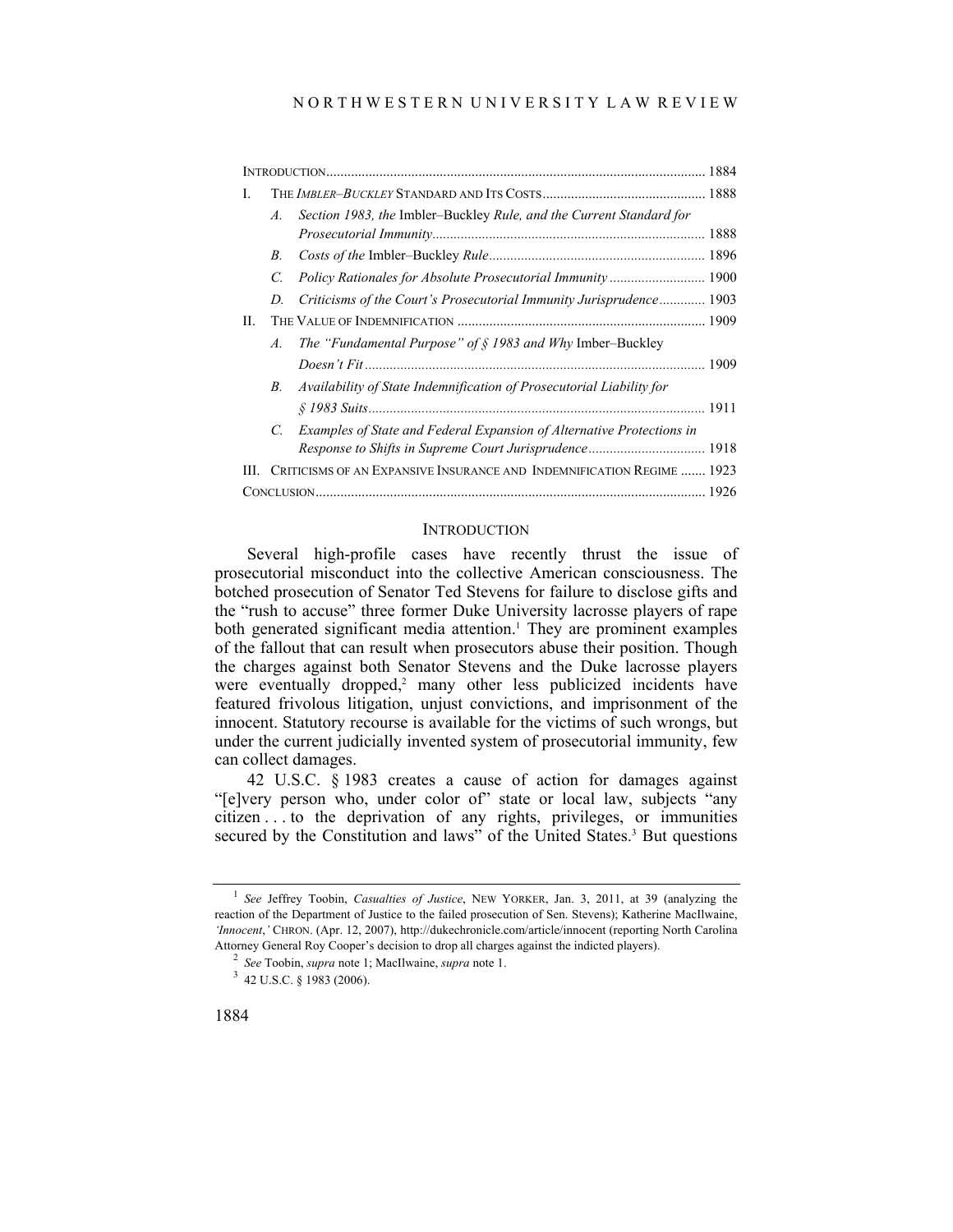of whether prosecutors should be immune from suit under  $\S$  1983, and if so, whether that immunity should be qualified or absolute, have been the source of considerable controversy for the last half century.<sup>4</sup> Some argue that absolute prosecutorial immunity is indispensable, a necessary tool to protect public servants who, without immunity, would be buried under a mountain of frivolous  $\S 1983$  suits.<sup>5</sup> Others see absolute prosecutorial immunity as unjust because it prevents genuinely wronged individuals from rightfully collecting damages from constitutional tortfeasors.<sup>6</sup> Currently, most prosecutorial conduct is absolutely immune from § 1983 suits.<sup>7</sup>

The distinction between absolute and qualified immunity has both practical and legal significance. Absolute immunity from suit protects an individual from liability regardless of his state of mind at the time he commits an alleged constitutional violation.8 Qualified immunity applies to a narrower range of conduct; it protects an individual from liability only for acts or omissions undertaken in good faith.<sup>9</sup> Generally, actions undertaken in good faith include "conduct [that] does not violate clearly established statutory or constitutional rights of which a reasonable person would have known. $\frac{1}{2}$ <sup>10</sup>

Though under current law prosecutors enjoy absolute immunity for many of their responsibilities, the Supreme Court has indicated that there are limits to this shield. A prosecutor wears many hats, and certain actions performed in the line of duty may not receive the highest level of immunity. Prosecutors enjoy absolute immunity from suit for conduct "intimately associated with the judicial phase of the criminal process."11 This "phase"

<sup>4</sup> *See* Margaret Z. Johns, *Reconsidering Absolute Prosecutorial Immunity*, 2005 BYU L. REV. 53, 57 [hereinafter Johns, *Reconsidering*] (arguing that the Court should eliminate absolute prosecutorial immunity); Marshall S. Shapo, *Constitutional Tort:* Monroe v. Pape*, and the Frontiers Beyond*, 60 NW. U. L. REV. 277, 297–319 (1965) (analyzing the implications of the Court's decision to recognize a plaintiff's right to sue for civil rights violations under  $\S$  1983).

*See* Imbler v. Pachtman, 424 U.S. 409, 427–28 (1976) (holding that prosecutorial immunity protects "the vigorous and fearless performance of the prosecutor's duty that is essential to the proper functioning of the criminal justice system").

*See, e.g.*, Johns, *Reconsidering*, *supra* note 4, at 55; Margaret Z. Johns, *Unsupportable and Unjustified: A Critique of Absolute Prosecutorial Immunity*, 80 FORDHAM L. REV. 509, 511 (2011) [hereinafter Johns, *Unsupportable*] (arguing for the application of qualified immunity in all cases); Douglas J. McNamara, Buckley*,* Imbler *and Stare Decisis: The Present Predicament of Prosecutorial Immunity and an End to Its Absolute Means*, 59 ALB. L. REV. 1135, 1138 (1996) ("Although prosecutors need some protection from suit, absolute immunity is too much.").

Because absolute immunity applies when prosecutors are acting as advocates, which is their primary duty, most prosecutorial conduct is absolutely immune. *See* Johns, *Reconsidering*, *supra* note 4, at  $55-56$ .

 $^8$  Joy Rushing & Lynne Bratcher, *Section 1983 Defenses*, 14 URB. LAW. 149, 150 (1982).  $^9$  *Id.* at 150.

<sup>&</sup>lt;sup>10</sup> Harlow v. Fitzgerald, 457 U.S. 800, 818 (1982).

<sup>11</sup> Imbler v. Pachtman, 424 U.S. 409, 430 (1976).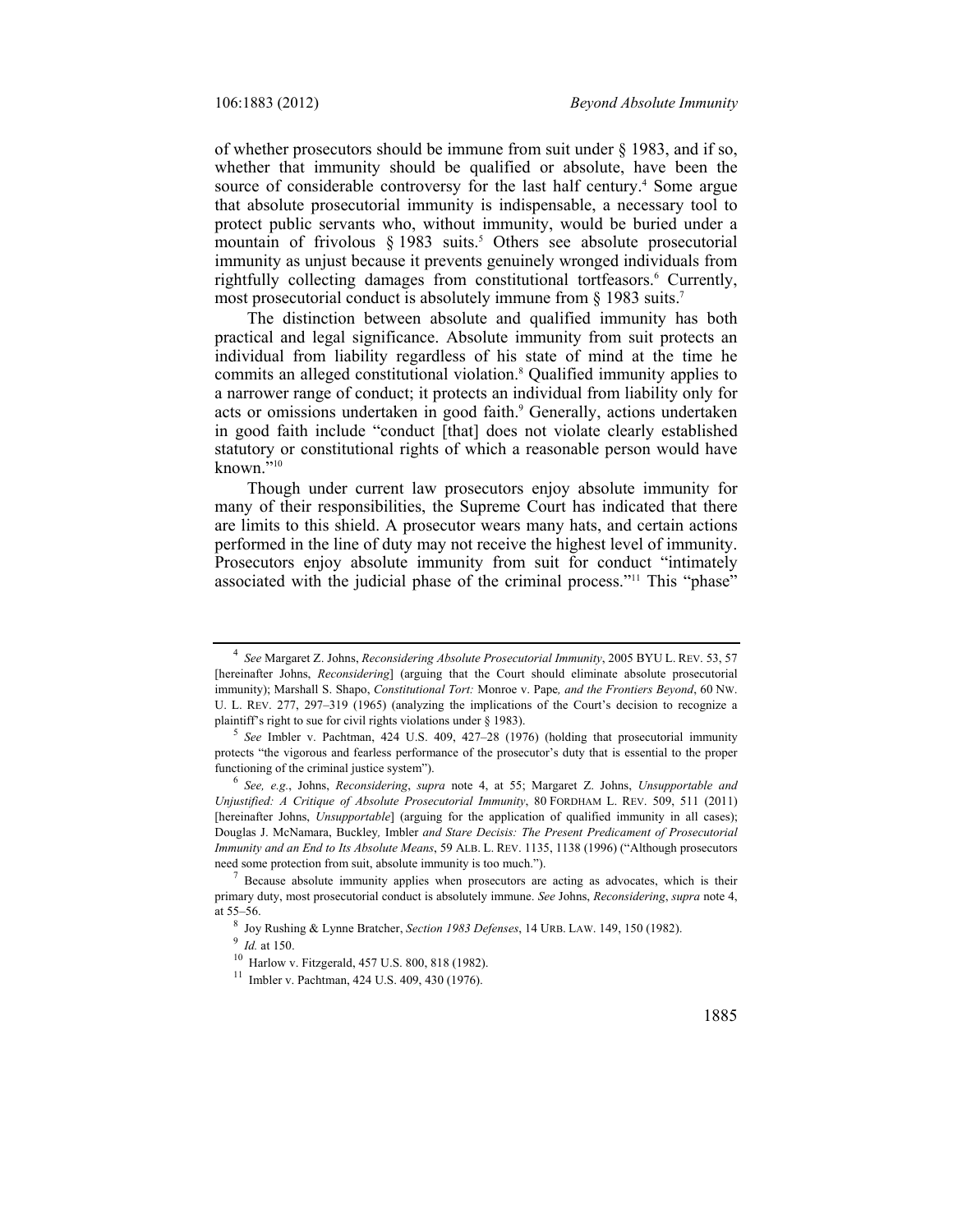begins once there is probable cause to arrest a defendant.<sup>12</sup> For all other conduct that is not "intimately associated with the judicial phase," a prosecutor enjoys only qualified immunity.13

Over the past few years, the Court has reviewed a number of cases in which federal circuit courts attempted to chip away at the foundation of prosecutorial immunity by narrowing the scope of protected conduct.14 Thus far, the Court has maintained the line between absolute and qualified immunity using the standard synthesized by *Imbler v. Pachtman*<sup>15</sup> and *Buckley v. Fitzsimmons*16 to distinguish between prosecutorial and investigative conduct.<sup>17</sup>

A significant amount of commentary has been dedicated to finding ways to improve the doctrines of absolute and qualified immunity.18 Some critics push for changes to the way in which the Supreme Court interprets how and why prosecutors should be immune from suit.<sup>19</sup> Others argue that

is found to have acted within the scope of his official duties as prosecutor).<br><sup>16</sup> 509 U.S. at 274 (establishing that a prosecutor is not protected by absolute immunity until he has

probable cause to arrest a defendant). 17 *See* Ashcroft v. al-Kidd, 131 S. Ct. at 2085 (finding that then-Attorney General Ashcroft was

entitled to immunity because he did not violate clearly established law); Connick v. Thompson, 131 S. Ct. at 1356 (holding that a district attorney's office cannot be held liable under § 1983 for a failure to train its prosecutors based on a single *Brady* violation). 18 *See, e.g.*, McNamara, *supra* note 6, at 1137 ("[T]he reasons for extending prosecutors absolute

immunity no longer exist."); Amanda K. Eaton, Note, *Optical Illusions: The Hazy Contours of the Clearly Established Law and the Effects of* Hope v. Pelzer *on the Qualified Immunity Doctrine*, 38 GA. L. REV. 661, 694–96 (2004) (discussing different scholars' suggestions for how to improve the qualified immunity doctrine). 19 *See* Kalina v. Fletcher, 522 U.S. 118, 132 (1997) (Scalia, J., concurring) (arguing that the

historical support for the *Imbler* rule, which is based on the notion that prosecutors were protected by absolute immunity under the common law in 1871, is inaccurate); *see, e.g.*, Johns, *Reconsidering*, *supra*  note 4, at 53–59 (arguing that the Court's current immunity jurisprudence is unmanageable and that it should eliminate absolute prosecutorial immunity); Jonathan K. Van Patten, *Suing the Prosecutor*, 55 S.D. L. REV. 214, 250 (2010) ("[T]here is a serious question whether there is a principled basis on which to keep *Imbler*'s absolute immunity in balance with *Buckley*'s limited exception for qualified immunity based on function and probable cause.").

<sup>12</sup>*See* Buckley v. Fitzsimmons, 509 U.S. 259, 274 (1993). 13 *Imbler*, 424 U.S. at 430. 14 *See, e.g.*, al-Kidd v. Ashcroft, 580 F.3d 949, 952 (9th Cir. 2009) (holding that former Attorney General John Ashcroft was not entitled to absolute or qualified immunity from suit for allegedly creating a practice under which the federal material witness statute was unlawfully employed to investigate or preemptively detain plaintiff for suspected terrorist activities), *rev'd*, 131 S. Ct. 2074, 2085 (2011); Thompson v. Connick, 578 F.3d 293, 293 (5th Cir. 2009) (en banc) (divided panel affirming trial court verdict that prosecutor's office was liable under § 1983 for failure to train its prosecutors to divulge certain exculpatory evidence during a criminal trial, resulting in plaintiff's wrongful conviction and incarceration), *rev'd*, 131 S. Ct. 1350, 1366 (2011); McGhee v. Pottawattamie Cnty., Iowa, 547 F.3d 922, 933 (8th Cir. 2008) (holding that prosecutor was not immune from suit for fabricating evidence prior to filing formal charges despite the fact that evidence was later used at trial), *cert. granted*, 129 S. Ct. 2002 (2009). 15 424 U.S. at 431 (holding that a prosecutor is absolutely immune from suit under § 1983 when he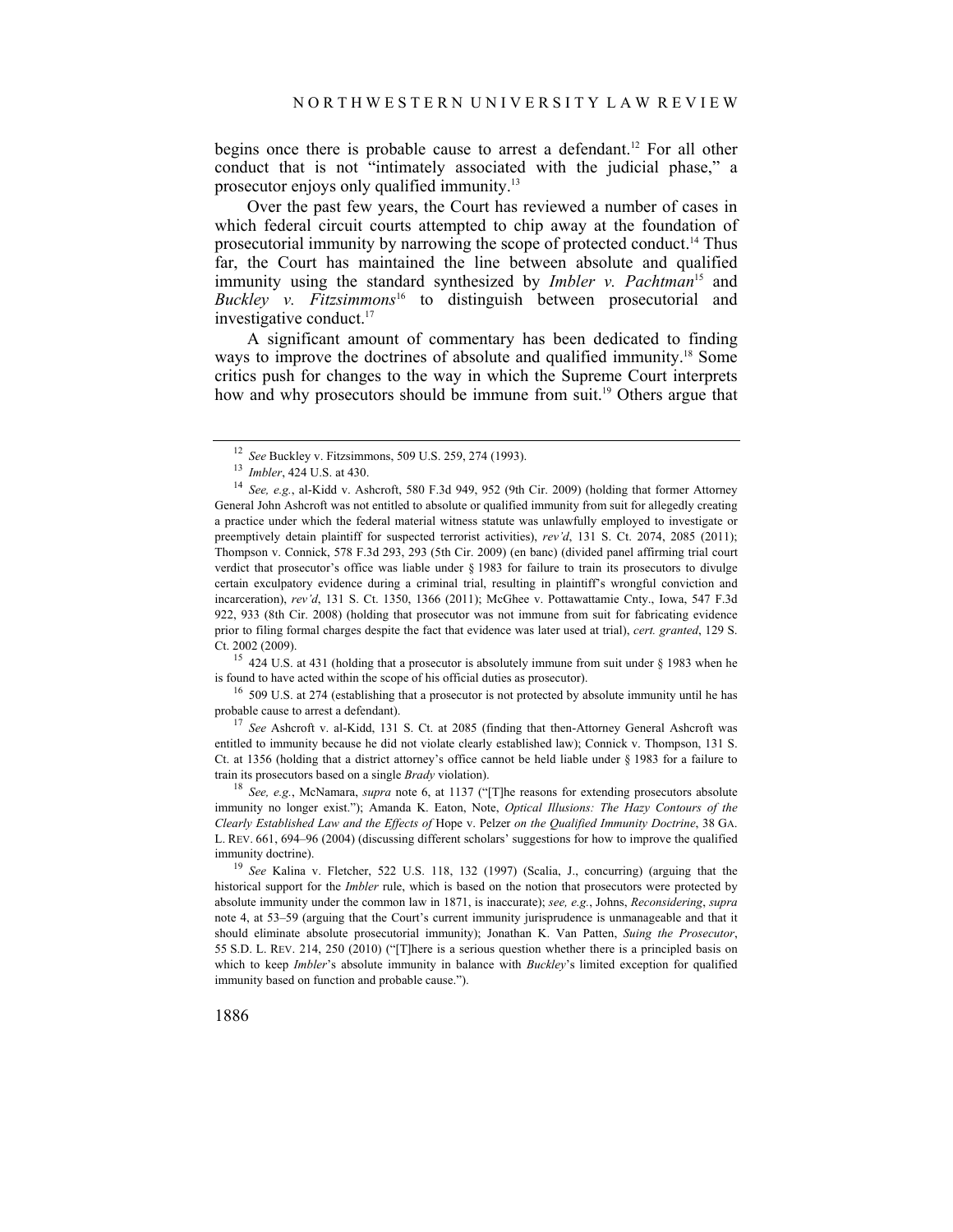regardless of what the Supreme Court decides, states and local municipalities should independently move to better protect wronged defendants.20

However, as the debate over the *Imbler*–*Buckley* jurisprudence continues, the current scope of protections afforded to prosecutors outside of the judicially created immunity regimes has received decidedly less attention. This Note will argue that states and local municipalities have created a number of protections for public officials, including prosecutors such as indemnification legislation, private insurance, and other alternative liability mechanisms—to cover losses from torts they commit in the line of duty. These protections prevent prosecutors from shouldering the burden of personal financial liability even in instances in which they cannot don the cloak of absolute immunity.

The driving force behind the Court's absolute prosecutorial immunity case law has long been a desire to prevent the chilling effect on zealous prosecution that would inevitably emanate from the specter of personal liability in tort suits.<sup>21</sup> The Court has embraced the concept that it is in the "broader public interest" that those who serve in this essential democratic function focus on their duties instead of their wallets.<sup>22</sup>

Contrary to the Court's concerns, a world without absolute prosecutorial immunity does not require the choice between financial security and zealous pursuit of duty. Considering the breadth of the protections mentioned above that are currently afforded prosecutors coupled with the opportunity for their expansion to additional jurisdictions, the justifications for maintaining the protective *Imbler*–*Buckley* standard are no longer a concern.<sup>23</sup> In light of the existing variety of alternative prosecutorial protections, the Court should abandon its confusing absolute prosecutorial immunity jurisprudence once and for all.

Part I of this Note will discuss the evolution of both qualified and absolute prosecutorial immunity in American law. It will detail the historical and public policy justifications the Supreme Court has advanced for prosecutorial immunity from  $\S$  1983 suits. It will also take into account criticisms of the Court's jurisprudence and analyze the impact the Court's

<sup>20</sup> *See* Adele Bernhard, *When Justice Fails: Indemnification for Unjust Conviction*, 6 U. CHI. L. SCH. ROUNDTABLE 73, 74 (1999) (arguing that "a legislative remedy is the only reliable and fair response to the inevitable mistakes that occur as a byproduct" of the American criminal justice system); Joseph R. Weeks, *No Wrong Without a Remedy: The Effective Enforcement of the Duty of Prosecutors to Disclose Exculpatory Evidence*, 22 OKLA. CITY U. L. REV. 833, 914–15 (1997) (arguing that state law causes of action should be utilized to circumvent the existence of absolute immunity as a federal constitutional bar to damage suits against prosecutors).<br>
<sup>21</sup> See Imbler v. Pachtman, 424 U.S. 409, 424–25 (1976).<br>
<sup>22</sup> Id. at 427.<br>
<sup>23</sup> See id. at 424–25 ("The public trust of the prosecutor's office would suffer if h

in making every decision by the consequences in terms of his own potential liability in a suit for damages.").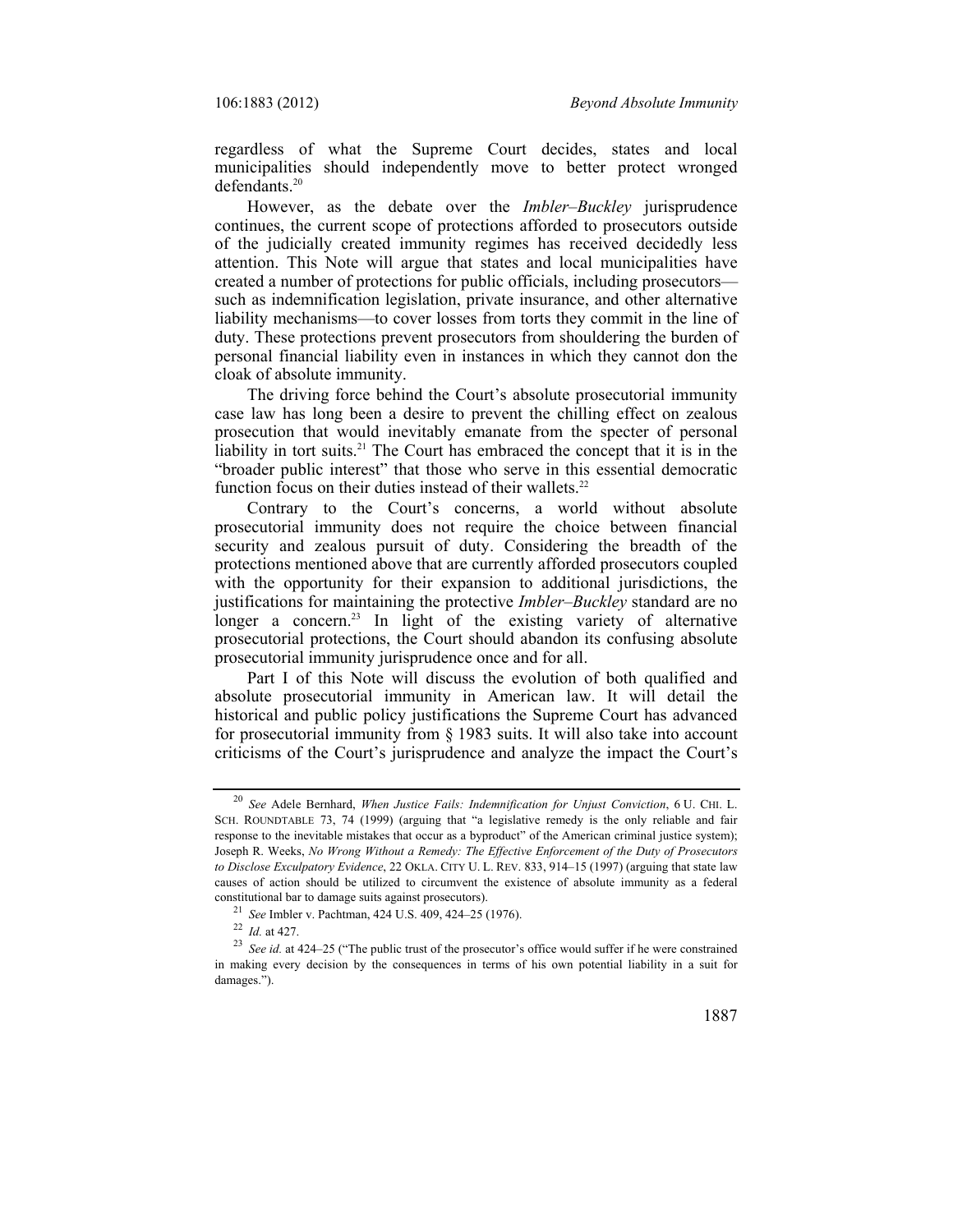decisions have had on plaintiffs seeking damages under § 1983. Part II will argue that the scope of the protections afforded to prosecutors outside of absolute immunity is more expansive and effective than the Supreme Court has recognized. It will argue further that a system in which indemnification, insurance, and other protections are substituted for absolute immunity would be more consistent with the spirit of  $\delta$  1983.<sup>24</sup> This Part will show why these alternatives minimize the concerns driving the Supreme Court's hesitancy to roll back the reach of absolute immunity. Finally, Part III will address the criticisms of these protections as alternatives for absolute immunity and conclude that detractors overstate the difficulties of developing an expansive insurance and indemnification regime.

#### I. THE *IMBLER–BUCKLEY* STANDARD AND ITS COSTS

Official immunity from § 1983 is founded on a tradition that dates back to the Reconstruction Era.<sup>25</sup> The Supreme Court's interpretations of when, where, and how immunity applies to public officials has had a tremendous impact on the ability of parties to pursue causes of action under § 1983. This Part will present an explanation of the historical development of § 1983 suits and the evolution of the Supreme Court's jurisprudence regarding immunity from suit under the statute. Using a variety of examples, this Part will analyze the harms of prosecutorial misconduct and focus on situations in which victims of constitutional torts faced inadequate remedies or were denied compensation because of absolute prosecutorial immunity. Following these examples is an analysis and critique of the policy rationales that drive the Court's current jurisprudence in the realm of absolute prosecutorial immunity.

## *A. Section 1983, the* Imbler–Buckley *Rule, and the Current Standard for Prosecutorial Immunity*

Since the Supreme Court first gave 42 U.S.C. § 1983<sup>26</sup> teeth more than fifty years ago by holding that it provided for a federal right of action, the statute has grown into what is perhaps the most important tool through which victims who allege constitutional harms at the hands of state or local

<sup>24</sup> *See* Carey v. Piphus, 435 U.S. 247, 254 (1978) ("Insofar as petitioners contend that the basic purpose of a § 1983 damages award should be to compensate persons for injuries caused by the

deprivation of constitutional rights, they have the better of the argument.").<br><sup>25</sup> *See* Tenney v. Brandhove, 341 U.S. 367, 372–73 (1951) (discussing the common law tradition of official immunity from suits for constituti

 $^{26}$  Section 1983 provides in pertinent part: "Every person who, under color of any statute, ordinance, regulation, custom, or usage, of any State or Territory or the District of Columbia, subjects, or causes to be subjected, any citizen of the United States or other person within the jurisdiction thereof to the deprivation of any rights, privileges, or immunities secured by the Constitution and laws, shall be liable to the party injured in an action at law, suit in equity, or other proper proceeding for redress . . . ."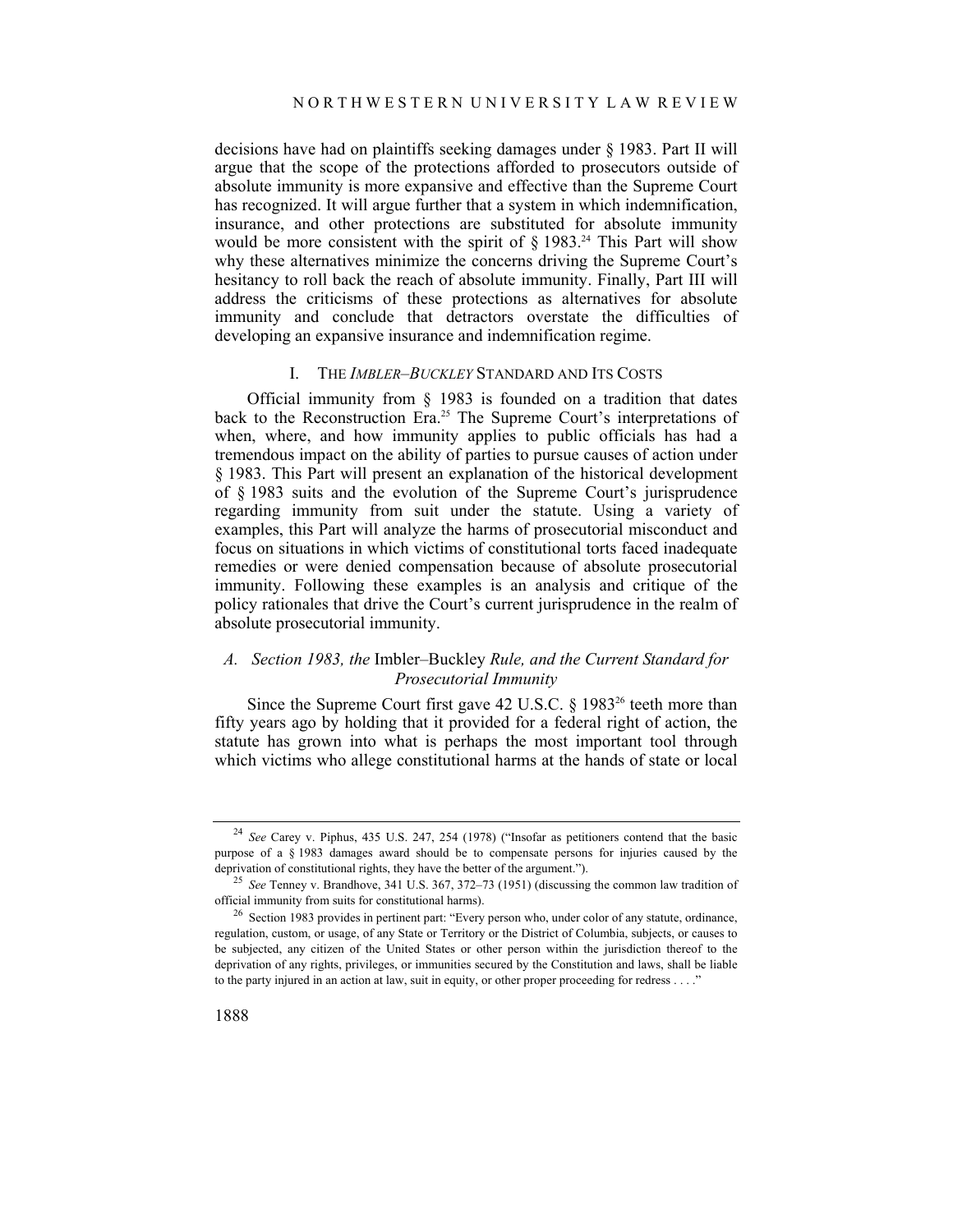officials may seek redress.27 It provides a cause of action to hold liable anyone who, under color of any state statute, deprives anyone of rights secured by the Constitution.<sup>28</sup> In *Monroe v. Pape*, in which a policeman broke into and ransacked the plaintiff's home, the Court first recognized the right to sue for civil rights violations under § 1983.29 As a result of *Monroe*, civil rights litigation against state and local governmental officials flowed into the federal courts. "While only 270 federal civil rights actions were filed in 1961, today between  $40,000$  and  $50,000$   $\&$  1983 actions are commenced in federal court each year."30 Several subsequent Supreme Court decisions and congressional actions expanded the pool of state actors who could be sued under  $\S$  1983<sup>31</sup> and also provided a financial incentive to bring claims by permitting the award of attorney's fees.<sup>32</sup> These and other developments contributed to an explosion in § 1983 litigation over the past five decades.

The Supreme Court developed its § 1983 immunity jurisprudence by first finding immunity for legislative officials,  $33$  then for judges,  $34$  and

<sup>27</sup> *See* Harrington v. Grayson, 764 F. Supp. 464, 466 (E.D. Mich. 1991) (stating that since *Monroe v. Pape*, 365 U.S. 167 (1961), § 1983 "has become one of the primary sources of relief for those individuals who seek redress for violations of their constitutional rights"); *see also* Will v. Mich. Dep't of State Police, 491 U.S. 58, 73 (1989) (Brennan, J., dissenting) ("It would be difficult to imagine a statute more clearly designed 'for the public good,' and 'to prevent injury and wrong,' than § 1983."). <sup>28</sup>  $\frac{8}{1983}$ .

<sup>29 365</sup> U.S. at 168–69, 187; *see also* PETER H. SCHUCK, SUING GOVERNMENT: CITIZEN REMEDIES FOR OFFICIAL WRONGS 48 (1983) ("*Monroe v. Pape* was rightly perceived as a watershed decision, establishing § 1983 as a potent remedy that citizens could invoke affirmatively against official misconduct without the state's help or indeed in the face of its opposition. It swiftly became the legal bulwark of the ripening civil rights movement; only two years after the decision, § 1983 litigation had grown by over 60 percent."); Johns, *Reconsidering*, *supra* note 4, at 73–74.<br><sup>30</sup> 1 MARTIN A. SCHWARTZ, SECTION 1983 LITIGATION: CLAIMS AND DEFENSES § 1.01[B], at 1-5

<sup>(4</sup>th ed. Supp. 2007). In 1993, § 1983 cases accounted for 14% of the federal district court docket. Nasim v. Warden, Md. House of Corr., 64 F.3d 951, 957 (4th Cir. 1995) (Wilkinson, J., concurring) (citing Robert G. Doumar, *Prisoner Cases: Feeding the Monster in the Judicial Closet*, 14 ST. LOUIS U. PUB. L. REV. 21, 23 (1994)) (observing that prisoners filed 878 § 1983 claims in 1967 and 33,000 in 1993), *cert. denied*, 516 U.S. 1177 (1996). 31 *See* Maine v. Thiboutot, 448 U.S. 1, 4–5 (1980) (holding that the § 1983 remedy is not limited to

federal constitutional rights and may also be used to vindicate federal statutory rights, and that the federal statutes enforceable under § 1983 are not limited to those guaranteeing equal or civil rights); Monell v. Dep't of Soc. Servs., 436 U.S. 658, 690–91 (1978) (holding that municipal entities are subject to § 1983 liability when the violation of constitutional rights stems from the enforcement of a municipal policy or custom). 32 *See* Civil Rights Attorney's Fees Awards Act of 1976, 42 U.S.C. § 1988(b) (2006) (authorizing

awards of attorney's fees to parties who prevail in actions or proceedings brought pursuant to § 1983). The statute provides incentive for individuals to enforce their federal rights under § 1983 and for attorneys to represent claimants in § 1983 actions. *See* Hudson v. Michigan, 547 U.S. 586, 597 (2006); *see generally* 1 SCHWARTZ, *supra* note 30, at 1-9. 33 *See* Tenney v. Brandhove, 341 U.S. 367, 379 (1951). 34 *See* Pierson v. Ray, 386 U.S. 547, 553–54 (1967).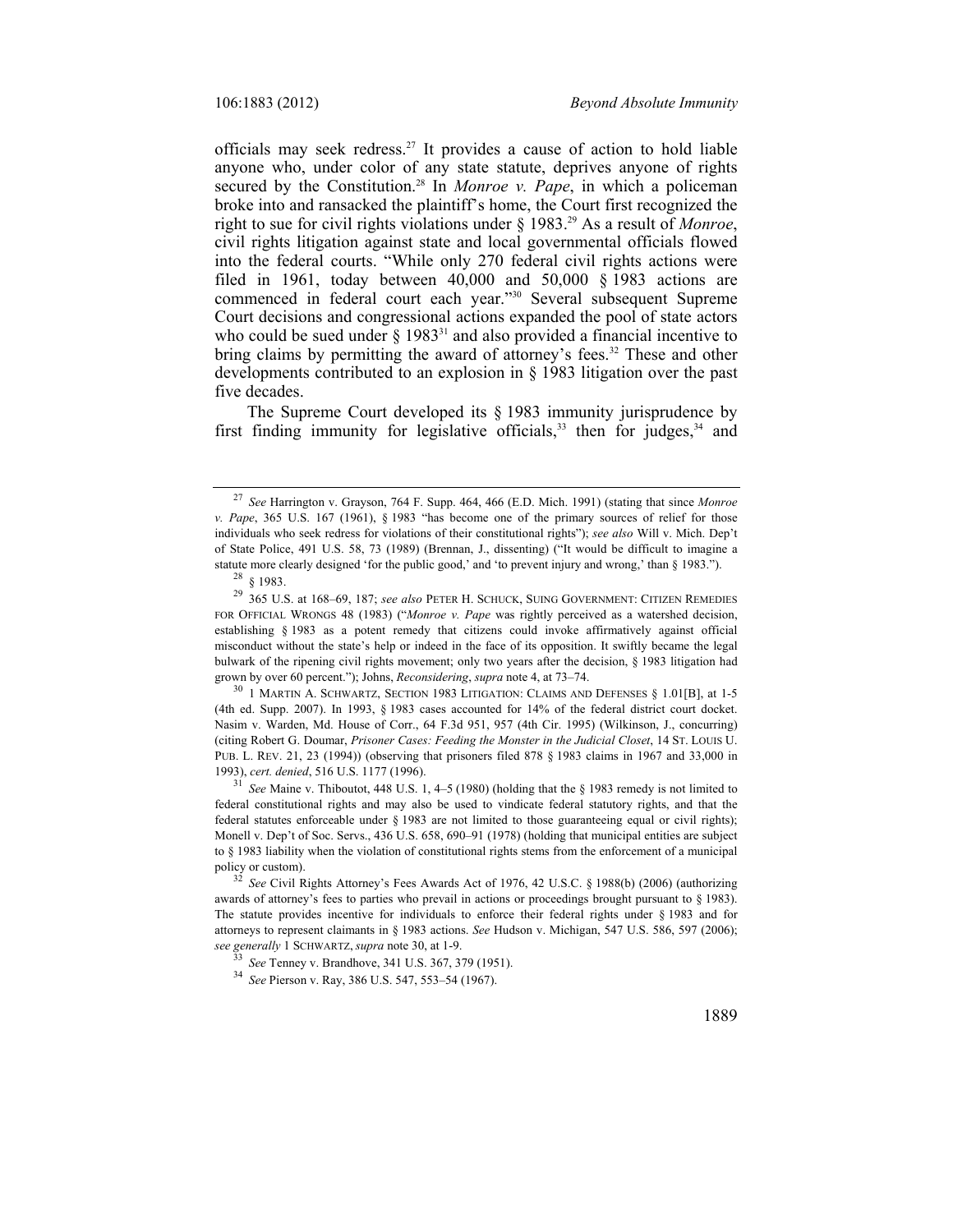finally extending absolute immunity to prosecutors.<sup>35</sup> As  $\&$  1983 became more widely used,<sup>36</sup> the Court began to consider whether government officials deserved immunity against personal liability for their official actions. Because § 1983 contains no explicit immunity provisions for public officials, $37$  it was up to the courts to decide whether and to what extent officials would be immune from § 1983 suits. The Court concluded that Congress intended to preserve the established common law immunities that existed when the statute was enacted.<sup>38</sup> The Supreme Court first turned to the historical common law for answers, examining the immunities that existed as a backdrop to the 1871 Ku Klux Klan  $Act^{39}$  the predecessor to § 1983.40

The Court focused on protections afforded to those performing legislative functions. By the time that *Monroe* established § 1983 as a remedy for constitutional harms caused by state and local government officials, the Court had already recognized absolute immunity for state legislative officials.41 In *Tenney v. Brandhove*, the Court held that state legislators are absolutely immune from liability for damages when they act "in a field where legislators traditionally have power to act."<sup>42</sup> Justice Frankfurter, writing for the majority, relied on a historical common law immunity tradition reflected in English and early American history, as well as the Speech or Debate Clause of the United States Constitution.<sup>43</sup> Quoting a member of the constitutional Committee of Detail, Justice Frankfurter

absolute immunity did not exist as of 1871, we have refused to grant such immunity under § 1983."

Burns v. Reed, 500 U.S. 478, 498 (1991) (Scalia, J., concurring in part and dissenting in part). 39 *See* Buckley v. Fitzsimmons, 509 U.S. 259, 268–69 (1993); *Pierson*, 386 U.S. at 553–54; *Tenney*,

LIBERTIES LITIGATION: THE LAW OF SECTION 1983 § 7:3, at 7-9 (4th ed. 1997).<br><sup>42</sup> 341 U.S. at 379.

<sup>&</sup>lt;sup>35</sup> See Imbler v. Pachtman, 424 U.S. 409, 427 (1976).<br><sup>36</sup> In 1971, the Supreme Court recognized a companion remedy for constitutional violations committed by federal officials in *Bivens v. Six Unknown Named Agents of the Federal Bureau of Narcotics*, 403 U.S. 388, 397 (1971), opening up those officials to the specter of liability as well. This Note will focus on prosecutorial immunity from § 1983 liability—liability as against state and not federal actors—and will not directly address *Bivens* liability. It is notable, however, that the Supreme Court has held that in the course of analyzing the viability of an immunity defense, courts should examine the immunity question in actions brought under *Bivens* and § 1983 under the same standard. *See* Butz v. Economou, 438 U.S. 478, 504 (1978) ("[W]e deem it untenable to draw a distinction for purposes of immunity law between suits brought against state officials under § 1983 and suits brought directly under the Constitution against federal officials.").<br><sup>37</sup> *See* § 1983.<br><sup>38</sup> *See Tenney*, 341 U.S. at 376–77. However, the Court has stressed that when "a tradition of

 $40$  In 1871, Congress enacted the Ku Klux Klan Act in response to outbreaks of terrorism directed against recently emancipated African-Americans, which were often perpetrated with the support of state and local officials. *See* SCHUCK, *supra* note 29, at 47; *see also* Ku Klux Klan Act of 1871, ch. 22, 17 Stat. 13. Section I of the Act is currently codified as § 1983. 41 *See Tenney*, 341 U.S. at 372–73, 376; *see also* 2 SHELDON H. NAHMOD, CIVIL RIGHTS AND CIVIL

<sup>43</sup> *See id.* at 372–73.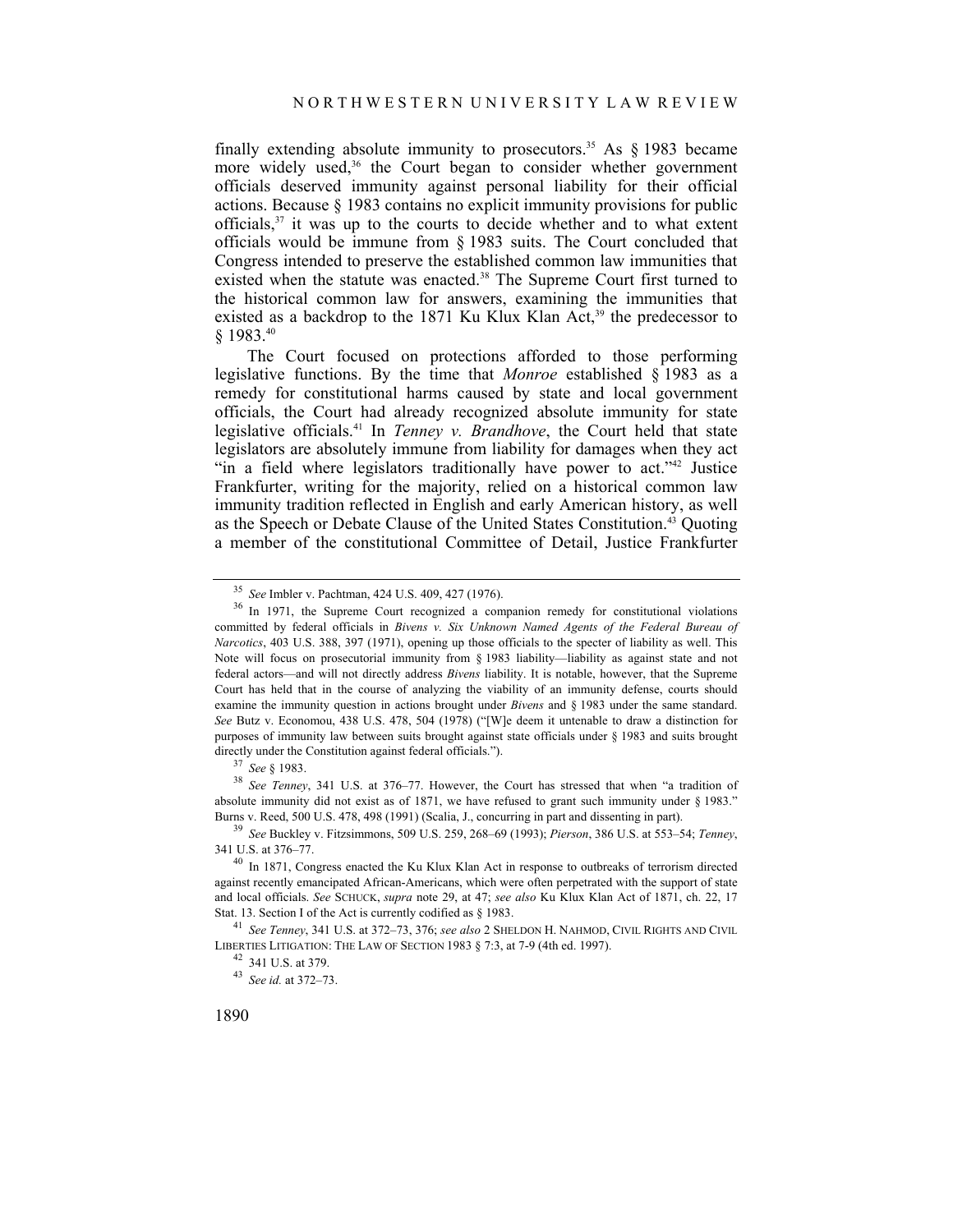reasoned that "[i]n order to enable and encourage a representative of the public to discharge his public trust with firmness and success, it is indispensably necessary, that he should enjoy the fullest liberty of speech" and be protected from reprisals for exercising that liberty.<sup>44</sup>

Careful to maintain boundaries, however, the Court also limited the application of any legislative immunity from suit under § 1983 to conduct performed within the legislative function that the immunity was designed to protect.45 Therefore, legislative officials were not immune from suit for actions conducted outside of the legislative function, such as private publication of government documents.46 This functional approach to determining the scope of immunity for public officials—limiting immunity to conduct within the professional function the immunity was designed to protect—is the standard for analysis of judicial and prosecutorial immunity as well. $47$ 

In *Pierson v. Ray*, the Court addressed the issue of absolute judicial immunity in  $\S$  1983 actions.<sup>48</sup> Parallel to its analysis of legislative immunity in *Tenney v. Brandhove*, the Court found a rich common law tradition supporting absolute immunity for judges of general jurisdiction when they acted within the scope of their position.<sup>49</sup> In defining the scope of judicial immunity, the Court again used a functional approach. Finding it necessary to more clearly define the contours of the judicial position's scope, in *Stump v. Sparkman* the Court stated:

[T]he factors determining whether an act by a judge is a "judicial" one relate to the nature of the act itself, *i.e.*, whether it is a function normally performed by a judge, and to the expectations of the parties, *i.e.*, whether they dealt with the judge in his judicial capacity.<sup>50</sup>

Generally, the only circumstances where absolute immunity does not protect a judge are where the challenged conduct is accompanied by a clear absence of jurisdiction or where the challenged conduct is not a judicial act

<sup>&</sup>lt;sup>44</sup> *Id.* at 373 (quoting 2 WORKS OF JAMES WILSON 38 (James DeWitt Andrews ed., 1896)).<br><sup>45</sup> Gravel v. United States, 408 U.S. 606, 625–26 (1972) (quoting United States v. Johnson, 383 U.S. 169, 172 (1966)) (holding that Sen. Mike Gravel's attempt to have the Pentagon Papers published by a private publisher was not protected by the Speech or Debate Clause because the action was not related to the "due functioning of the legislative process"). 46 *See id.*

<sup>47</sup> *See* Pierson v. Ray, 386 U.S. 547, 553–55 (1967) (extending § 1983 immunity to judges but limiting it to conduct related to the judicial role); *see also* Imbler v. Pachtman, 424 U.S. 409, 430–31 (1976) (extending § 1983 immunity to prosecutors but limiting it to conduct relating to the prosecutorial

<sup>&</sup>lt;sup>48</sup> *See* 386 U.S. at 553–54. <br><sup>49</sup> *See id.* ("Few doctrines were more solidly established at common law than the immunity of judges from liability for damages for acts committed within their judicial jurisdiction . . . ."). 50 435 U.S. 349, 362 (1978).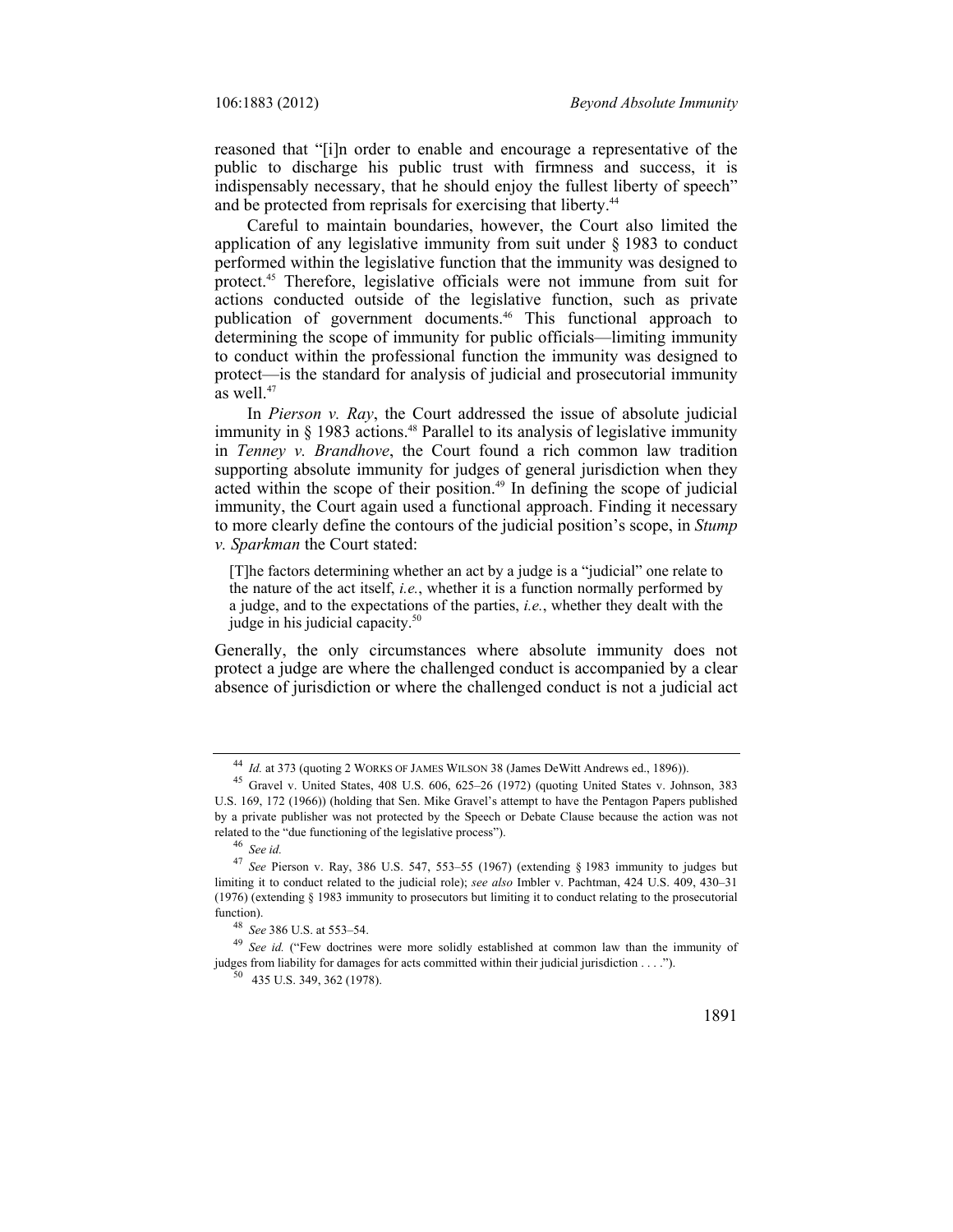but is, for example, administrative in nature.<sup>51</sup> Otherwise, absolute judicial immunity applies.<sup>52</sup> By following this standard, courts have found that the inquiry into judicial immunity roughly parallels the inquiry into legislative immunity.<sup>53</sup>

The Supreme Court finally considered the extent of absolute prosecutorial immunity in *Imbler v. Pachtman*, 54 which is considered "the leading case on prosecutorial immunity."55 In *Imbler*, the plaintiff sued a state prosecutor, alleging the prosecutor knowingly used perjured testimony and suppressed material evidence at trial, resulting in the defendant's murder conviction.<sup>56</sup> Justice Powell, writing for the majority, articulated the issue as "whether a state prosecuting attorney who acted within the scope of his duties in initiating and pursuing a criminal prosecution is amenable to suit under 42 U.S.C. § 1983 for alleged deprivations of the defendant's constitutional rights." $57$  The Court held that the prosecutor was absolutely immune from suit.<sup>58</sup>

The Court's approach to establishing absolute prosecutorial immunity in *Imbler* was similar to its analyses in *Tenney* and *Pierson*. Justice Powell wrote that "*Tenney* established that § 1983 is to be read in harmony with general principles of tort immunities and defenses rather than in derogation of them."59 The Court then reasoned that *Tenney*, *Pierson*, and other cases that considered immunity to § 1983 suits were "predicated upon a considered inquiry into the immunity historically accorded the relevant official at common law and the interests behind it."60 After again undertaking a historical analysis, this time exploring prosecutorial immunity at common law, the Court found that "[t]he common-law immunity of a prosecutor is based upon the same considerations that underlie the common-law immunities of judges and grand jurors acting within the scope of their duties."<sup>61</sup> Finding the common law immunity of prosecutors "well settled," the Court then extended it to § 1983 suits,

- 
- 

<sup>51</sup> *See* 2 NAHMOD, *supra* note 41, § 7:14, at 7-49. An example of an act that would be administrative but not judicial in nature would be disparaging a campaign opponent in flyers. 52 *See id.*

<sup>53</sup> *See id.*

<sup>&</sup>lt;sup>54</sup> 424 U.S. 409 (1976).<br><sup>55</sup> 2 NAHMOD, *supra* note 41, § 7:42, at 7-108.

<sup>&</sup>lt;sup>56</sup> See 424 U.S. at 412–14.<br>
<sup>57</sup> *Id.* at 410.<br>
<sup>58</sup> *Id.* at 431.<br>
<sup>59</sup> *Id.* at 418.<br>
<sup>60</sup> *Id.* at 421.<br>
<sup>61</sup> *Id.* at 422–23. *But see* Kalina v. Fletcher, 522 U.S. 118, 132 (1997) (Scalia, J., concurring) (arguing that prosecutorial immunity did not exist at common law like judicial and legislative immunity); Johns, *Reconsidering*, *supra* note 4, at 75–77 (providing a deeper examination of the historical fallacy that Scalia points out in *Kalina*).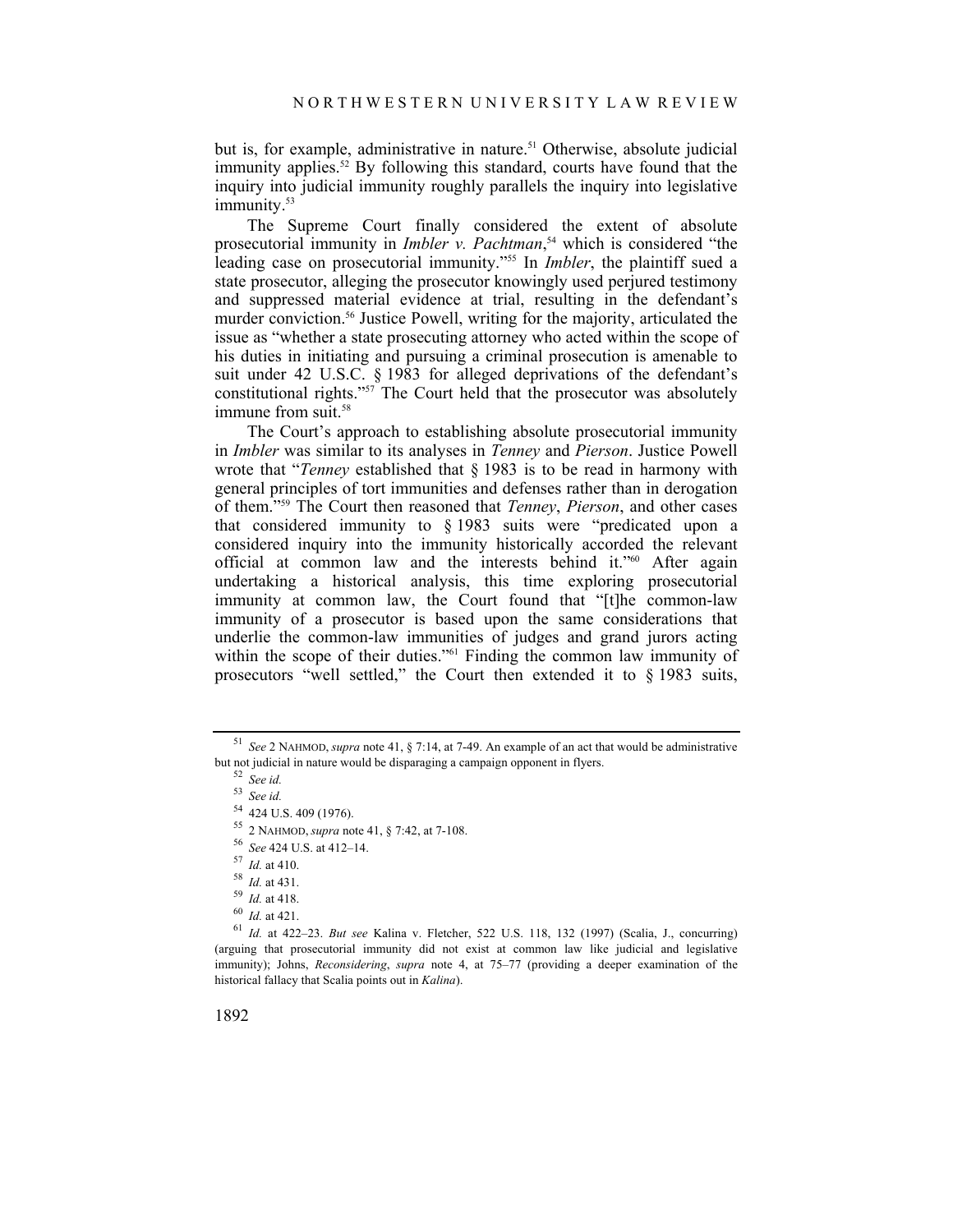stating, "[T]he same considerations of public policy that underlie the common-law rule likewise countenance absolute immunity under § 1983."62

Just as it did with legislative and judicial immunity, the Court struggled to define how far to extend the scope of a prosecutor's duties.<sup>63</sup> Justice Powell noted that there are situations where a prosecutor "no doubt functions as an administrator rather than as an officer of the court."64 The Court indicated, as it had for judicial and legislative immunity, that absolute prosecutorial immunity ceases when an official acts outside of his quasijudicial function as an officer of the court.65 However, the Court declined to establish a concrete standard by which to distinguish those official functions from other administrative duties a prosecutor may undertake, noting that "[d]rawing a proper line between these functions may present difficult questions."66 It has.

In the wake of the Supreme Court's decision in *Imbler* to leave open the questions of whether and to what extent absolute immunity extends to a prosecutor's administrative and investigative actions, both the Court and lower federal courts have spent the past few decades attempting to draw a clearer line. Unfortunately, they have had only limited success.<sup> $67$ </sup> For fifteen years, the Supreme Court allowed the lower courts to experiment with the reach of prosecutorial immunity before rendering its next opinion on the subject.68 During that time, federal appellate courts attempted to define what types of prosecutorial conduct were immune from suit under *Imbler* and what might give rise to liability. Prosecutorial conduct that the circuit courts deemed deserving of absolute immunity included decisions about whether to prosecute,<sup>69</sup> suppressing exculpatory evidence (like in *Imbler*),<sup>70</sup> subpoenaing witnesses,<sup>71</sup> preparing witness testimony,<sup>72</sup> actions taken

<sup>65</sup>*See id.* at 430. 66 *Id.* at 431 n.33. 67 *See infra* Part I.B (discussing the failure of the *Imbler*–*Buckley* line of cases in addressing constitutional harms committed by prosecutors). 68 Following *Imbler* in 1976, the Court did not address issues surrounding prosecutorial immunity

again until 1991. *See* Burns v. Reed, 500 U.S. 478 (1991); *see generally* McNamara, *supra* note 6, at

<sup>69</sup> *See* Newcomb v. Ingle, 944 F.2d 1534, 1536 (10th Cir. 1991); Fields v. Soloff, 920 F.2d 1114, 1119 (2d Cir. 1990); *see also* Powers v. Coe, 728 F.2d 97, 103–04 (2d Cir. 1984) (holding prosecutor absolutely immune from suit for decision to proceed in a case after agreeing not to prosecute the defendant); Gray v. Bell, 712 F.2d 490, 502 (D.C. Cir. 1983) (holding prosecutors absolutely immune from suit for decision to present evidence to a grand jury). 70 *See* Jones v. Shankland, 800 F.2d 77, 80 (6th Cir. 1986) (prosecutor absolutely immune for

failing to disclose exculpatory witness statement the § 1983 plaintiff specifically requested during his murder trial); Fullman v. Graddick, 739 F.2d 553, 558–59 (11th Cir. 1984). 71 *See* Betts v. Richard, 726 F.2d 79, 81 (2d Cir. 1984) (prosecutor immune from § 1983 liability for

procuring a writ to secure plaintiff as a witness in a criminal proceeding).

<sup>62</sup>*Imbler*, 424 U.S. at 424. 63 *See id.* at 431 n.33. 64 *Id.*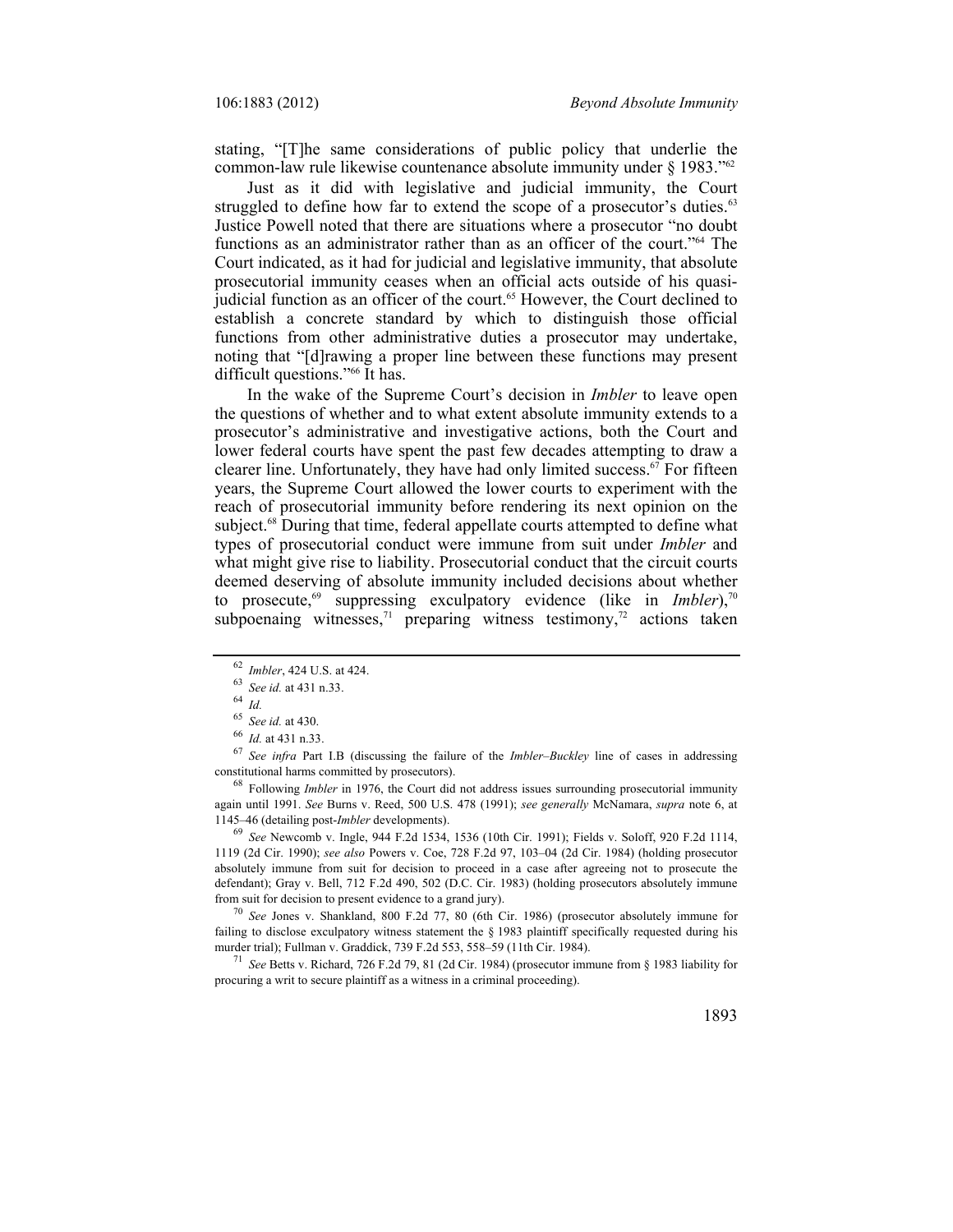during the plea bargaining process, $73$  and decisions to freeze a suspect's assets.<sup>74</sup> On the other hand, federal courts considered prosecutors to be acting in an investigatory capacity, and therefore only entitled to qualified immunity, when they ordered police to arrest certain suspects<sup> $75$ </sup> or organized raids.76 These attempts to set definitive boundaries in discrete, highly factdependent scenarios may have led the Court to again consider the contours of prosecutorial immunity in 1991.77

In *Burns v. Reed*, the Court held that a prosecutor has absolute immunity for participating in a probable cause hearing but only qualified immunity when he gives advice to the police.<sup>78</sup> The core of the Court's rationale was based on historical analogy: the common law did not absolutely immunize the activity of advising law enforcement officers.79 But the common law history was not the only factor that led the Court to reverse the Seventh Circuit's decision that both actions were protected by absolute immunity. Interestingly, the Court also relied in part on the strength of the protections that qualified immunity provides, stating, "[T]he qualified immunity standard is today more protective of officials than it was at the time that *Imbler* was decided. 'As the qualified immunity defense has

normally police functions, and they do not become prosecutorial functions merely because a prosecutor has chosen to participate." (quoting Robinson v. Via, 821 F.2d 913, 918 (2d Cir. 1987))).

<sup>76</sup> See Hampton v. Hanrahan, 600 F.2d 600, 632 (7th Cir. 1979) (noting that a prosecutor deserves only qualified immunity for "planning and execution of a raid" because such conduct is functionally equivalent to the "activities of police officers allegedly acting under [their] direction" (quoting Hampton v. City of Chicago, 484 F.2d 602, 609 (7th Cir. 1973))), *rev'd in part*, 446 U.S. 754 (1980). *See* 

<sup>77</sup> Though not a suit involving § 1983, *Mitchell v. Forsyth* was a high-profile *Bivens* decision prior to 1991 that appeared to indicate the Court's willingness to set definitive boundaries for the exercise of prosecutorial power. *See* 472 U.S. 511 (1985). In *Mitchell*, a four Justice plurality found that President Nixon's former Attorney General John N. Mitchell was not entitled to absolute immunity for participating in wiretapping for alleged national security purposes. *See id.* at 521. The Court found that "[b]ecause Mitchell was not acting in a prosecutorial capacity," he was entitled only to qualified immunity. *Id.* However, subsequent cases have shown that the momentum from *Mitchell* has not meaningfully narrowed the scope of acts that are considered prosecutorial rather than administrative in nature. *See, e.g.*, Buckley v. Fitzsimmons, 509 U.S. 259 (1993).<br><sup>78</sup> 500 U.S. 478, 492, 496 (1991).

79 *Id.* at 492. The Court further rationalized its decision by declaring that it would be "incongruous to allow prosecutors to be absolutely immune from liability for giving advice to the police, but to allow police officers only qualified immunity for following the advice." *Id.* at 495.

<sup>72</sup> *See* Buckley v. Fitzsimmons, 919 F.2d 1230, 1243–45 (7th Cir. 1990) (holding that a prosecutor who obtained assessments of bootprint evidence from expert witnesses and prepared those witnesses for trial was absolutely immune), vacated, 502 U.S. 801 (1991), and rev'd, 509 U.S. 259 (1993).

<sup>&</sup>lt;sup>73</sup> See Taylor v. Kavanagh, 640 F.2d 450, 453 (2d Cir. 1981); *see also* McGruder v. Necaise, 733 F.2d 1146, 1147–48 (5th Cir. 1984) (prosecutor absolutely immune when offering to drop criminal charges in exchange for defendant's agreement to drop civil suit). 74 *See* Ehrlich v. Giuliani, 910 F.2d 1220, 1223–24 (4th Cir. 1990) (prosecutor's "preserv[ation of]

the defendants' assets for forfeiture proceedings" went beyond his investigative function into the area of his advocacy responsibilities, warranting absolute immunity). 75 *See* Day v. Morgenthau, 909 F.2d 75, 77–78 (2d Cir. 1990) ("Arrests and searches . . . 'are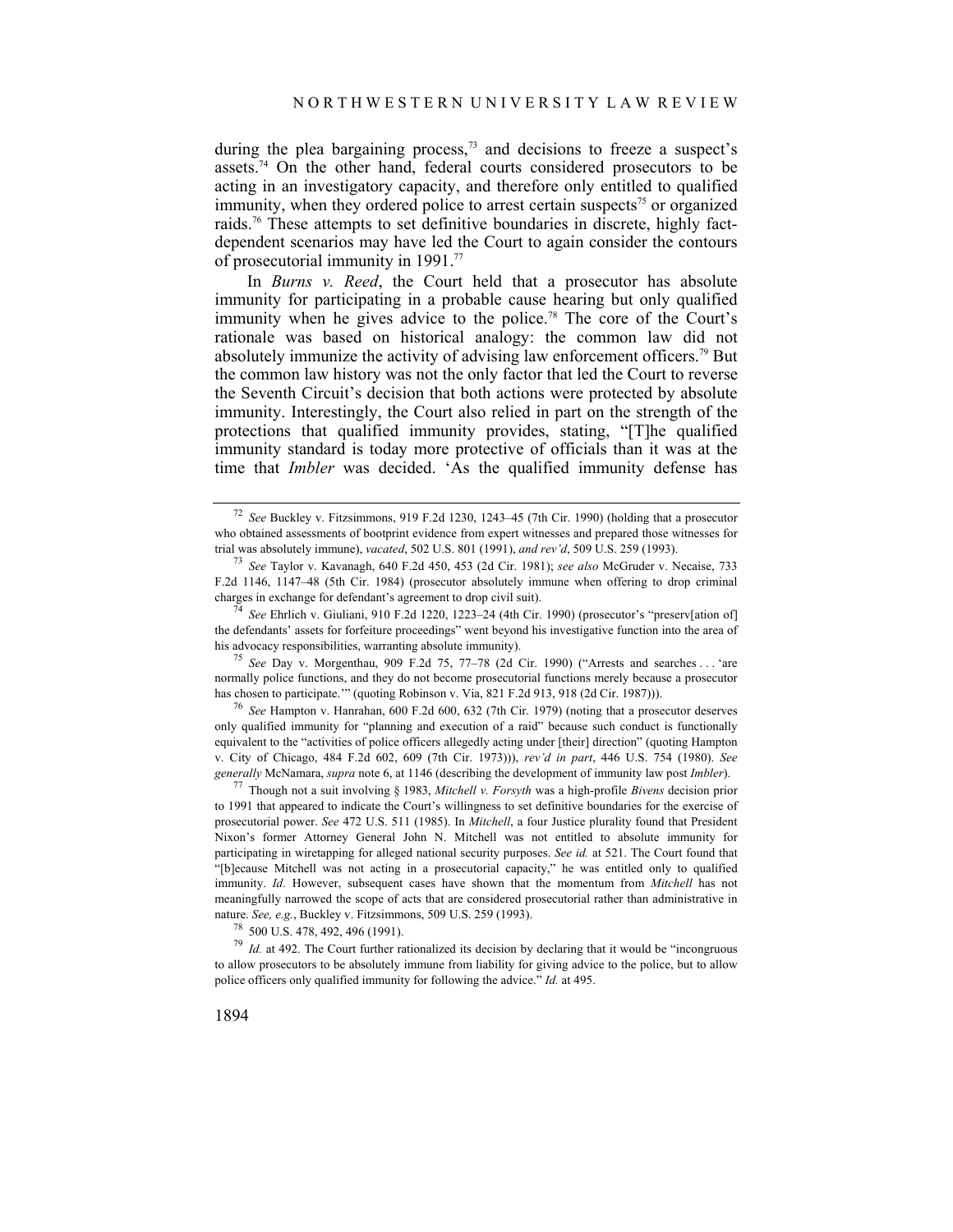evolved, it provides ample protection to all but the plainly incompetent or those who knowingly violate the law.'"80 This rationale is particularly important because it shows that the Court was willing to consider factors outside of its traditional analysis, which has largely consisted of matching historical common law traditions to prosecutorial functions. It also displays a willingness to entertain pragmatic considerations in deciding whether absolute immunity should apply.<sup>81</sup>

*Buckley v. Fitzsimmons*<sup>82</sup> has perhaps done more than any other case to create a definitive test for the reach of absolute prosecutorial immunity. In that case, the Supreme Court placed generally applicable, discernable limitations on the doctrine. In *Buckley*, the plaintiff alleged that prosecutors shopped around for an expert to link him to a bootprint left at the scene of a murder, despite knowledge that he did not leave the print.<sup>83</sup> The Court found, by a five-to-four vote, that prosecutors do not receive absolute immunity when they fabricate evidence prior to an indictment.<sup>84</sup> The key question in *Buckley* was whether the prosecutors' alleged "manufacture [of] false evidence" was part of their traditional role as courtroom advocates or was a function of their investigatory role.<sup>85</sup> As the result indicates, the Court was sharply divided on the issue.

The majority reasoned that because the prosecutors searched for evidence of the plaintiff's involvement in the murder before there was probable cause to arrest him, they acted as investigators, outside the bounds of their protected quasi-judicial function.<sup>86</sup> The dissent, by contrast, considered the prosecutors' alleged fabrication of the evidence as "preparation for trial."<sup>87</sup> The dissent rejected the majority's probable cause line, arguing that it would create perverse incentives, such as encouraging prosecutors to avoid pretrial investigations.<sup>88</sup> Despite the dissenters' concerns, the *Buckley* probable cause rule has endured.

*Buckley* was particularly important because it created a bright-line rule establishing that absolute immunity cannot protect a prosecutor's conduct until probable cause to arrest a defendant exists.<sup>89</sup> However, the probable

<sup>85</sup> *Id.* at 272, 274 (majority opinion).<br><sup>86</sup> *Id.* at 274–75.<br><sup>87</sup> *Id.* at 284 (Kennedy, J., concurring in part and dissenting in part).<br><sup>88</sup> *Id.* at 283.<br><sup>89</sup> *See also* Van Patten, *supra* note 19, at 241. It is im "determination of probable cause" in a case does not render all of a prosecutor's conduct going forward

<sup>&</sup>lt;sup>80</sup> *Id.* at 494–95 (quoting Malley v. Briggs, 475 U.S. 335, 341 (1986)).<br><sup>81</sup> See *infra* Part II for a discussion of the alternative means of prosecutorial protections that do not rely on absolute immunity.

 $\frac{82}{83}$  509 U.S. 259 (1993).<br> $\frac{83}{64}$  *Id.* at 272.

<sup>&</sup>lt;sup>84</sup> *Id.* at 275–76. The Court also unanimously held that prosecutors are not absolutely immune from suit for making out-of-court statements about a defendant's culpability. *Id.* at 277; *id.* at 279–80 (Scalia, J., concurring); *id.* at 282 (Kennedy, J., concurring in part and dissenting in part).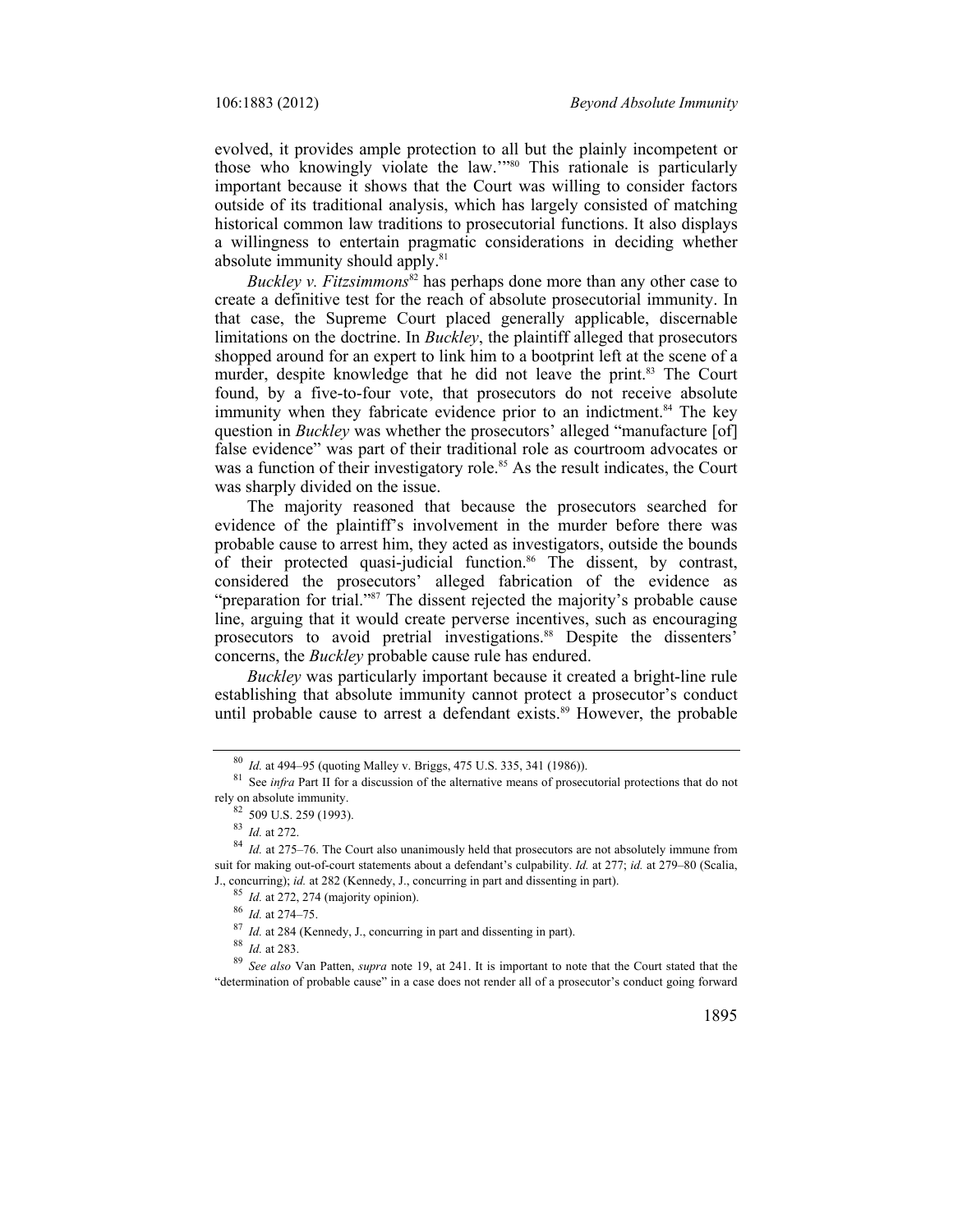cause line itself has come under fire from academics, judges, and even Justices for being difficult to apply and potentially unworkable.<sup>90</sup> *Buckley* merely substitutes one difficult-to-administer standard for another.

This line of cases, from *Imbler* to *Buckley*, makes absolute prosecutorial immunity from liability for damages during a § 1983 suit available when the prosecutor acts within his role as an advocate. Under *Imbler*, as long as the prosecutor's activities are "intimately associated with the judicial phase of the criminal process" and are "functions to which the reasons for absolute immunity apply with full force," prosecutorial immunity will apply.<sup>91</sup> The practical challenge that endures, however, is how to determine which functions are, in fact, "intimately associated" with a prosecutor's quasi-judicial function and where the corresponding line between absolute and qualified immunity should lie. As this Note will address, the *Imbler–Buckley* test has proven to be both unworkable and unjust.<sup>92</sup>

#### *B. Costs of the* Imbler–Buckley *Rule*

Under a regime of absolute immunity, even intentional misconduct resulting in a constitutional injury to a defendant will go without the possibility of civil redress so long as the action is within the scope of the prosecutor's adversarial function.93 The *Imbler* Court pointed out that a prosecutor is entitled to absolute immunity even if a plaintiff is able to show that the prosecutor acted wrongfully or even maliciously.<sup>94</sup> Therefore, under *Imbler*, immunity protects a prosecutor who conspires to bring false criminal charges against a plaintiff;<sup>95</sup> intentionally withholds evidence favorable to a plaintiff and instructs a witness to testify evasively, if not

absolutely immune. *Buckley*, 509 U.S. at 274 n.5. The majority envisioned instances where a prosecutor might do further investigative work at trial, for which he would receive only qualified immunity. *Id.*

<sup>90</sup>*See infra* Part I.D (discussing criticisms of the *Imbler*–*Buckley* rule). 91 Imbler v. Pachtman, 424 U.S. 409, 430 (1976).

<sup>&</sup>lt;sup>93</sup> See Reid v. New Hampshire, 56 F.3d 332, 337-38 (1st Cir. 1995) ("Imbler thus implicitly acknowledged that prosecutors retain *discretion* to determine what evidence is to be disclosed under *Brady* and that absolute immunity attaches to their exercise of discretion. . . . Nor was absolute immunity forfeited because the prosecutors continued to withhold the exculpatory evidence . . . ."); Johns, *Reconsidering*, *supra* note 4, at 53 ("[T]he victims of this [prosecutorial] misconduct are

generally denied any civil remedy because of prosecutorial immunities.").<br><sup>94</sup> *Imbler*, 424 U.S. at 427–29.<br><sup>95</sup> *See* Siano v. Justices of Mass., 698 F.2d 52, 57–58 (1st Cir. 1983) (plaintiff could not recover monetary damages against prosecutor for allegedly initiating a prosecution in bad faith); Perez v. Borchers, 567 F.2d 285, 287 (5th Cir. 1978) (per curiam); Jennings v. Shuman, 567 F.2d 1213, 1221–22 (3d Cir. 1977) ("[A] prosecutor is entitled to absolute immunity 'while performing his official duties' as a officer [sic] of the court, even if, in the performance of those duties, he is motivated by a corrupt or illegal intention." (quoting United States *ex rel*. Rauch v. Deutsch, 456 F.2d 1301, 1302 (3d Cir. 1972))).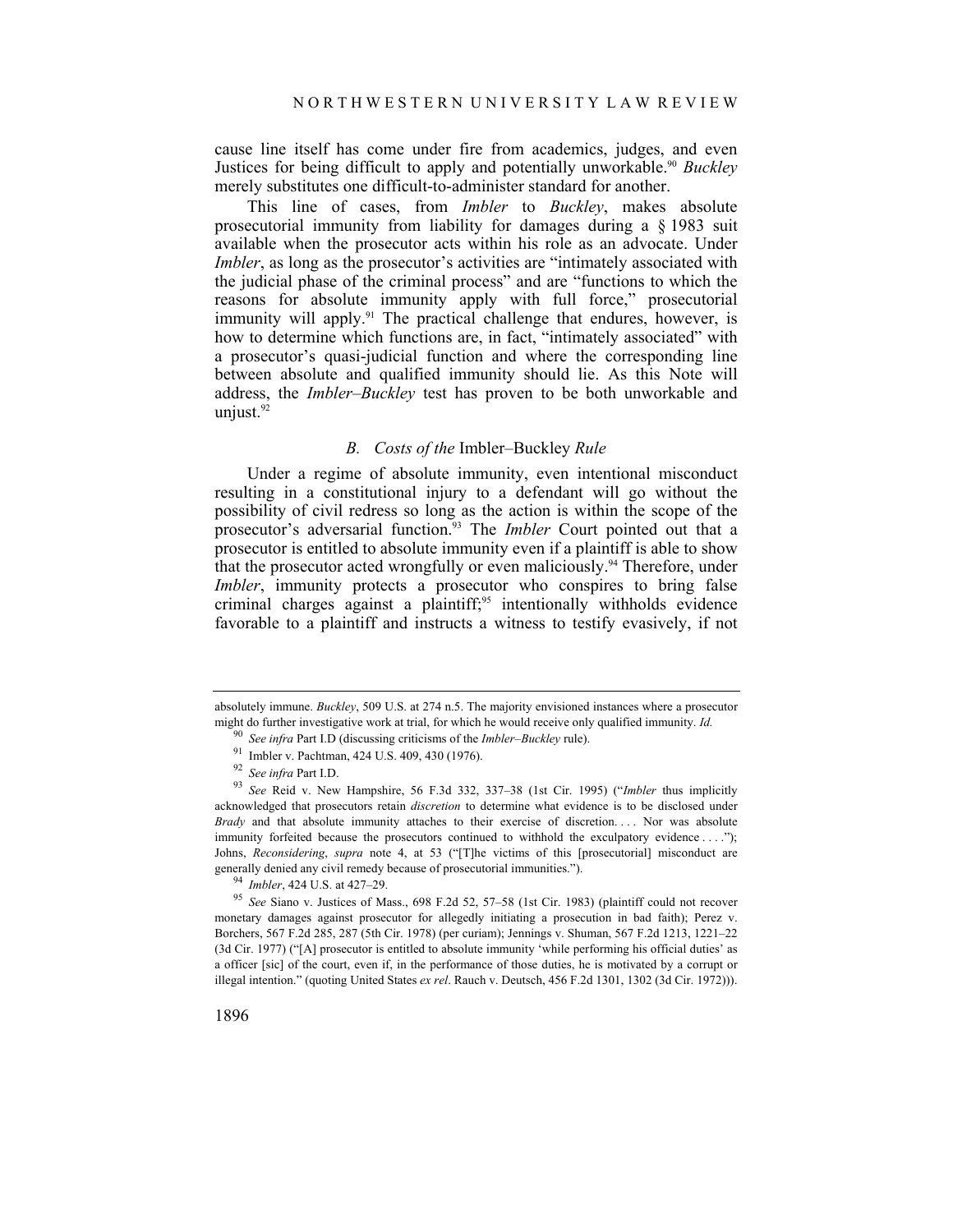falsely;<sup>96</sup> or improperly has the plaintiff indicted and, at trial, induces a person to commit perjury and files false affidavits.<sup>97</sup>

Several major studies indicate that significant numbers of innocent people have been convicted as a result of prosecutorial misconduct. The National Registry of Exonerations reports that misconduct by prosecutors and police occurred in 42% of the 873 exonerations that occurred in the United States from January 1989 through February 2012.<sup>98</sup> There was official misconduct in 56% of homicide exonerations.<sup>99</sup> A study by the Center for Public Integrity released in 2003 noted that since 1970, prosecutorial misconduct resulted in innocent people being convicted of crimes including murder, rape, kidnapping, and robbery in 28 cases involving 32 defendants.<sup>100</sup> Some of these people even received death sentences.<sup>101</sup> From 1992 to 2011, the Innocence Project at the Benjamin N. Cardozo School of Law used DNA evidence to exonerate 289 people who were wrongly convicted.<sup>102</sup> The organization reported that prosecutorial misconduct was a leading cause of the wrongful convictions.<sup>103</sup> An Innocence Project report from 2000 indicated that in 67 cases in which innocent people were sent to death row and later exonerated by DNA evidence, prosecutorial misconduct was a factor in 26% of those cases.<sup>104</sup>

In 1999, the *Chicago Tribune* conducted a national study that painted a vivid picture of some of the more egregious violations committed by prosecutors.105 The study found that since 1963, 381 homicide convictions were reversed due to prosecutorial misconduct.<sup>106</sup> In describing some of the

 $^{100}$  CTR. FOR PUB. INTEGRITY, HARMFUL ERROR: INVESTIGATING AMERICA'S LOCAL PROSECUTORS i, 2, app. at 98–108 (2003). The study also indicated that since 1970, there had been more than 2000 cases in which prosecutorial misconduct by state and local prosecutors was sufficient to require the court to dismiss charges, reverse convictions, or reduce sentences. *Id.* at app. 108; *see also* Johns, *supra* note

4, at 60.<br><sup>101</sup> CTR. FOR PUB. INTEGRITY, *supra* note 100; see also Johns, *supra* note 4, at 60–61.<br><sup>102</sup> *Know the Cases: Innocence Project Case Profiles*, INNOCENCE PROJECT, http://www.<br>innocenceproject.org/know/ (last

<sup>103</sup> See EMILY M. WEST, INNOCENCE PROJECT, COURT FINDINGS OF PROSECUTORIAL MISCONDUCT CLAIMS IN POST-CONVICTION APPEALS AND CIVIL SUITS AMONG THE FIRST 255 DNA EXONERATION CASES 1 (2010), *available at* http://www.innocenceproject.org/docs/Innocence\_Project\_Pros\_ Misconduct.pdf; *see generally* Johns, *Unsupportable*, *supra* note 6, at 512 (providing further anecdotal and statistical evidence of wrongful convictions). 104 BARRY SCHECK ET AL., ACTUAL INNOCENCE: FIVE DAYS TO EXECUTION AND OTHER

DISPATCHES FROM THE WRONGLY CONVICTED xiv, app. 2 at 263 (2000). 105 *See* Ken Armstrong & Maurice Possley, *Trial and Error: How Prosecutors Sacrifice Justice to* 

*Win* (pt. 1), CHI. TRIB., Jan. 10, 1999, at 1. <sup>106</sup> *Id.* 

<sup>96</sup>*See* Hilliard v. Williams, 540 F.2d 220, 221–22 (6th Cir. 1976) (per curiam). 97 *See* Bruce v. Wade, 537 F.2d 850, 852 (5th Cir. 1976). 98 SAMUEL M. GROSS & MICHAEL SHAFFER, NATIONAL REGISTRY OF EXONERATIONS, EXONERATIONS IN THE UNITED STATES, 1989–2012, at 67 (2012), *available at* http://www.law.umich. edu/special/exoneration/Documents/exonerations\_us\_1989\_2012\_full\_report.pdf. 99 *Id.*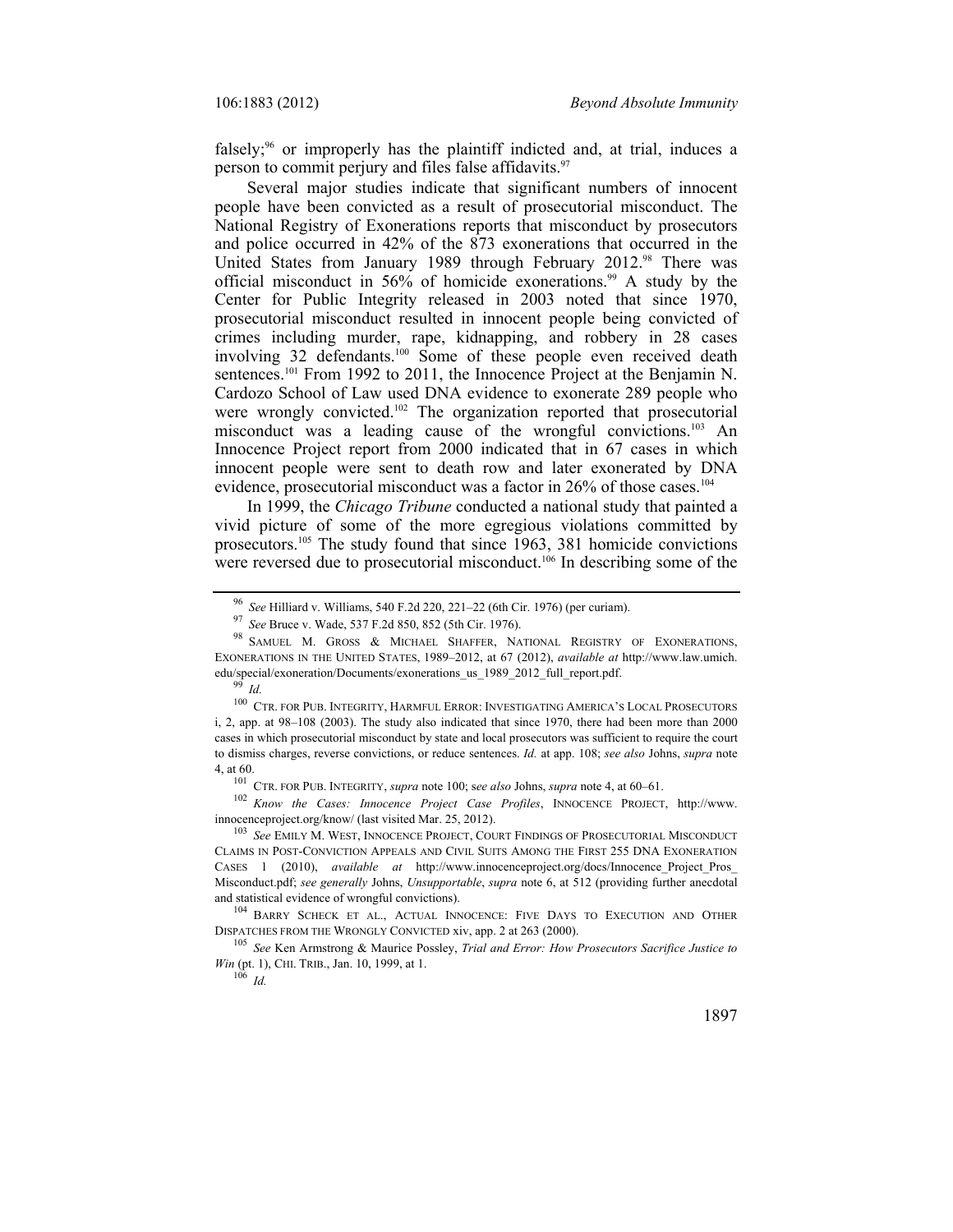more serious forms of misconduct, reporters wrote, "[Prosecutors] have prosecuted black men, hiding evidence the real killers were white. They have prosecuted a wife, hiding evidence her husband committed suicide. They have prosecuted parents, hiding evidence their daughter was killed by wild dogs."<sup>107</sup>

When the Supreme Court adopted absolute prosecutorial immunity in *Imbler* and refined the doctrine in *Burns*, it justified its decision, in part, by noting the other existing deterrent and remedial mechanisms that would serve to protect the accused from prosecutorial abuse.<sup>108</sup> It singled out several measures, such as the likelihood of discipline within the organization;<sup>109</sup> "the remedial powers of the trial judge, appellate review, and state and federal post-conviction collateral remedies";<sup>110</sup> and the possibility that prosecutors could face criminal liability for the most abusive conduct.111 The Court was wrong in its assumptions about the availability of these remedies. Many of the studies cited above found that even in the most egregious, willful situations of prosecutorial misconduct, the remedial powers of the court were inaccessible or ineffective, and prosecutors were rarely disciplined, forced to pay a financial penalty, or criminally prosecuted.<sup>112</sup> With little possibility of appellate or collateral review,<sup>113</sup> punishment, or financial reprisal under § 1983, the only significant safeguard deterring prosecutors from overstepping their bounds falls to the rules articulated by the Supreme Court in *Brady v. Maryland*. 114 In *Brady*, prosecutors pursuing a murder conviction withheld evidence from defense counsel that the defendant's confederate had confessed to performing the actual killing.115 The Court found that a prosecutor has a constitutional obligation to provide the defense with all exculpatory material as a matter

<sup>107</sup> *Id.*

<sup>108</sup> *See* Imbler v. Pachtman, 424 U.S. 409, 425–29 (1976); *see also* Burns v. Reed, 500 U.S. 478, 492 (1991) ("[T]he safeguards built into the judicial system tend to reduce the need for private damages actions as a means of controlling unconstitutional conduct." (alteration in original) (quoting Butz v. Economou, 438 U.S. 478, 512 (1978)) (internal quotation marks omitted)).<br>
<sup>109</sup> *See Imbler*, 424 U.S. at 429.<br>
<sup>110</sup> *Id.* at 427.<br>
<sup>111</sup> *See id.; see generally Johns, Unsupportable, supra* note 6, at 517.<br>
<sup>112</sup> *See g* 

than 2000 cases of documented prosecutorial misconduct, prosecutors were disciplined in only 44 cases and were never criminally prosecuted); SCHECK ET AL., *supra* note 104, at 180–81; Johns, *Unsupportable*, *supra* note 6, at 516–21 (systematically deconstructing the *Imbler* Court's assumptions about alternative protections for the accused using empirical studies); Armstrong & Possley, *supra* note 105. *See also* Johns, *Reconsidering*, *supra* note 4, at 60–63; James S. Liebman, *The Overproduction of* 

<sup>&</sup>lt;sup>113</sup> The remedial powers of the courts are not available in the 97% of cases that settle before going to trial, and even when prosecutorial misconduct in the 3% of cases can be appealed, the offense is usually found to be harmless. *See* Johns, *Unsupportable*, *supra* note 6, at 517. 114 373 U.S. 83 (1963). 115 *Id.* at 84.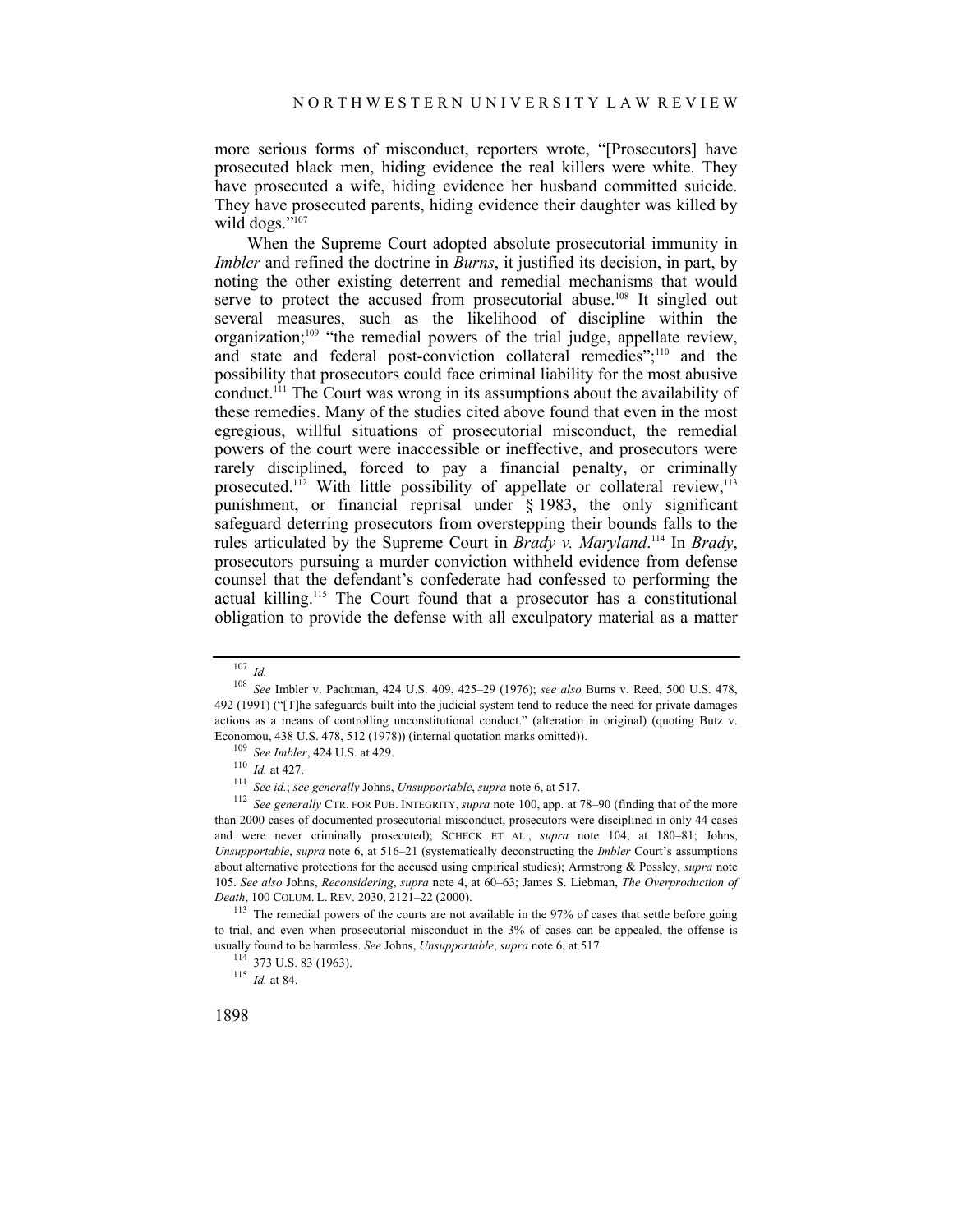of due process.116 If a prosecutor fails to produce the required information, the defendant is entitled to a new trial, provided the defendant can show there is a "reasonable probability" that the case would have turned out differently had the exculpatory evidence not been withheld.<sup>117</sup>

Professor James S. Liebman has argued that *Brady* is largely ineffective as a disciplinary and remedial tool because prosecutors who commit misconduct receive little more than a "slap on the wrist" in the form of a reversal.118 In a comprehensive study of prosecutorial discipline, Professor Richard Rosen examined numerous public filings and contacted state bar associations in an attempt to uncover disciplinary cases involving prosecutorial suppression of exculpatory evidence.119 Rosen found just nine cases where disciplinary action followed a *Brady* violation, four of which resulted in minor sanctions such as censure or reprimand, and just two of which resulted in a recommendation of disbarment.<sup>120</sup> A similar study conducted in California found 159 instances from 1997 to 2009 in which appellate courts ruled that prosecutorial conduct in a criminal proceeding had resulted in harmful error.<sup>121</sup> Only six prosecutors were disciplined for misconduct.<sup>122</sup> Furthermore, immunity makes money damages almost entirely unavailable, injunctions to change policies and practices that led to the mistakes are nonexistent, and as just noted, discipline by the relevant bar or internal investigations rarely find punishable offenses even in situations where previously condemned prisoners have been released due to prosecutorial error.<sup>123</sup>

Clearly, significant commentary has been dedicated to the proposition that the protections afforded to defendants in *Brady* and via other institutional safeguards are inadequate.124 These considerations indicate that

<sup>116</sup> *Id.* at 87 ("[T]he suppression by the prosecution of evidence favorable to an accused upon request violates due process where the evidence is material either to guilt or to punishment, irrespective

<sup>%</sup> of the good faith or bad faith of the prosecution.").<br>
<sup>117</sup> United States v. Bagley, 473 U.S. 667, 682 (1985) (quoting Strickland v. Washington, 466 U.S.<br>  $^{118}$  Liebman, *supra* note 112.

<sup>&</sup>lt;sup>119</sup> See Richard A. Rosen, *Disciplinary Sanctions Against Prosecutors for Brady Violations: A Paper Tiger*, 65 N.C. L. REV. 693, 696–97 (1987). A 1996 article supplemented Professor Rosen's research and found no additional *Brady* incidents for which prosecutors were publicly sanctioned. *See* McNamara, *supra* note 6, at 1184 n.396.<br><sup>120</sup> Rosen, *supra* note 119, at 720–31.<br><sup>121</sup> KATHLEEN M. RIDOLFI & MAURICE POSSLEY, N. CAL. INNOCENCE PROJECT, PREVENTABLE

ERROR: A REPORT ON PROSECUTORIAL MISCONDUCT IN CALIFORNIA 1997–2009, at 18–19 (2010), available at http://law.scu.edu/ncip/file/ProsecutorialMisconduct\_BookEntire\_online version.pdf.<br><sup>122</sup> Id. at 16.<br><sup>123</sup> Liebman, *supra* note 112.<br><sup>124</sup> See, e.g., Johns, Reconsidering, *supra* note 4, at 60–63; Jannice E.

*Roulette:* Brady *Revisited*, 17 CAP. DEF. J. 33, 37–39 (2004); Liebman, *supra* note 112; Tracey L. Meares, *Rewards for Good Behavior: Influencing Prosecutorial Discretion and Conduct with Financial*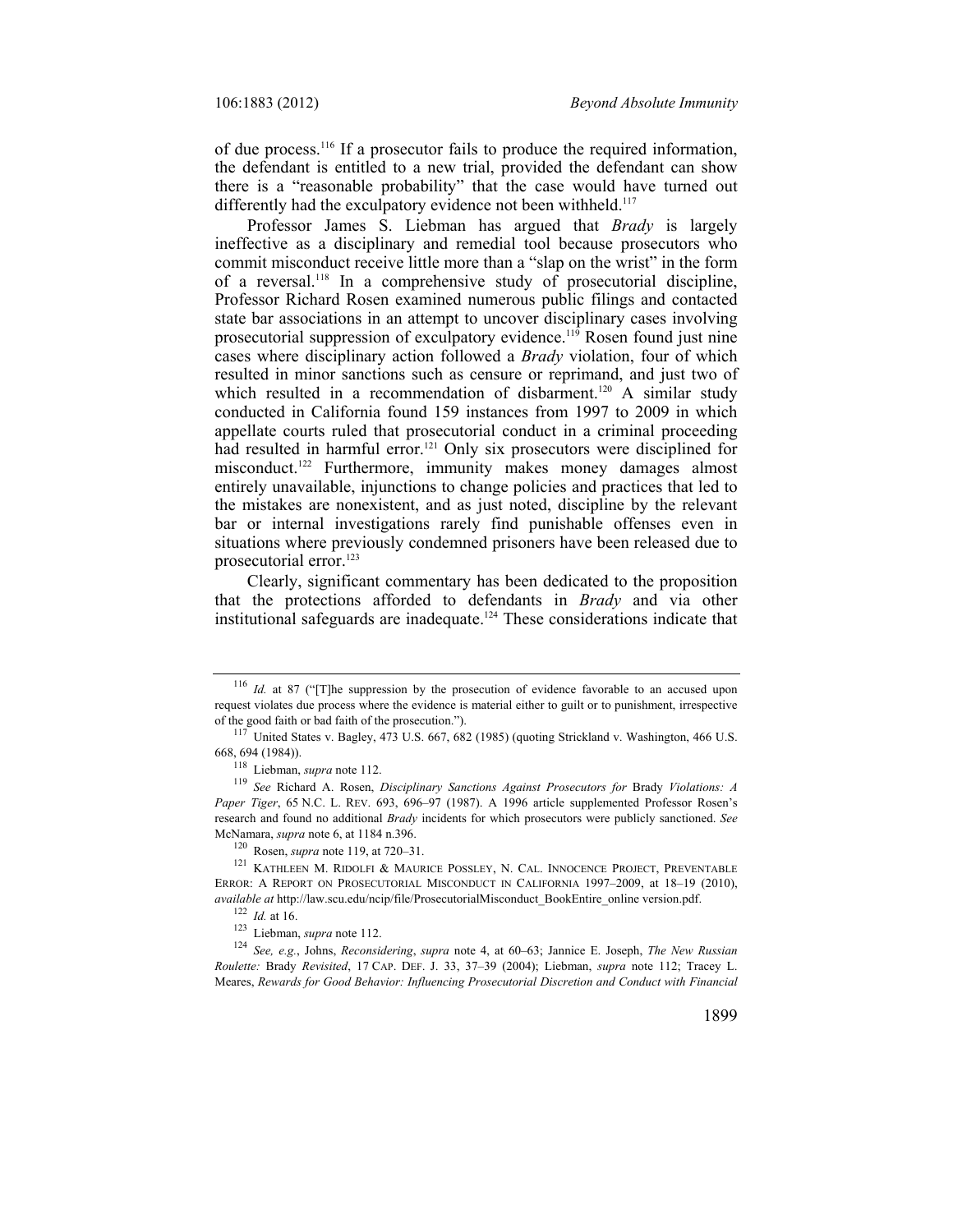the *Imbler* Court's assumption that these alternative protections would ensure the lowest possible degree of prosecutorial misconduct in a world of absolute immunity were wrong. Many scholars have argued further that the inadequacy of these alternative protections stands as a justification for retreating from *Imbler* and scaling back absolute prosecutorial immunity.<sup>125</sup> Regardless, the standard for absolute prosecutorial immunity remains tied to the line *Imbler* and *Buckley* drew: the scope of the prosecutor's adversarial function. However, as discussed below in Part I.D, the Court seems to be getting closer to reconsidering the standard.

## *C. Policy Rationales for Absolute Prosecutorial Immunity*

In *Imbler*, the Supreme Court offered both historical and prudential reasons for why prosecutors deserve absolute immunity. This section will argue that the historical prong of the Court's analysis is unconvincing, if not outright wrong, leaving its policy rationales as the strong remaining support for the doctrine of absolute prosecutorial immunity.

As noted above, historical analogy plays perhaps the most significant role in the Court's current jurisprudence regarding absolute prosecutorial immunity.126 In *Imbler*, the Court followed the *Tenney* approach, considering whether the Reconstruction Congress had intended to restrict the availability of immunity for state prosecutors in  $\S$  1983 suits.<sup>127</sup> It reached the conclusion that the availability of absolute immunity for prosecutors was "well settled."<sup>128</sup> However, as jurists and scholars have noted, the Court's historical analysis in this area was likely flawed.129 The Court's justifications for why certain governmental functions should be immune from suit under § 1983 were heavily based on the common law immunities present in 1871 when Congress passed the Ku Klux Klan Act, the precursor to  $\S$  1983.<sup>130</sup> As Professor Margaret Z. Johns argues in two

*Incentives*, 64 FORDHAM. L. REV. 851, 890–901 (1995); Rosen, *supra* note 119; Weeks, *supra* note 20,

at 835. 125 *See generally* Johns, *Reconsidering*, *supra* note 4, at 54 ("While qualified immunity strikes a balance between providing a remedy for egregious misconduct and protecting the honest prosecutor from liability, absolute immunity should be reconsidered." (footnote omitted)); Johns, *Unsupportable*, supra note 6 (arguing for a reconsideration of absolute immunity); McNamara, *supra* note 6 (same).<br><sup>126</sup> See supra Part I.A.<br><sup>127</sup> Imbler v. Pachtman, 424 U.S. 409, 417-18 (1976) (quoting Tenney v. Brandhove, 341 U.S. 367

<sup>376 (1951)). 128</sup> *Id.* at 424. 129 *See, e.g.*, Johns, *Reconsidering*, *supra* note 4, at 55; *see also* Buckley v. Fitzsimmons, 509 U.S. 259, 279–80 (1993) (Scalia, J., concurring); Burns v. Reed, 500 U.S. 478, 499–500 (1991) (Scalia, J., concurring in part and dissenting in part); *Imbler*, 424 U.S at 437 (White, J., concurring) ("The public prosecutor's absolute immunity from suit at common law is not so firmly entrenched as a judge's, but it has considerable support."). 130 *See supra* Part I.A.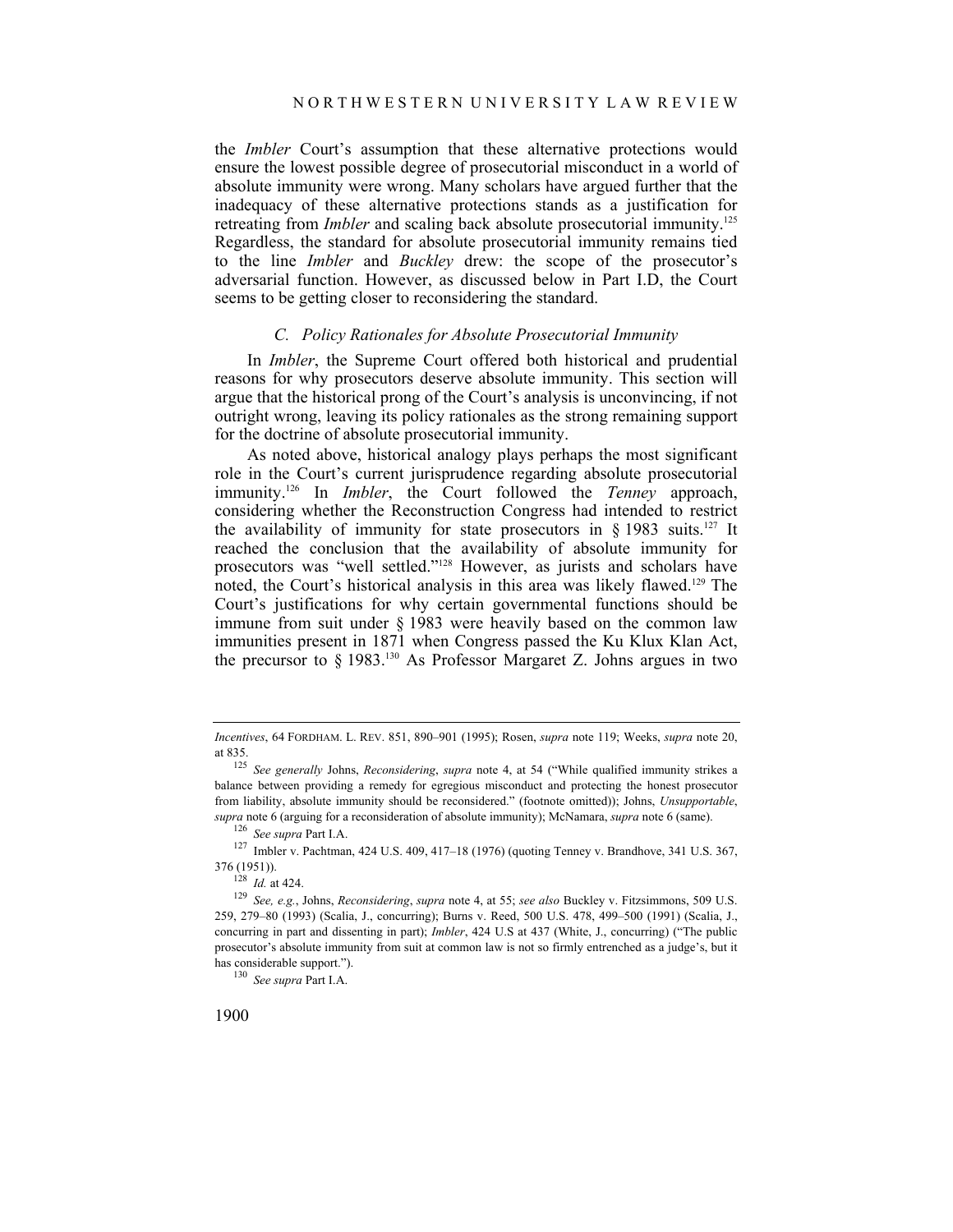articles focusing on prosecutorial immunity, this justification is "just plain wrong $"^{131}$ :

[E]ven assuming Congress intended to retain the existing common-law immunities, absolute prosecutorial immunity was *not* the established law in 1871. In fact, the first case affording prosecutors absolute immunity was not decided until 1896. Congress could not have intended to retain this immunity when it adopted § 1983 because it simply did not exist at that time. Rather, in 1871 prosecutors would have been accorded qualified immunity, not absolute immunity. Thus, the historical argument for absolute prosecutorial immunity is unfounded.<sup>132</sup>

The Court has stressed that when "a tradition of absolute immunity did not exist as of 1871, we have refused to grant such immunity under § 1983."<sup>133</sup> Therefore, it would seem the Court erred in its creation of absolute prosecutorial immunity in *Imbler*.

Justice Scalia has also pointed out the historical fallacy of absolute prosecutorial immunity.134 In his concurrence in *Burns*, Justice Scalia noted that absolute immunity did not exist for any prosecutorial conduct in 1871.135 He pointed out that the protection afforded to prosecutors in 1870 was more akin to "quasi-judicial immunity," which was not absolute and could be overcome by proving malice.136 With the historical prong of the justification for absolute prosecutorial immunity on shaky ground, the Court's policy rationales for providing prosecutors with absolute immunity from suit under § 1983 stands as its strongest justification. This too has been under fire.

*Imbler* has received perhaps its most vehement criticism due to the fact that an individual wronged by a prosecutor's constitutional violations has little chance of recovering a damages award.<sup>137</sup> However, it is important to note that this casualty of judicial discretion was intentional. The *Imbler* Court recognized the problem and determined that other interests should prevail.138 In *Imbler*, the Court faced a choice and placed the competing interests on a utilitarian scale. On the one hand, the Court had the interests

<sup>131</sup> Johns, *Unsupportable*, *supra* note 6, at 521; *see also* Johns, *Reconsidering*, *supra* note 4, at 107–

<sup>08.&</sup>lt;br>
<sup>132</sup> Johns, *Reconsidering*, *supra* note 4, at 54–55 (footnotes omitted).<br>
<sup>133</sup> *Burns*, 500 U.S. at 498 (Scalia, J., concurring in part and dissenting in part).<br>
<sup>134</sup> Kalina v. Fletcher, 522 U.S. 118, 132–33 (19

<sup>&</sup>lt;sup>135</sup> *Burns*, 500 U.S. at 500 (Scalia, J., concurring in part and dissenting in part) (citing Billings v. Lafferty, 31 Ill. 318, 322 (1863); Reed v. Conway, 20 Mo. 22, 44–52 (1854); and Wight v. Rindskopf, 43 Wis. 344, 354 (1877)).<br><sup>136</sup> Burns, 500 U.S. at 500 (Scalia, J., concurring in part and dissenting in part).<br><sup>137</sup> See, e.g., SCHUCK, supra note 29, at 111; John C. Jeffries, Jr., Compensation for Constitutional

*Torts: Reflections on the Significance of Fault*, 88 MICH. L. REV. 82, 84–85 (1989); Liebman, *supra* note 112, at 2121–22.

<sup>&</sup>lt;sup>138</sup> Imbler v. Pachtman, 424 U.S. 409, 427–28 (1976).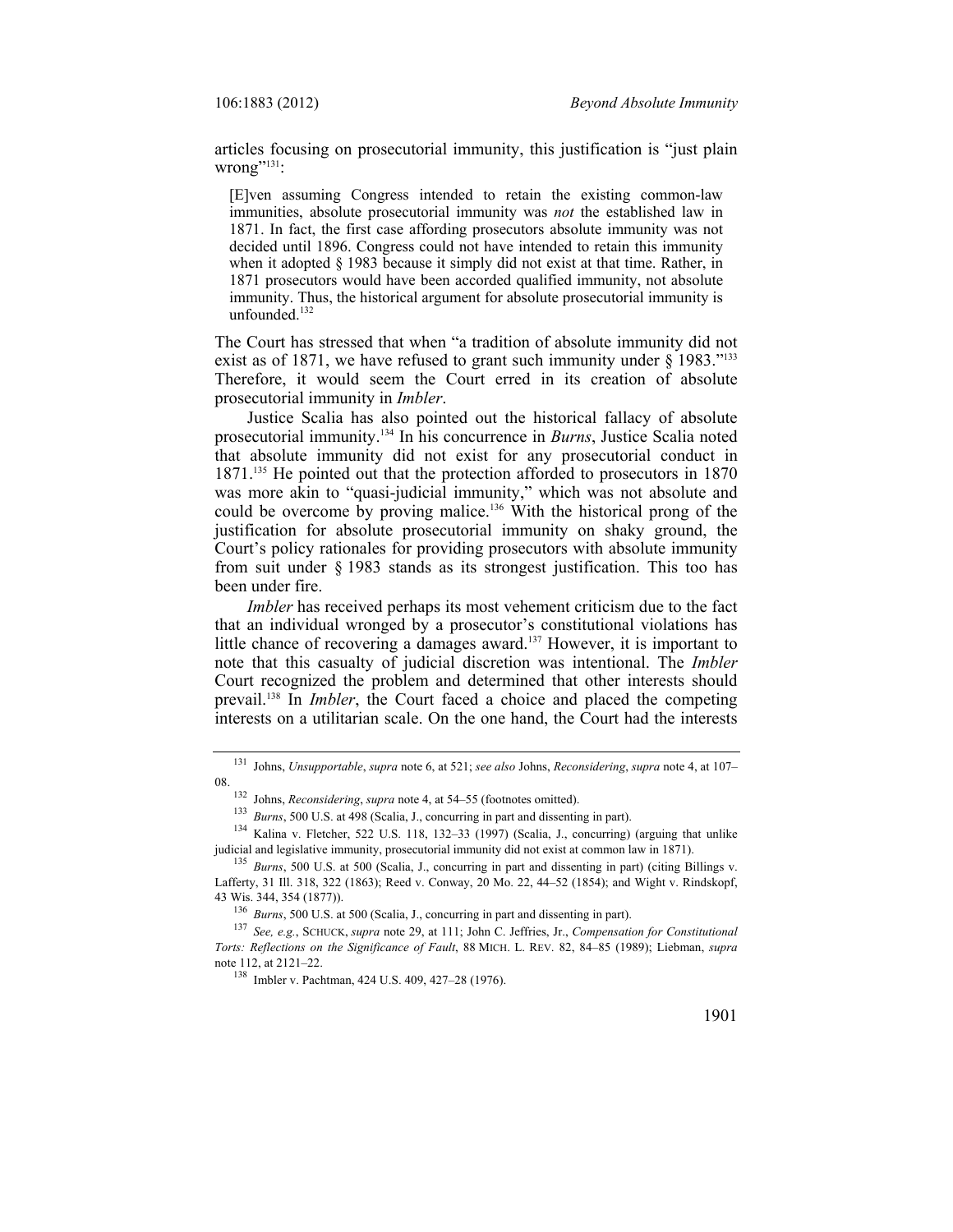of a person who had been sentenced to death and spent years in prison as a result of a prosecutor's intentional suppression of exculpatory evidence and was now seeking some compensation for his suffering.<sup>139</sup> But the Court maintained that on the other hand, there was no viable alternative to protect an essential public institution—the role of the prosecutor in a liberal democracy. The "alternative of qualifying a prosecutor's immunity . . . would prevent the vigorous and fearless performance of the prosecutor's duty that is essential to the proper functioning of the criminal justice system."<sup>140</sup>

At its most abstract, the core rationale for absolute prosecutorial immunity is that it best promotes the "broader public interest."<sup>141</sup> It is based on a concern that the possibility of personal liability will have a chilling effect on a prosecutor's performance of his duties and hamper his independence:

If a prosecutor had only a qualified immunity, the threat of § 1983 suits would undermine performance of his duties no less than would the threat of commonlaw suits for malicious prosecution. A prosecutor is duty bound to exercise his best judgment both in deciding which suits to bring and in conducting them in court. The public trust of the prosecutor's office would suffer if he were constrained in making every decision by the consequences in terms of his own potential liability in a suit for damages.<sup>142</sup>

The *Imbler* Court added that its decision was driven by another practical fear—that less than absolute immunity would result in a specter of litigation that would distract prosecutors from their official duties.<sup>143</sup> The Court was "concern[ed] that harassment by unfounded litigation would cause a deflection of the prosecutor's energies from his public duties, and the possibility that he would shade his decisions instead of exercising the independence of judgment required by this public trust."144 The Court also articulated a number of ancillary concerns that drove its decision, including: a greater chance of eventual prosecutor liability for suits that survive the pleading stage,145 the fact that certain suits would result in a virtual retrial of

<sup>145</sup> *Id.* at 425 ("Moreover, suits that survived the pleadings would pose substantial danger of liability even to the honest prosecutor. The prosecutor's possible knowledge of a witness' falsehoods, the materiality of evidence not revealed to the defense, the propriety of a closing argument, and ultimately in every case—the likelihood that prosecutorial misconduct so infected a trial as to deny due process, are typical of issues with which judges struggle in actions for post-trial relief, sometimes to differing conclusions.").

<sup>139</sup> *See id.* at 411–17, 427 (explaining the factual and procedural history of the case and noting that absolute immunity "leave[s] the genuinely wronged defendant without civil redress against a prosecutor whose malicious or dishonest action deprives him of liberty").<br>
<sup>140</sup> *Id.* at 427–28.<br>
<sup>141</sup> *Id.* at 427.<br>
<sup>142</sup> *Id.* at 424–25.<br>
<sup>143</sup> *Id.* at 423.<br>
<sup>144</sup> *Id*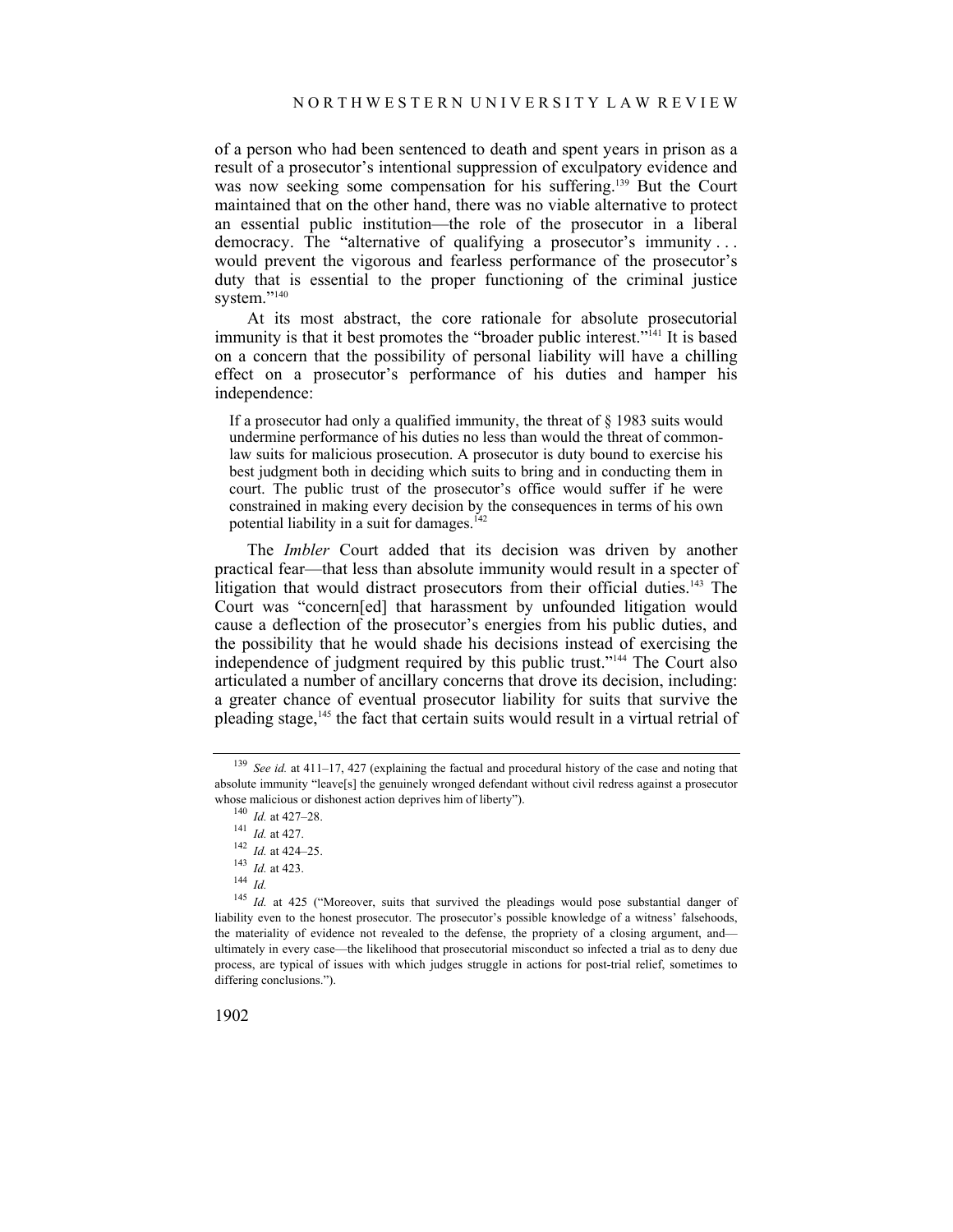criminal offenses,<sup>146</sup> an impact on prosecutorial decisionmaking that might deny the triers of fact in criminal proceedings (i.e., the jury) relevant information, $147$  and an adverse effect on the efficient functioning of the criminal justice system's post-trial procedures.<sup>148</sup>

Other courts have also commented on the dilemma of deciding between the twin evils of liability and immunity. Judge Learned Hand offered a similarly utilitarian justification in *Gregoire v. Biddle*, 149 a malicious prosecution case cited by the *Imbler* Court,<sup>150</sup> writing:

As is so often the case, the answer must be found in a balance between the evils inevitable in either alternative. In this instance it has been thought in the end better to leave unredressed the wrongs done by dishonest officers than to subject those who try to do their duty to the constant dread of retaliation.<sup>151</sup>

Simply put, courts have decided that the need to protect the overwhelming majority of ethical prosecutors with absolute immunity outweighs the cost of creating a class of constitutional harms that have no possibility of recompense.152

#### *D. Criticisms of the Court's Prosecutorial Immunity Jurisprudence*

As the previous section explains, the primary policy justifications for absolute prosecutorial immunity stress the need to avoid chilling vigorous prosecutions and the need to shield prosecutors from harassing or frivolous litigation. Though the Court has remained steadfast in supporting these justifications for the need to protect prosecutors, the reach of absolute immunity has been harshly criticized by jurists and scholars alike. In his

received a fair trial. These procedures include the remedial powers of the trial judge, appellate review, and state and federal post-conviction collateral remedies. In all of these the attention of the reviewing judge or tribunal is focused primarily on whether there was a fair trial under law. This focus should not be blurred by even the subconscious knowledge that a post-trial decision in favor of the accused might result in the prosecutor's being called upon to respond in damages for his error or mistaken judgment.").

<sup>&</sup>lt;sup>146</sup> *Id.* at 425 ("The presentation of such issues in a § 1983 action often would require a virtual retrial of the criminal offense in a new forum, and the resolution of some technical issues by the lay

jury."). 147 *Id.* at 426 ("Attaining the system's goal of accurately determining guilt or innocence requires that both the prosecution and the defense have wide discretion in the conduct of the trial and the presentation of evidence. The veracity of witnesses in criminal cases frequently is subject to doubt before and after they testify, as is illustrated by the history of this case. If prosecutors were hampered in exercising their judgment as to the use of such witnesses by concern about resulting personal liability, the triers of fact in criminal cases often would be denied relevant evidence." (footnote omitted)). 148 *Id.* at 427 ("Various post-trial procedures are available to determine whether an accused has

<sup>&</sup>lt;sup>149</sup> 177 F.2d 579, 581 (2d Cir. 1949).<br><sup>150</sup> *Imbler*, 424 U.S. at 424 n.21.<br><sup>151</sup> *Gregoire*, 177 F.2d at 581.<br><sup>151</sup> For an argument that financial compensation for denials of constitutional rights should not be a goal of the justice system, see Jeffries, *supra* note 137, at 83 ("In my view, the goal of compensation for denials of constitutional rights is more problematic than has been supposed.").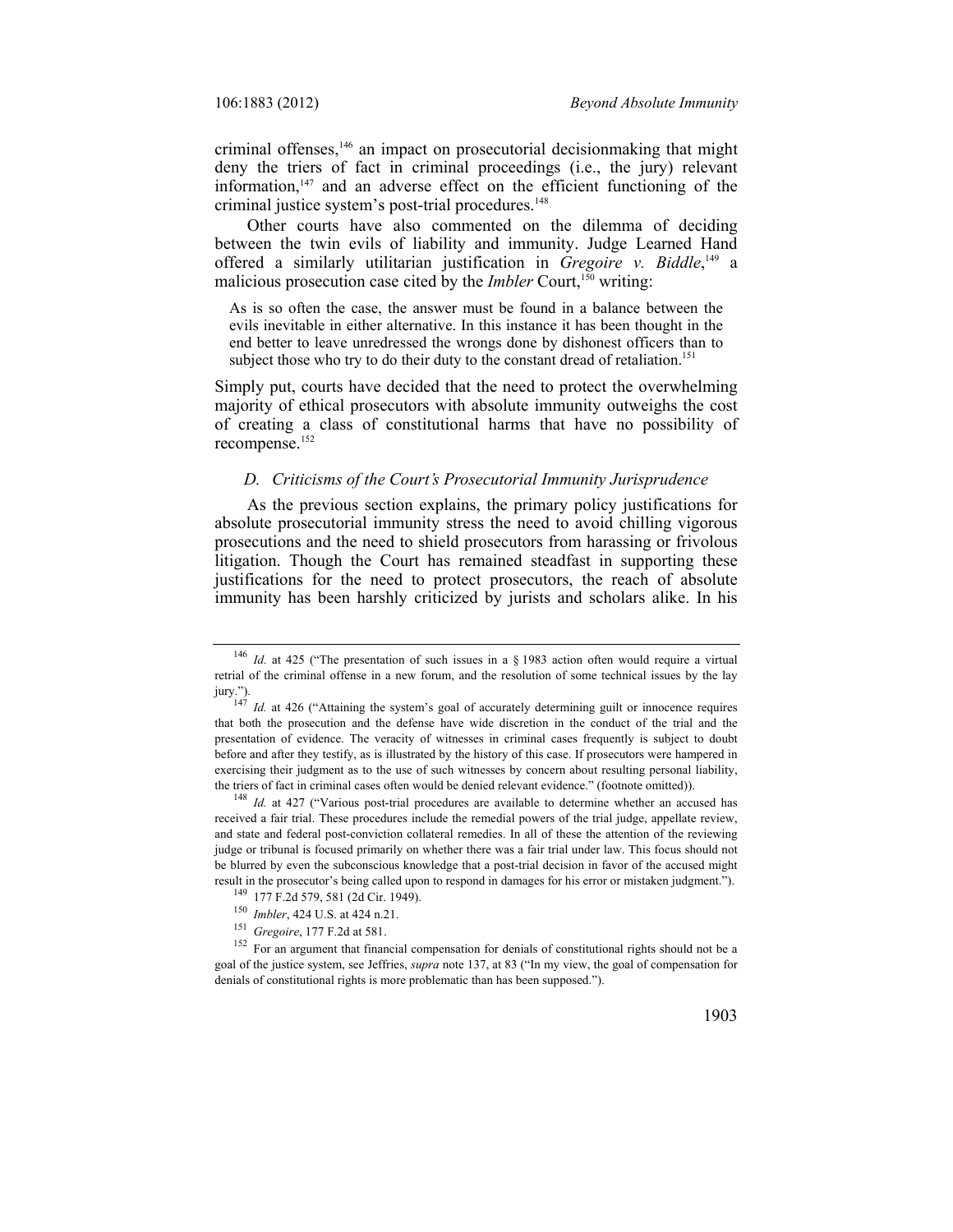concurrence in *Imbler*, Justice White, joined by Justices Brennan and Marshall, expressed unease about extending the potential scope of absolute immunity to cover knowing suppression of evidence.<sup>153</sup> The Justices "believe[d] such a rule would threaten to *injure* the judicial process and to interfere with Congress' purpose in enacting 42 U.S.C. § 1983, without any support in statutory language or history."<sup>154</sup> Justice White and the other two concurring Justices supported absolute immunity in specific situations, such as the one in *Imbler* itself, where prosecutors face allegations that "they knew or should have known that the testimony of a witness called by the prosecution was false."155 In any other situation, however, Justice White felt that absolute immunity was improper.<sup>156</sup>

Justice Rehnquist was another *Imbler* critic. He believed that the decision created an imbalance whereby some officials receive absolute immunity while others are left with only qualified immunity. In his dissent in *Butz v. Economou*, Justice Rehnquist pointed out the imbalance between offering judges and prosecutors absolute immunity for certain actions and not doing so for other officials.157 He posited that a dubious reason for the discrepancy might be that Justices are simply more personally attuned to the pressures that would be felt by judges and prosecutors in the absence of absolute immunity and are less readily able to empathize with the comparable concerns that weigh on non-judicial public officials.<sup>158</sup>

Professor Johns argues that absolute immunity is unnecessary to meet the policy justifications the Court has advanced for it and should therefore be abolished.159 She argues that absolute immunity is "not needed to prevent frivolous litigation or to protect the judicial process."<sup>160</sup> Absolute immunity is unnecessary to protect the honest prosecutor since the requirements for establishing a cause of action,<sup>161</sup> coupled with the defense of qualified

<sup>153</sup> *Imbler*, 424 U.S. at 433, 441 (White, J., concurring).<br>
154 *Id.* at 433.<br>
155 *Id.* at 440.<br>
<sup>156</sup> *Id.* at 441 ("However, insofar as the majority's opinion implies an absolute immunity from suits for constitutional violations other than those based on the prosecutor's decision to initiate proceedings or his actions in bringing information or argument to the court, I disagree. Most particularly I disagree with any implication that the absolute immunity extends to suits charging unconstitutional suppression of evidence."). 157 Butz v. Economou, 438 U.S. 478, 528 n.\* (1978) (Rehnquist, J., concurring in part and

dissenting in part).<br><sup>158</sup> *Id.*<br><sup>159</sup> Johns, *Reconsidering*, *supra* note 4, at 55–56.

<sup>160</sup> *Id.* at 55.<br><sup>161</sup> *See, e.g.*, Heck v. Humphrey, 512 U.S. 477, 486–87 (1994) ("[I]n order to recover damages . . . a § 1983 plaintiff must prove that the conviction or sentence has been reversed on direct appeal, expunged by executive order, declared invalid by a state tribunal authorized to make such determination, or called into question by a federal court's issuance of a writ of habeas corpus . . . .").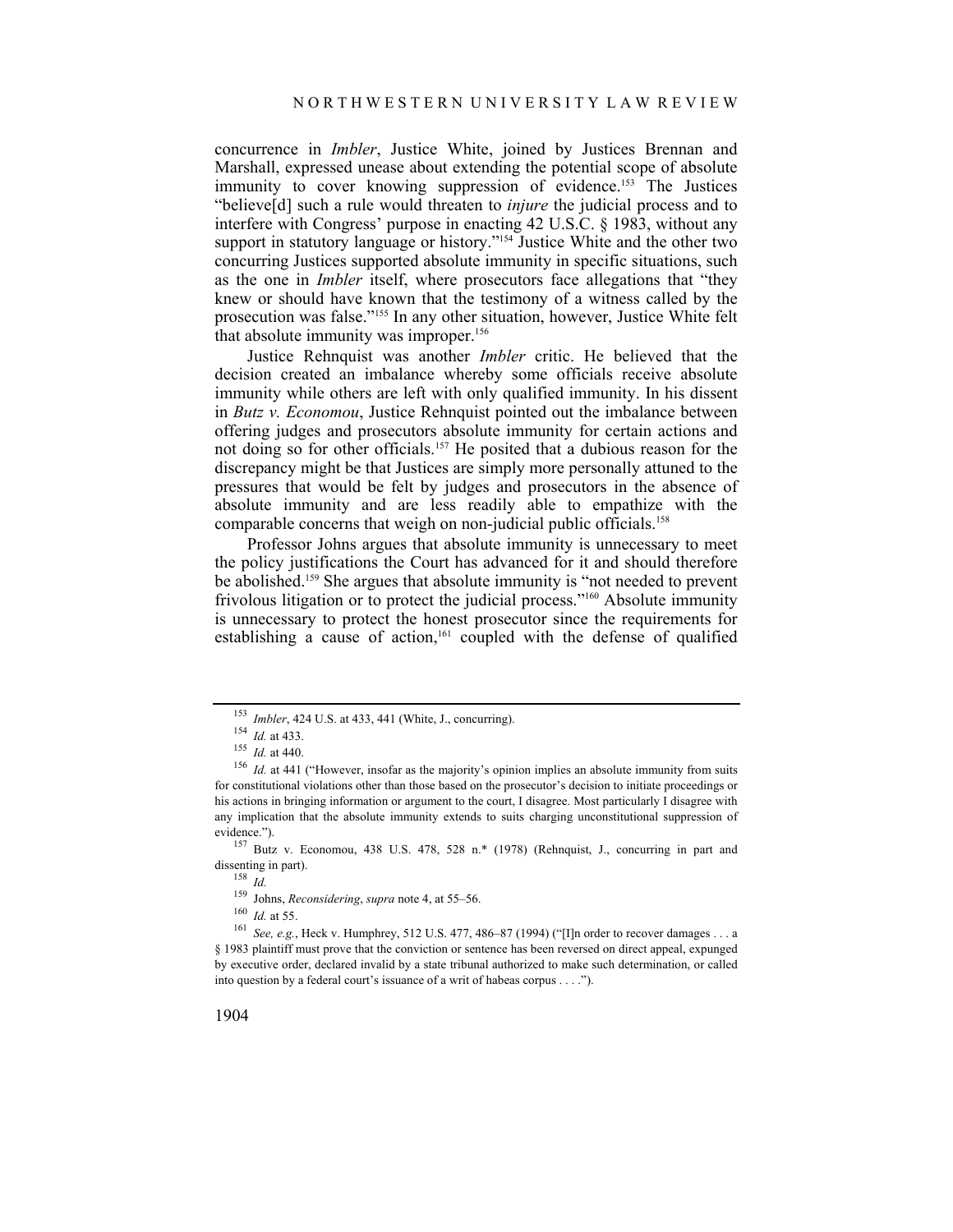immunity, "will protect all but the most incompetent and willful wrongdoers."162 She notes that:

[U]nder a qualified immunity regime, the victim of misconduct can only maintain an action by defeating the criminal charges and proving that the prosecutor violated clearly established constitutional law with a culpable state of mind. And the qualified immunity defense has been strengthened to provide a complete defense at the earliest stages of litigation for all but the most inexcusable misconduct. Thus, qualified immunity provides prosecutors sufficient protection to ensure that they perform their functions independently, without undue timidity or distraction.<sup>163</sup>

The Court itself has acknowledged that qualified immunity is adequate to protect an official from frivolous § 1983 litigation. As explained in Part I.A, the *Burns* Court noted that the qualified immunity standard now provides ample support to all but the plainly incompetent or those who knowingly violate the law.164 This statement suggests that under the right circumstances, with the right protections in place, the Court may be willing to take a step back from a regime of absolute prosecutorial immunity.

As cracks continue to appear in the *Imbler–Buckley* rationale, the Court's decision to grant certiorari in *Pottawattamie County, Iowa v. McGhee*<sup>165</sup> indicates that it may be ready to reconsider the increasingly unworkable standards that characterize the current prosecutorial immunity jurisprudence. The case presented the question of whether a prosecutor may be held liable under § 1983 for a wrongful conviction that occurred as a result of the prosecutor's procurement of false testimony during a criminal investigation and subsequent use of that testimony at trial.<sup>166</sup> In 1978, Curtis McGhee and Terry Harrington received life sentences for murdering a security guard.<sup>167</sup> In 2003, Harrington's conviction was overturned by the Iowa Supreme Court, which found that the prosecutor had obtained the convictions by offering perjured testimony, fabricating evidence, and suppressing material exculpatory evidence.<sup>168</sup> Prosecutors subsequently agreed to vacate McGhee's conviction.<sup>169</sup> The two brought  $\S$  1983 suits against the prosecutors, the county, and the investigators involved in the case. $170$ 

The suit presented crucial questions regarding the reach of absolute prosecutorial immunity. If a prosecutor fabricates evidence during the early

<sup>&</sup>lt;sup>162</sup> Johns, *Reconsidering*, *supra* note 4, at 55.<br>
<sup>163</sup> *Id.* at 55–56.<br>
<sup>164</sup> Burns v. Reed, 500 U.S. 478, 479–80 (1991); *see supra* Part I.A.<br>
<sup>165</sup> 547 F.3d 922 (8th Cir. 2008), *cert. granted*, 129 S. Ct. 2002 (2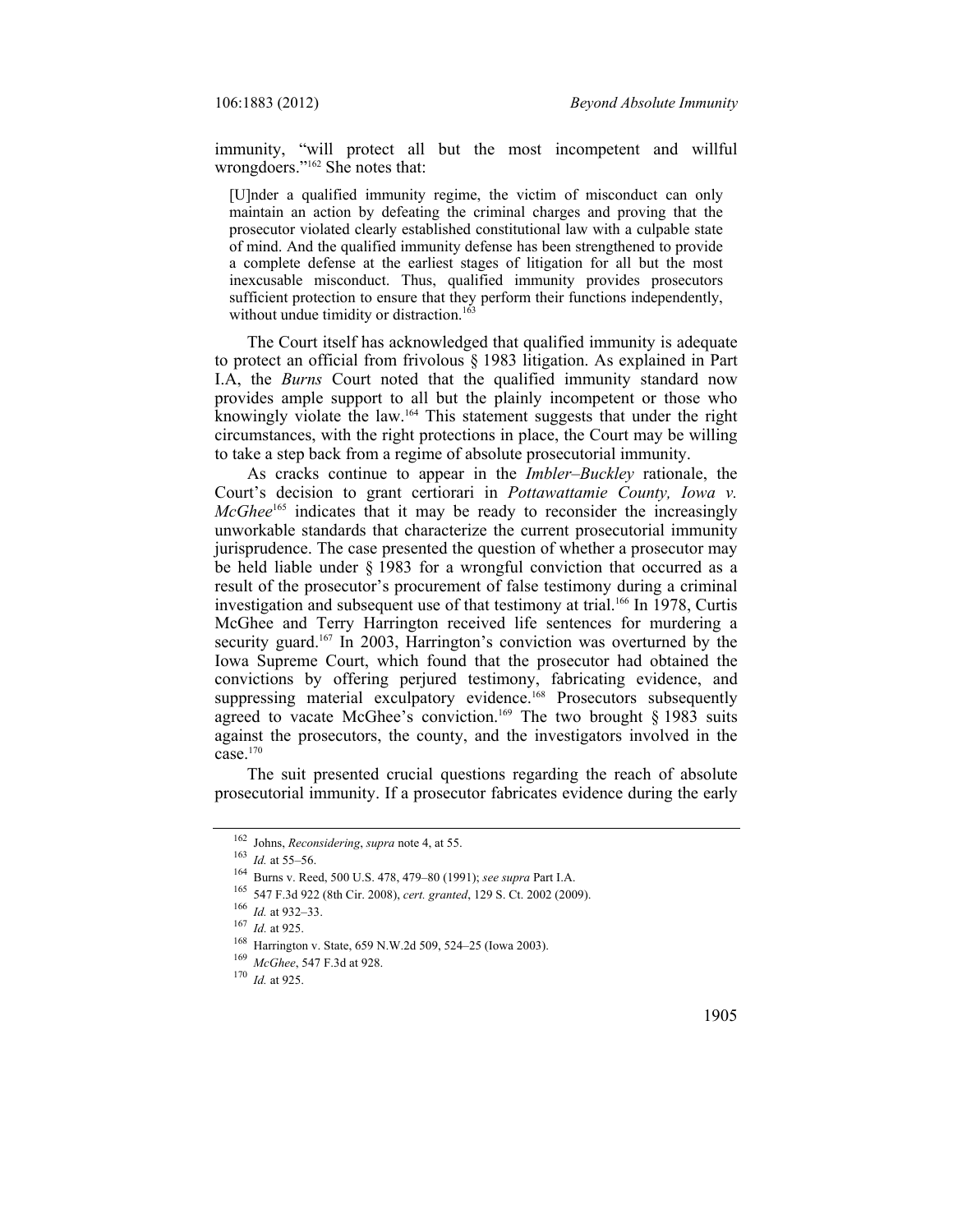stages of a criminal investigation, does he receive only qualified immunity? Does the answer change if the prosecutor uses that evidence at trial during the course of his advocacy function, which is protected by absolute immunity? Does the dilemma posed by these questions indicate that the *Imbler–Buckley* standard is unworkable? The lower courts were split on the issue of whether qualified or absolute immunity applied if a prosecutor used tainted evidence at trial, $171$  indicating the issue was ripe for Supreme Court review.

On appeal, the Eighth Circuit affirmed the district court in holding that, under *Buckley*, prosecutorial immunity does not extend to the fabrication of evidence before the filing of formal charges because it is not "a distinctly prosecutorial function."<sup>172</sup> The court went so far as to say that when a prosecutor's misconduct consists of both fabricating evidence during an investigation and then using it at trial, no immunity—neither qualified nor absolute—shields the prosecutor from liability.173

Although the case settled before the Supreme Court could render an opinion,174 the Justices' comments during oral argument provide an interesting window into their dissatisfaction with *Buckley*'s investigatory– advocacy line as the rubric for when prosecutorial immunity should apply.175 A series of questions between Justice Alito and respondent's counsel regarding the adequacy of the investigatory–advocacy line indicated skepticism about its practical utility and continued viability.176

Probing the application of *Buckley* to the facts of the case, Justice Alito wanted to know where the "line to be drawn between the investigative stage and the prosecutorial stage" falls when a § 1983 claim is based on the evaluation of the truthfulness of a testifying witness.<sup>177</sup> Respondent's conception of that line—that the investigatory phase is a search to establish probable cause and not part of the advocacy function of shaping a witness for trial—evidences the difficulty and arbitrariness inherent in applying *Buckley* to criminal investigations, where the existence of probable cause is

<sup>&</sup>lt;sup>171</sup> The Third Circuit held that absolute immunity applies, Michaels v. New Jersey, 222 F.3d 118, 123 (3d Cir. 2000), while the Second and Ninth Circuits apply qualified immunity, Milstein v. Cooley, 257 F.3d 1004, 1011 (9th Cir. 2001); Zahrey v. Coffey, 221 F.3d 342, 349 (2d Cir. 2000). 172 *McGhee*, 547 F.3d at 933. 173 *Id.*

<sup>174</sup> David G. Savage, *Iowa County Settles with 2 Men*, L.A. TIMES, Jan. 5, 2010, at A9. 175 *See generally* Van Patten, *supra* note 19, at 250–52 ("The granting of certiorari and the subsequent oral argument in the *Pottawattamie County* case provides some evidence of dissatisfaction on the Court with the existing case law. . . . [T]here is a serious question whether there is a principled basis on which to keep *Imbler's* absolute immunity in balance with *Buckley's* limited exception for qualified immunity based on function and probable cause."). 176 *See* Transcript of Oral Argument at 27–29, Pottawattamie Cnty., Iowa v. McGhee, No. 08-1065

<sup>(</sup>Nov. 4, 2009), *available at* http://www.supremecourt.gov/oral\_arguments/argument\_transcripts/08- 1065.pdf. 177 *Id.* at 27.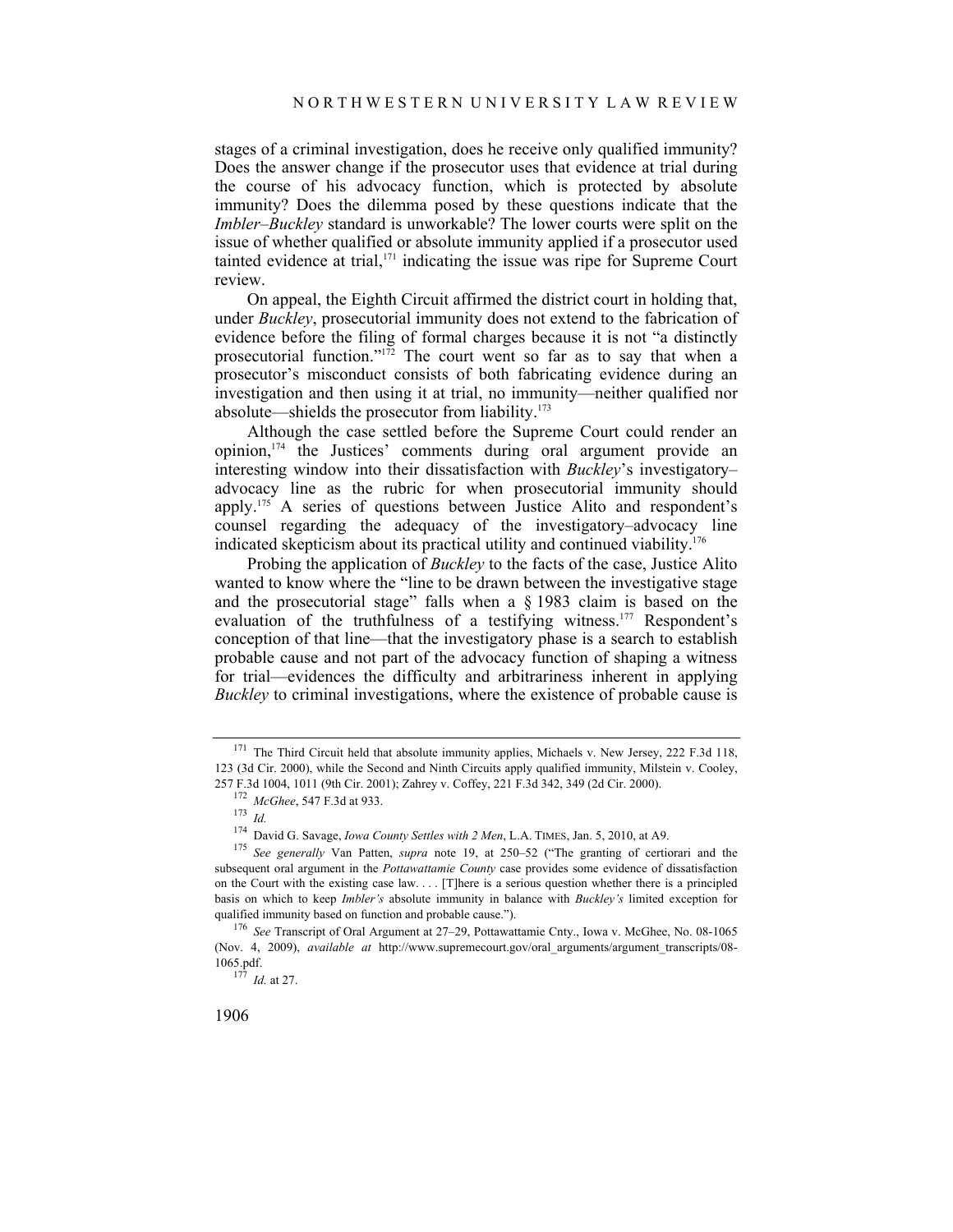often in flux.178 It makes sense, then, that Justice Alito was wholly unsatisfied with a rule that relies on a shaky distinction between advocacy and investigation, which itself turns on a witness's frequently changing status as the target of a criminal investigation or prosecution versus a resource to the police or prosecutor when the focus turns to another.<sup>179</sup>

In this exchange and others during oral argument, Justice Alito and Justice Scalia, who made comments similar to Justice Alito's,<sup>180</sup> indicated skepticism regarding two important and ongoing problems with the *Buckley*  standard: first, whether a principled distinction exists between the prosecutorial and investigatory functions and second, whether the *Buckley* standard, which relies on probable cause as the dividing line between investigatory and prosecutorial functions, is workable given practical fluctuations in the presence of probable cause.<sup>181</sup> Chief Justice Roberts seemed to share these concerns.<sup>182</sup>

Although these comments during oral argument are by no means dispositive, they suggest that at least three Justices—all of them toward the politically conservative end of the Court<sup>183</sup>—are dissatisfied with the current

could be brought against the prosecutor.").<br><sup>180</sup> *See id.* at 39 ("[W]hat's the use of giving [the prosecutor] liability later on if—if you can simply drag him into litigation by—by alleging that he at an earlier stage co

<sup>181</sup> Justice Alito later argued, "[P]robable cause is—is evanescent. It comes, and it goes. It

is . . inextricably intertwined with what the prosecutor is doing in questioning the witness." *Id.* at 52.<br><sup>182</sup> Chief Justice Roberts posited that preparing for a case and investigating can occur simultaneously, thus conflating the *Buckley* distinction, when he commented:

We have also recognized that in the prosecutorial area . . . sometimes, you're investigating and preparing your case at the same time.

You don't just sit back and say . . . I'm just going to look and see what I can find. You have particular areas. The prosecution requires you to show four things, So [sic] you are looking at those four things. You are preparing your case, and you're investigating.

*Id.* at 50–51.

<sup>178</sup> *See id.* at 28 ("[B]efore probable cause, when prosecutors are engaging in investigatory functions, I don't think we want them shaping the witness for trial. I think we want them trying to figure out who actually committed this crime and who would we have probable cause to perhaps initiate process against."). 179 *See id.* at 28–29 ("What concerns me about your argument is the—is a real fear that it will

eviscerate *Imbler* .... [L]et's take the case of the prosecution of a ... CEO of a huge corporation for insider trading or some other white-collar violation. And the chief witness against this person is, let's say, the CFO of this company, who when initially questioned by law enforcement officials and investigatory officials, made—made statements denying any participation in any wrongdoing, but eventually changed his story and testifies against the CEO at trial in exchange for consideration in a plea deal. Now, your argument, in a case like that—or you could change the facts, make it an organized crime case, make it a prosecution of a drug kingpin who's testifying—the witness against him is a lower-ranking person in the organization who has a criminal record, maybe has previously committed perjury, has made numerous false statements, is subject to impeachment. In all of those cases a claim

<sup>183</sup> *See* Adam Liptak, *The Most Conservative Court in Decades*, N.Y. TIMES, July 25, 2010, at A1 ("Four of the six most conservative justices of the 44 who have sat on the court since 1937 are serving now: Chief Justice Roberts and Justices Alito, Antonin Scalia and, most conservative of all, Clarence Thomas.").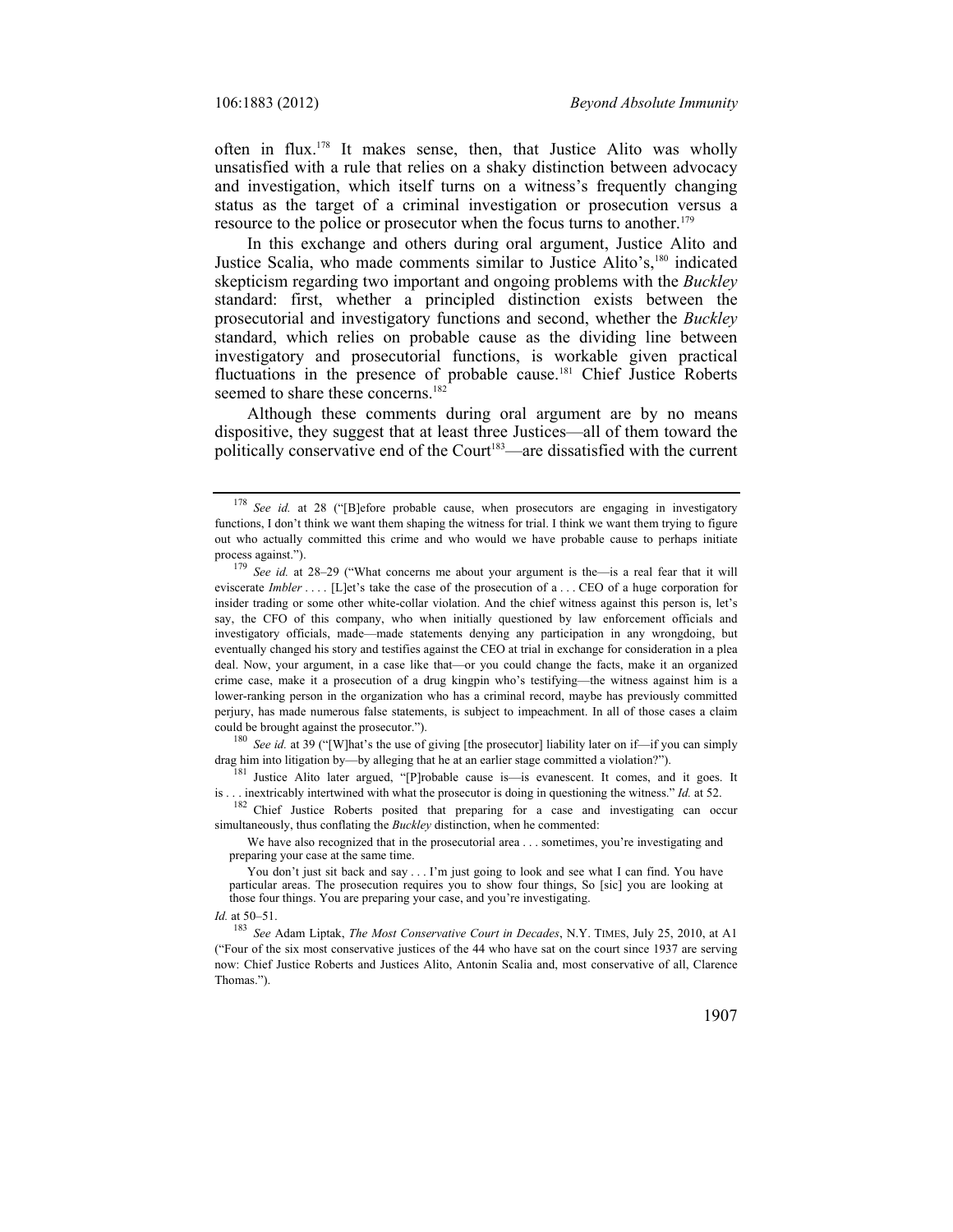test for absolute prosecutorial immunity. The liberal wing of the Court also seems wholly dissatisfied with the Court's recent  $\frac{1}{2}$  1983 jurisprudence as it relates to prosecutors, as evidenced by the result in *Connick v. Thompson*. 184 That opinion, written by Justice Thomas and decided by a 5–4 vote that fell strictly along the conservative-to-liberal spectrum of Justices, held that a district attorney's office cannot be held liable under § 1983 for a failure to train its prosecutors based on what the majority characterized as a single *Brady* violation.<sup>185</sup> In the case, John Thompson was convicted of robbery and murder, spent eighteen years in prison, and came within one month of his execution before prosecutors revealed they had withheld, in violation of *Brady*, a crime lab report that cast doubt on his guilt.<sup>186</sup> Justice Ginsburg read a vigorous dissent from the bench,<sup>187</sup> which highlighted the deliberate indifference of the prosecutors to Thompson's rights and the fact that the office "never disciplined or fired a single prosecutor" and had "one of the worst *Brady* records in the country."188

These cases and the exchanges the Justices had about them indicate that the Court may be losing confidence in the idea that the *Imbler*–*Buckley* rule can continue to provide a workable standard for when prosecutors should be immune from suit for constitutional torts. The time may be ripe for the Court to articulate a new standard and scope for prosecutorial immunity.

If the Court does so, it should consider the fact that the cloak of absolute immunity is not actually necessary to protect prosecutors from facing the possibility of personal liability for alleged wrongs they committed in office. The law can protect a prosecutor in a manner parallel to absolute immunity while simultaneously compensating a person who has suffered a constitutional wrong stemming from the prosecutor's conduct. This is because states already have in place systems that would protect prosecutors from ultimate liability even if the Court were to abandon its confusing and unjust prosecutorial immunity jurisprudence.

State indemnification of prosecutors facing § 1983 provides a better way to reconcile the Court's desire to protect the honest prosecutor while also providing compensation to parties harmed by unethical prosecution. A universal qualified immunity standard—paired with state-level indemnity would result in two important benefits: it would be more equitable than the current regime and would simultaneously create less ambiguity than does the confusing *Imbler*–*Buckley* test. Part II will explore state indemnification schemes and argue that this mechanism provides prosecutors with

<sup>184 131</sup> S. Ct. 1350, 1356 (2011).<br><sup>185</sup> *Id.* at 1366.<br><sup>186</sup> *Id.* at 1355–56.<br><sup>187</sup> Adam Liptak, *\$14 Million Jury Award to Ex-Inmate Is Dismissed*, N.Y. TIMES, Mar. 30, 2011, at A14. 188 *Connick*, 131 S. Ct. at 1370, 1382–84 (Ginsburg, J., dissenting).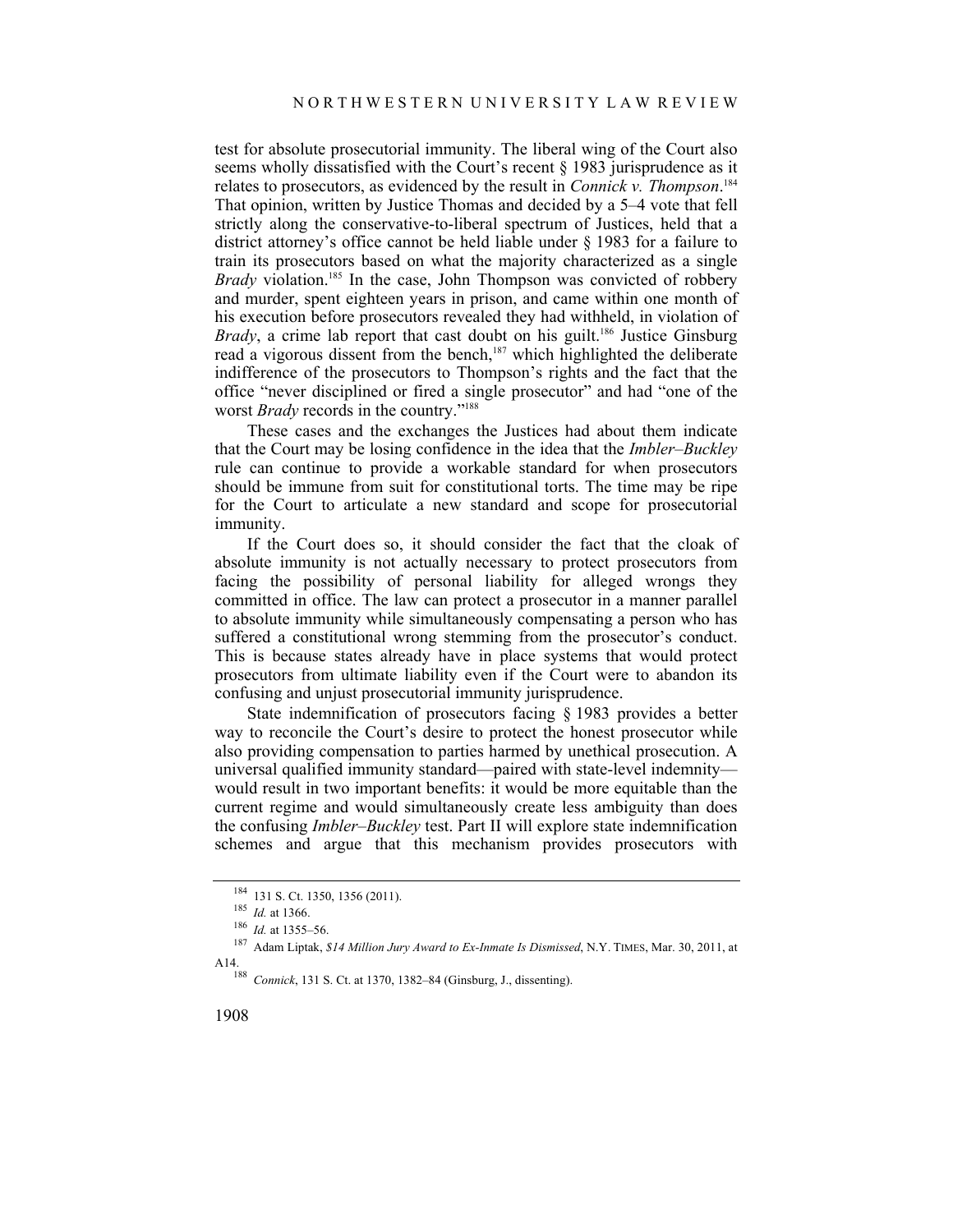essentially the same protection from ultimate financial liability that they currently enjoy, while allowing the Court to shape a more workable and fair jurisprudence than exists under *Imbler* and *Buckley*.

## II. THE VALUE OF INDEMNIFICATION

This Part demonstrates that an indemnification regime coupled with universal qualified prosecutorial immunity would be preferable to the current *Imbler*–*Buckley* absolute immunity standard. First, this Part argues that because the current absolute immunity regime that the Supreme Court has created is at odds with  $\S$  1983 as enacted, state indemnification<sup>189</sup> schemes provide a desirable alternative. Next, this Part argues that even if absolute immunity were curtailed, the various indemnification laws and policies, insurance, and other protections created by states, coupled with qualified immunity, would still shield prosecutors from § 1983 suits. This Part concludes by exploring situations in which legislatures and other government entities have embraced insurance and indemnification regimes in response to a judicial retreat from immunity protections and by analogizing them to the effects of a potential cutting back of absolute prosecutorial immunity.

## *A. The "Fundamental Purpose" of § 1983 and Why* Imber–Buckley *Doesn't Fit*

The Supreme Court has identified compensation for constitutional injuries as a "fundamental purpose" of § 1983.190 It has noted that the enduring purpose of  $\S$  1983 "is to provide compensatory relief to those deprived of their federal rights by state actors."191 Many other Supreme Court and lower federal court opinions also reflect this sentiment,  $192$  as do the comments of individual Justices.<sup>193</sup>

<sup>&</sup>lt;sup>189</sup> This Note defines indemnification as the duty of a local, state, or federal government body to make good any loss, damage, or liability incurred by one of its officials. *See* BLACK'S LAW DICTIONARY

<sup>&</sup>lt;sup>190</sup> Pembaur v. City of Cincinnati, 475 U.S. 469, 481 (1986) (arguing that denial of compensation for a constitutional injury would "be contrary to the fundamental purpose of § 1983").

<sup>&</sup>lt;sup>191</sup> See Felder v. Casey, 487 U.S. 131, 141 (1988) ("[T]he central purpose of the Reconstruction-Era laws is to provide compensatory relief to those deprived of their federal rights by state actors. Section 1983 accomplishes this goal by creating a form of liability that, by its very nature, runs only against a specific class of defendants: government bodies and their officials.").<br><sup>192</sup> *See, e.g.*, Bd. of Regents v. Tomanio, 446 U.S. 478, 488 (1980) (singling out deterrence and

compensation as "two of the principle policies embodied in § 1983"); Owen v. City of Independence, 445 U.S. 622, 650–54 (1980) (emphasizing "the societal interest in compensating the innocent victims of governmental misconduct" as a key motivation behind § 1983 liability); Jeffries, *supra* note 137, at 84 n.7. 193 *See, e.g.*, Memphis Cmty. Sch. Dist. v. Stachura, 477 U.S. 299, 313 (1986) (Marshall, J.,

concurring) (noting compensation is "the basic purpose of a § 1983 damages award" (quoting Carey v. Piphus, 435 U.S. 247, 254 (1978) (internal quotation mark omitted))); Oklahoma City v. Tuttle, 471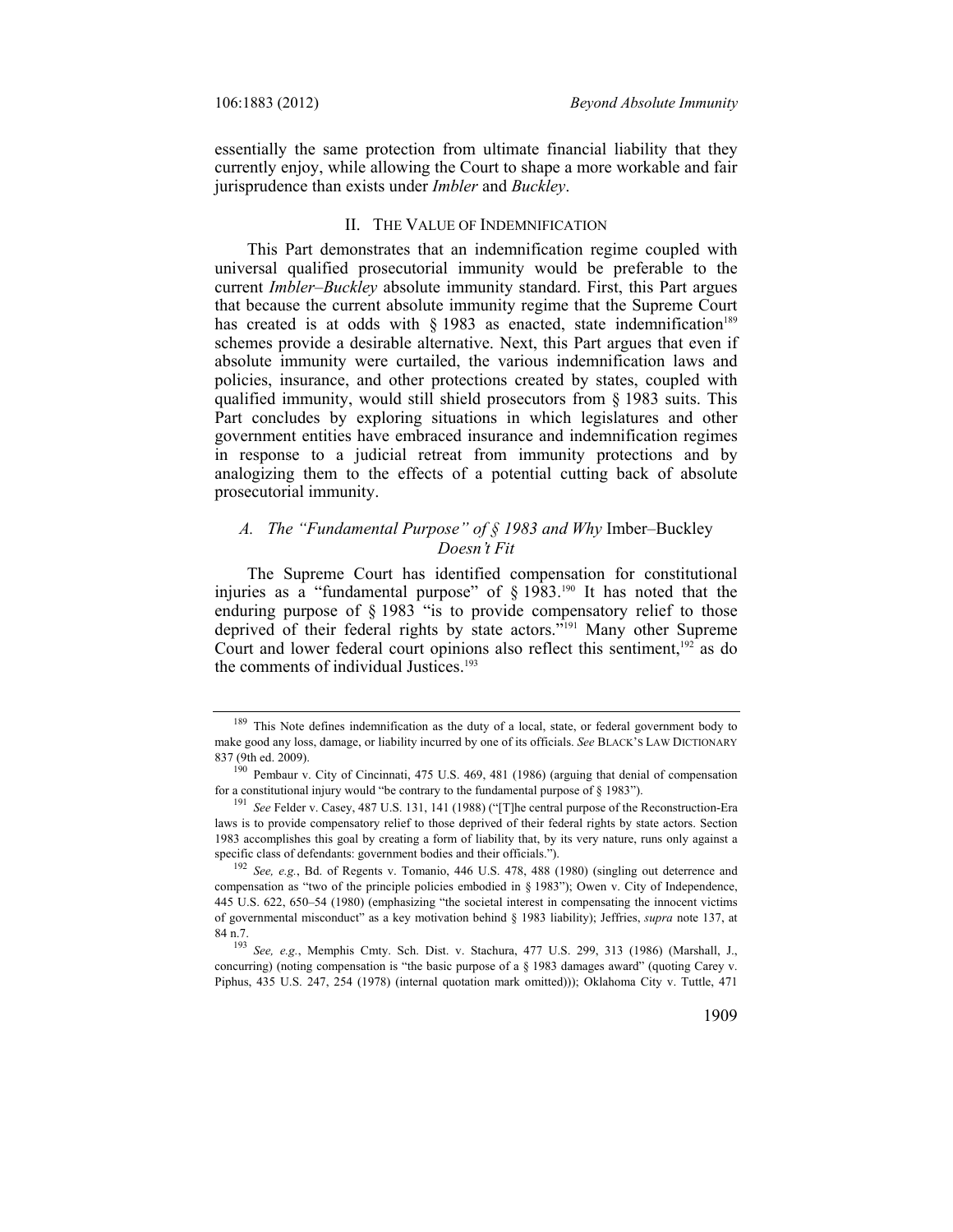Of course, many factors foreclose the availability of compensation for constitutional harms.194 For example, the Eleventh Amendment immunizes states and state agencies against damages suits.<sup>195</sup> Even in an instance where a state officer may be sued for individual misconduct, the requirement that the suit be brought against an individual and not the state means that a plaintiff cannot usually sue a "deep pocket."196 Juries may be more sympathetic to the individual public servant than they would be to the government.197 Furthermore, "[t]he focus on individual responsibility tends to divert attention from problems of government structure and organization, as distinct from the specific acts of individual officials."198 Another barrier to compensation is the fact that state law statutes of limitation bar most of the tort and civil rights actions that would otherwise be brought.<sup>199</sup> Finally, and most importantly, all state or federal government officials can claim some sort of immunity against damage awards.<sup>200</sup> The result is that compensation is always extremely difficult, and often impossible, to come by. $201$ 

The unfairness of such a regime is plain, and a fix is required. In his book *Suing Government*, Professor Peter Schuck proposes that government be "obliged to compensate for every harmful act or omission committed by its agents within the scope of their employment that is tortious under applicable law."202 This model envisions a "state conceived of not as an autonomous sovereign overarching civil society but as an accountable instrument of collective will. When the collectivity seeks to fulfill benign aspirations but errs and injures, as it often will, it must—like anyone else repair its damage and compensate its victims."203 At least one of the architects of the Reconstruction Amendments, Representative Benjamin

norms applicable to public officials and private actors, government ought to occupy no better position vis-à-vis its citizens than its citizens do vis-à-vis one another."). 203 *Id.* at 111–12.

1910

U.S. 808, 842 (1985) (Stevens, J., dissenting) (identifying compensation and deterrence as fundamental purposes of § 1983); Robertson v. Wegmann, 436 U.S. 584, 599 (1978) (Blackmun, J., dissenting) (specifying compensation as one of § 1983's "critical concerns"); Jeffries, *supra* note 137, at 84 n.8.<br><sup>194</sup> Jeffries, *supra* note 137, at 84–85.<br><sup>195</sup> Edelman v. Jordan, 415 U.S. 651, 663 (1974).<br><sup>196</sup> Jeffries, *supr* 

<sup>198</sup> *Id.*; *see also* Christina B. Whitman, *Government Responsibility for Constitutional Torts*, 85 MICH. L. REV. 225, 259 (1986) (discussing the harms that can stem from inadequate institutional

structures).<br><sup>199</sup> Bernhard, *supra* note 20, at 87.<br><sup>200</sup> *See supra* Part I.A.<br><sup>201</sup> Some scholars argue that state indemnification statutes are the only way that those who suffer constitutional harms at the hands of the state can receive compensation. *See* Bernhard, *supra* note 20, at 86 ("Although innocent people can be convicted anywhere, only those convicted in jurisdictions with an indemnification statute have a remedy at law for the harm suffered."). 202 SCHUCK, *supra* note 29, at 111 ("Allowing for the differences between the substantive legal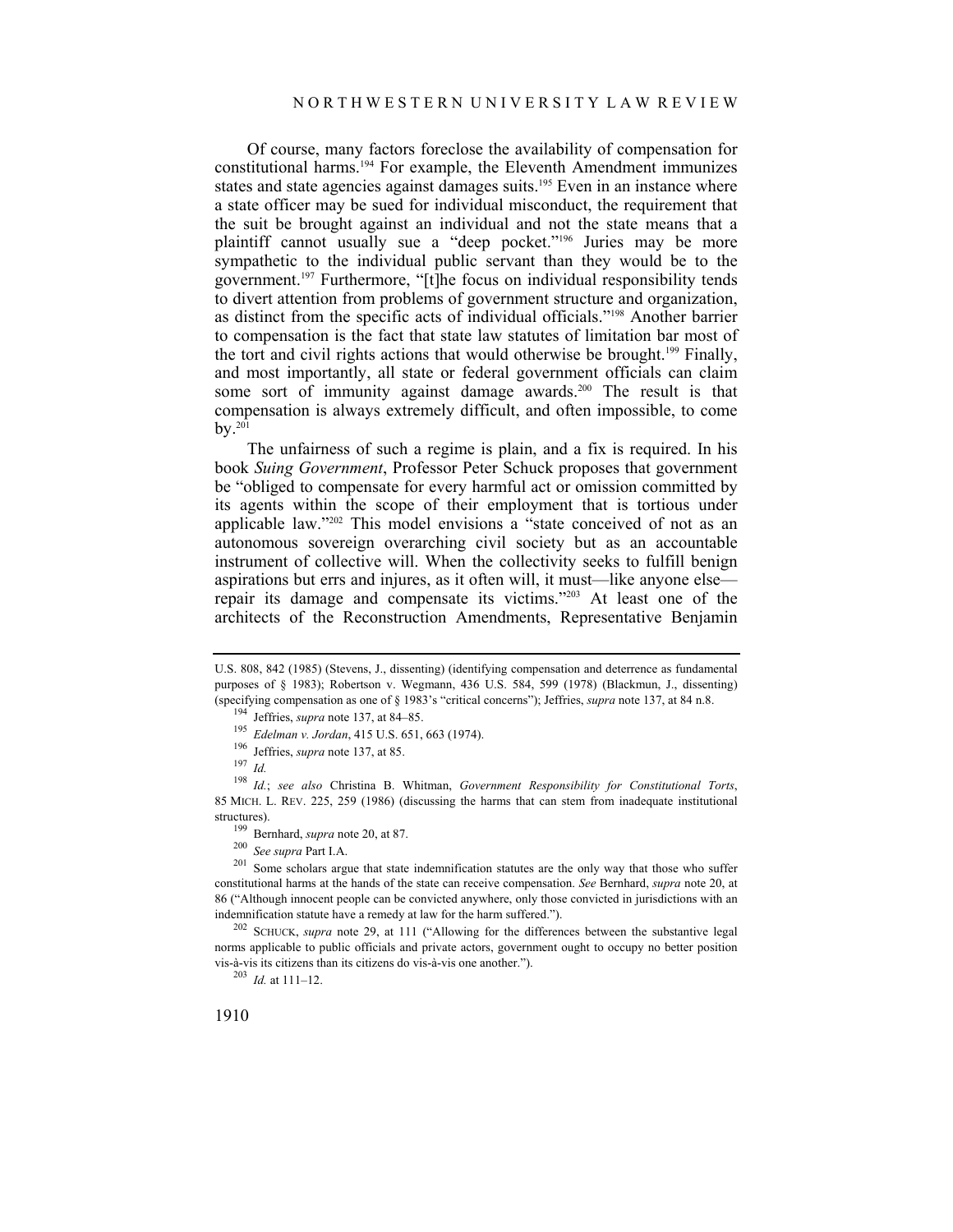Franklin Butler, shared this belief, stating on the House floor during the debates surrounding the Amendments in 1871, "We are there a community, and if there is any wrong done by our community, or by the inhabitants of our community, we will indemnify the injured party for that wrong  $\dots$  ... Such a society is a worthy ideal that we should strive to emulate.<sup>205</sup>

America can move more closely toward an ideal of broader compensation for those injured in the realm of § 1983 suits against prosecutors by shifting costs to the state or federal government. The question is: What model of cost-shifting would best serve the Supreme Court's rationales behind the *Imbler–Buckley* line of cases while better serving Congress's goal of compensation under § 1983? The answer this Note will explore in the next section is state indemnification of prosecutors facing § 1983 suits.

## *B. Availability of State Indemnification of Prosecutorial Liability for § 1983 Suits*

In the private sector, when a corporate officer is found liable for misconduct or injury based on actions committed while exercising her official duties, the corporation will often protect the individual from personal liability via contract, insurance, indemnity, or additional compensation.<sup>206</sup> As these protections have become more commonplace in corporate law, they have garnered significant academic and judicial attention.207 While academics have paid attention to the similar evolution that has occurred in the indemnification of public officials,<sup>208</sup> the Supreme Court has not.

<sup>&</sup>lt;sup>204</sup> CONG. GLOBE, 42d Cong., 1st Sess. 792 (1871).<br><sup>205</sup> Detractors argue that as attractive an ideal as it may be, the realities of society dictate that there will always be injuries that go without redress. *See* Jeffries, *supra* note 137, at 90–91 ("In the real world . . . even devastating losses routinely go unredressed. . . . Governments cause many harms. Some result from unconstitutional conduct; others from lawful action. From a distributive point of view, the difference is immaterial. Neither the severity of the injury nor the degree of resulting hardship depends on the legality of the government's act. Lawful government action may cause devastating harm, while even flagrant unconstitutionality may injure only slightly."). 206 *See* ROBERT W. HAMILTON ET AL., CASES AND MATERIALS ON CORPORATIONS INCLUDING

PARTNERSHIPS AND LIMITED LIABILITY COMPANIES 972-77 (11th ed. 2010) ("Today . . . it would be difficult to persuade responsible persons to serve as directors if they were compelled to bear personally the cost of vindicating the propriety of their conduct in every instance in which it might be challenged." (quoting MODEL BUS. CORP. ACT § 8 subch. E, intro. cmt. at 8-72 (2008))). 207 *See, e.g.*, *id.*; Joseph W. Bishop, Jr., *Sitting Ducks and Decoy Ducks: New Trends in the* 

*Indemnification of Corporate Directors and Officers*, 77 YALE. L.J. 1078 (1968); James J. Hanks, Jr. & Larry P. Scriggins, *Protecting Directors and Officers from Liability—The Influence of the Model Business Corporation Act*, 56 BUS. LAW. 3, 5–8 (2000) (examining the background of judicial decisions leading to the first statutory provisions for the indemnification and exculpation of directors). 208 *See generally* Bernhard, *supra* note 20, at 101–10 (discussing the development of state

indemnification law); John C. Jeffries, Jr., *In Praise of the Eleventh Amendment and Section 1983*, 84 VA. L. REV. 47, 50 & n.16 (1998) (reporting on the basis of "personal experience" that state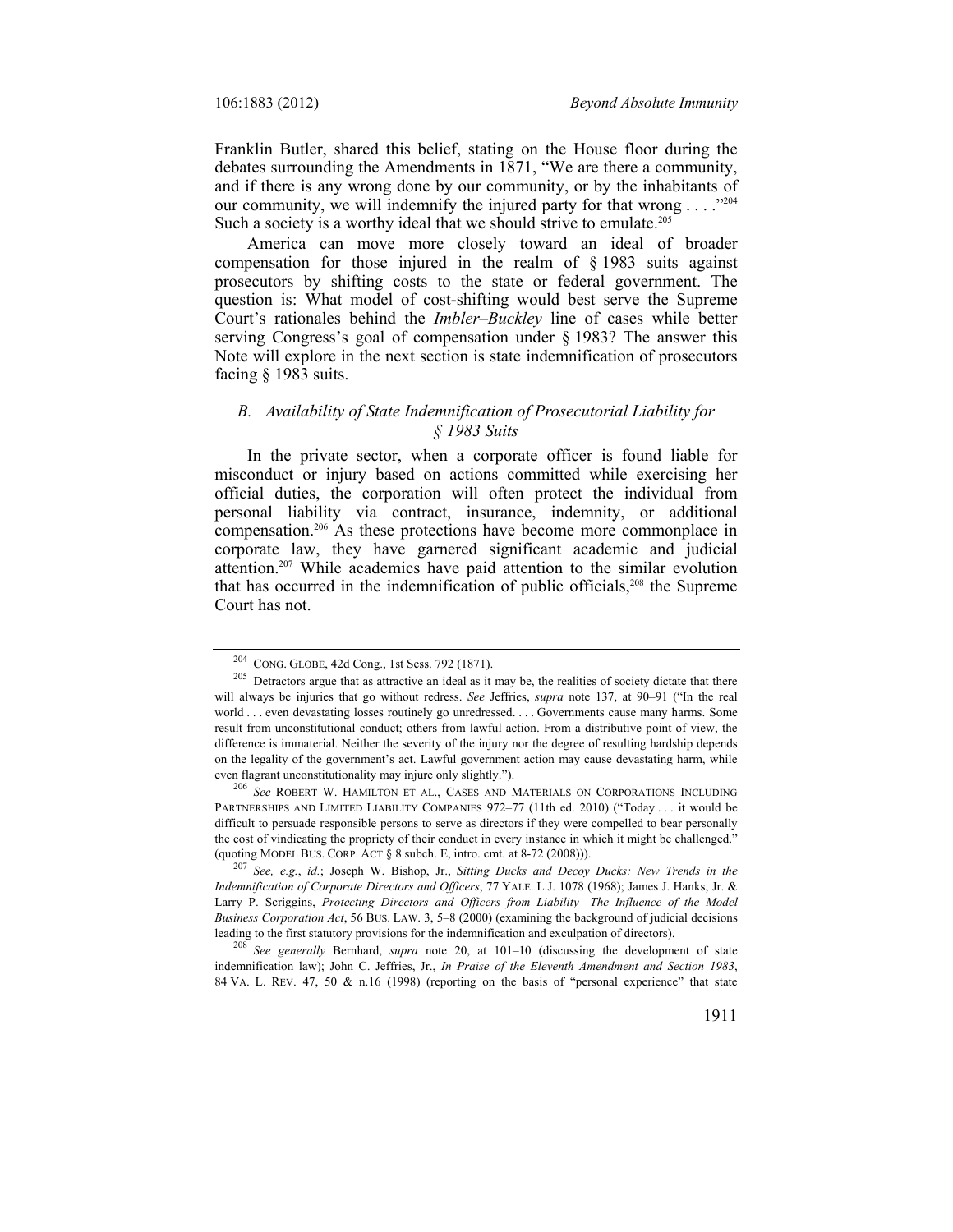Writing in 1983, Professor Schuck noted that the Supreme Court had seldom addressed the fact that most government officials have the ability to shift potential liability costs to the government.<sup>209</sup> For example, in *Harlow v*. *Fitzgerald*, the Court in 1982 reframed its standard for qualified immunity to afford officials enhanced protection due to a fear that the previous articulation of the standard had permitted too many harassing and frivolous lawsuits.<sup>210</sup> In essence, the Court relied heavily on the assumption that without immunity public officials would face the threat of personal liability for constitutional violations committed in the performance of their official duties.<sup>211</sup> This assumption was, and continues to be, wrong.<sup>212</sup>

The modern Court continues to harbor these erroneous assumptions. In *Richardson v. McKnight*, the Court addressed the applicability of qualified immunity to employees of private companies performing state functions, such as contracted correctional officers.<sup>213</sup> The Court concluded that employees of a private company are different from government employees in "critical" ways and therefore are not entitled to qualified immunity.<sup>214</sup> One of the "critical" distinctions the Court focused on was that private employers can purchase liability insurance and indemnify their employees, thereby reducing an individual's exposure to personal liability.215 The Court's logic is flawed; it wrongly assumes that unlike employees of private companies, government employees do not have the opportunity to shift potential personal liability to their employers and thus need the protections of qualified immunity.

Like in *Harlow*, the Court overlooked the fact that just like employees of private companies, government employees have the ability to shift costs to their employers via insurance and indemnification.216 This section will show that the Court's assumptions regarding the extent of government

indemnity is widely available); Daniel J. Meltzer, *State Sovereign Immunity: Five Authors in Search of a Theory*, 75 NOTRE DAME L. REV. 1011, 1019 (2000) (reporting that indemnification is "generally

thought to be widespread").<br><sup>209</sup> SCHUCK, *supra* note 29, at 83.<br><sup>210</sup> *See* 457 U.S. 800, 814–18 (1982); *see also* Richard H. Fallon, Jr., *The "Conservative" Paths of*<br>*the Rehnauist Court's Federalism Decisions*, 69 U

<sup>&</sup>lt;sup>211</sup> *See Harlow, 457 U.S. at 819; Richard H. Fallon, Jr., Asking the Right Questions About Officer Immunity, 80 FORDHAM L. REV. 479, 495–96 (2011).* 

<sup>&</sup>lt;sup>212</sup> See Fallon, *Asking the Right Questions*, *supra* note 211, at 496 & n.94 (noting the scholarly consensus that most officials are indemnified against personal liability for actions committed in

pursuance of their official responsibilities); *supra* note 208 and accompanying text.<br>
<sup>213</sup> 521 U.S. 399, 401 (1997).<br>
<sup>214</sup> *Id.* at 409 (pointing out the presence of "certain important differences" between public and<br>

<sup>&</sup>lt;sup>215</sup> *Id.* at 411 (noting that insurance and indemnification "reduce[] the employment-discouraging fear of unwarranted liability potential applicants face").

<sup>&</sup>lt;sup>216</sup> See Richard Frankel, The Failure of Analogy in Conceptualizing Private Entity Liability Under *Section 1983*, 78 UMKC L. REV. 967, 979 (2010) (pointing out the Court's flawed reasoning in *Richardson*).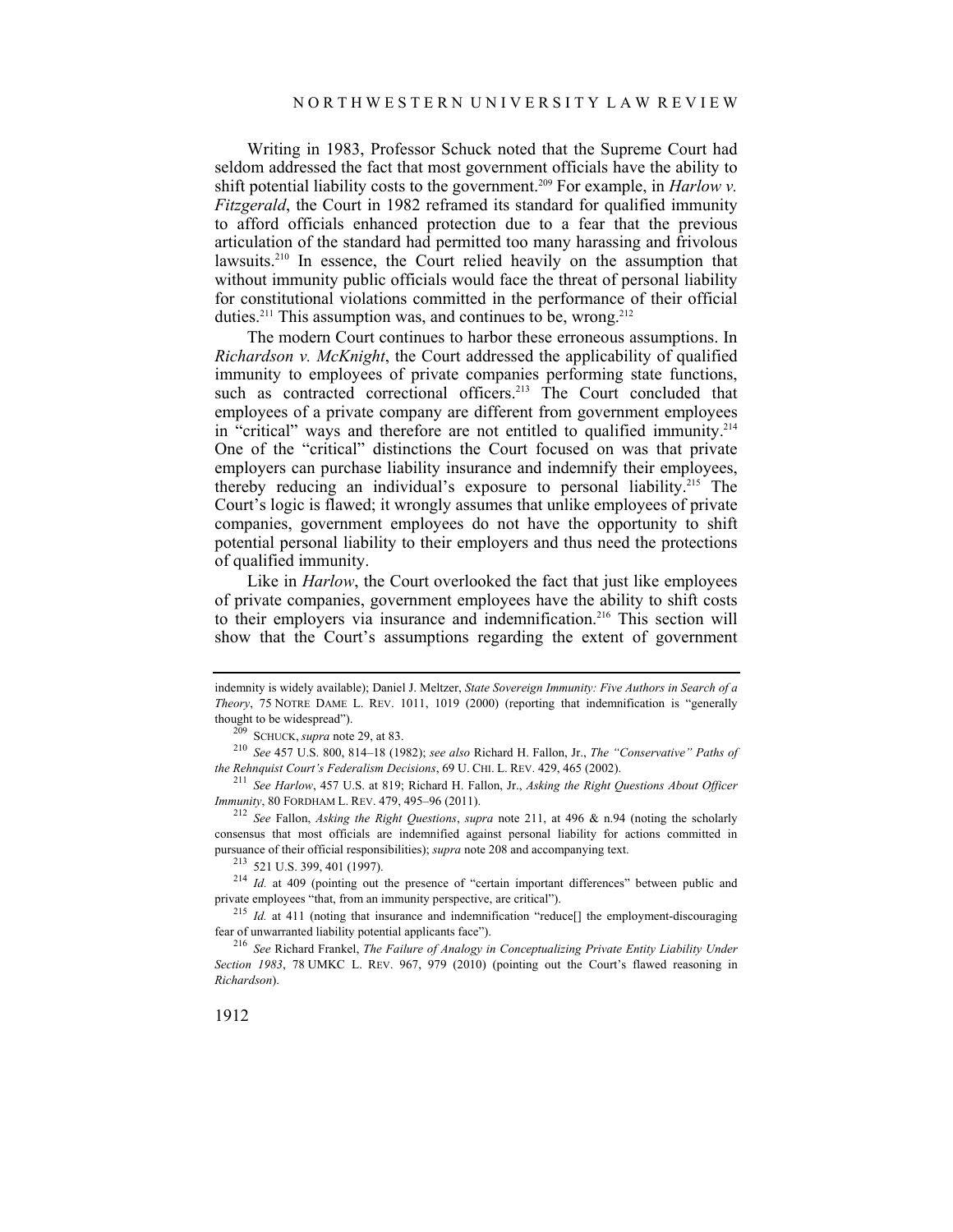indemnification, which form a key part of the Court's immunity doctrine, are wrong.

The Supreme Court continues to give little attention to alternative prosecutorial protections. Justice Alito's comments during the *Pottawattamie* oral argument reflected deep concerns that the vagaries of the *Imbler–Buckley* standard might open up prosecutors to personal liability.<sup>217</sup> He made no mention of the possibility of protections outside of absolute immunity, such as indemnification. The Court has continued to gloss over the fact that even if immunity were curtailed in certain situations, prosecutors would still be protected from personal liability by other means. The reality is that there exist a wide variety of resources that protect public officials, including prosecutors, from ultimate liability in  $\S$  1983 suits.<sup>218</sup>

The chief means of protection are legal defense funds and indemnification provisions established by statute or insurance.<sup>219</sup> As there exists no federal right to indemnification provided in  $\S$  1983,<sup>220</sup> it falls to the states to indemnify their officials from potential losses in a  $\S$  1983 action.<sup>221</sup> Therefore, whether a prosecutor, absent absolute immunity, would be entitled to indemnification of § 1983 liability is based on interpretations of applicable state and local indemnification provisions.222

The overwhelming majority of scholars who have studied state statutory indemnification of government officials believe that it is now widely available.<sup>223</sup> Though Professor Schuck noted many years ago that indemnification was "neither certain nor universal,"224 the legal landscape has changed significantly since his writing in the early 1980s, and more importantly, since the Supreme Court decided *Imbler* in 1976. Though no empirical study has sought to definitively examine the precise scope of governmental indemnification, there exist many scholarly examinations that

<sup>&</sup>lt;sup>217</sup> See supra note 179 and accompanying text.<br><sup>218</sup> SCHUCK, *supra* note 29, at 83–84.<br><sup>219</sup> See id. at 83–85.<br><sup>219</sup> Allen v. City of Los Angeles, 92 F.3d 842, 845 n.1 (9th Cir. 1996), *overruled on other grounds by* Acri v. Varian Assocs., 114 F.3d 999, 1001 (9th Cir. 1997).

<sup>&</sup>lt;sup>221</sup> Martin A. Schwartz, *Should Juries Be Informed that Municipality Will Indemnify Officer's*<br>§ 1983 Liability for Constitutional Wrongdoing?, 86 IOWA L. REV. 1209, 1216–17 & n.32 (2001).

<sup>&</sup>lt;sup>222</sup> *Id.* at 1217 & n.33.<br><sup>223</sup> *See, e.g., Jeffries, supra* note 208, at 49–50 & n.16 ("Very generally, a suit against a state officer is functionally a suit against the state, for the state defends the action and pays any adverse judgment. So far as can be assessed, this is true not occasionally and haphazardly but pervasively and dependably."); Lawrence Rosenthal, *A Theory of Governmental Damages Liability: Torts, Constitutional Torts, and Takings*, 9 U. PA. J. CONST. L. 797, 812 (2007) ("Public employers are usually required by statute to indemnify their employees or otherwise pay judgments against those employees arising from torts committed within the scope of their employment . . . ."); Schwartz, *supra* note 221, at 1217 ("States and municipalities often indemnify officers found personally liable for compensatory damages under § 1983.").

<sup>§ 1983.&</sup>quot;). 224 SCHUCK, *supra* note 29, at 85.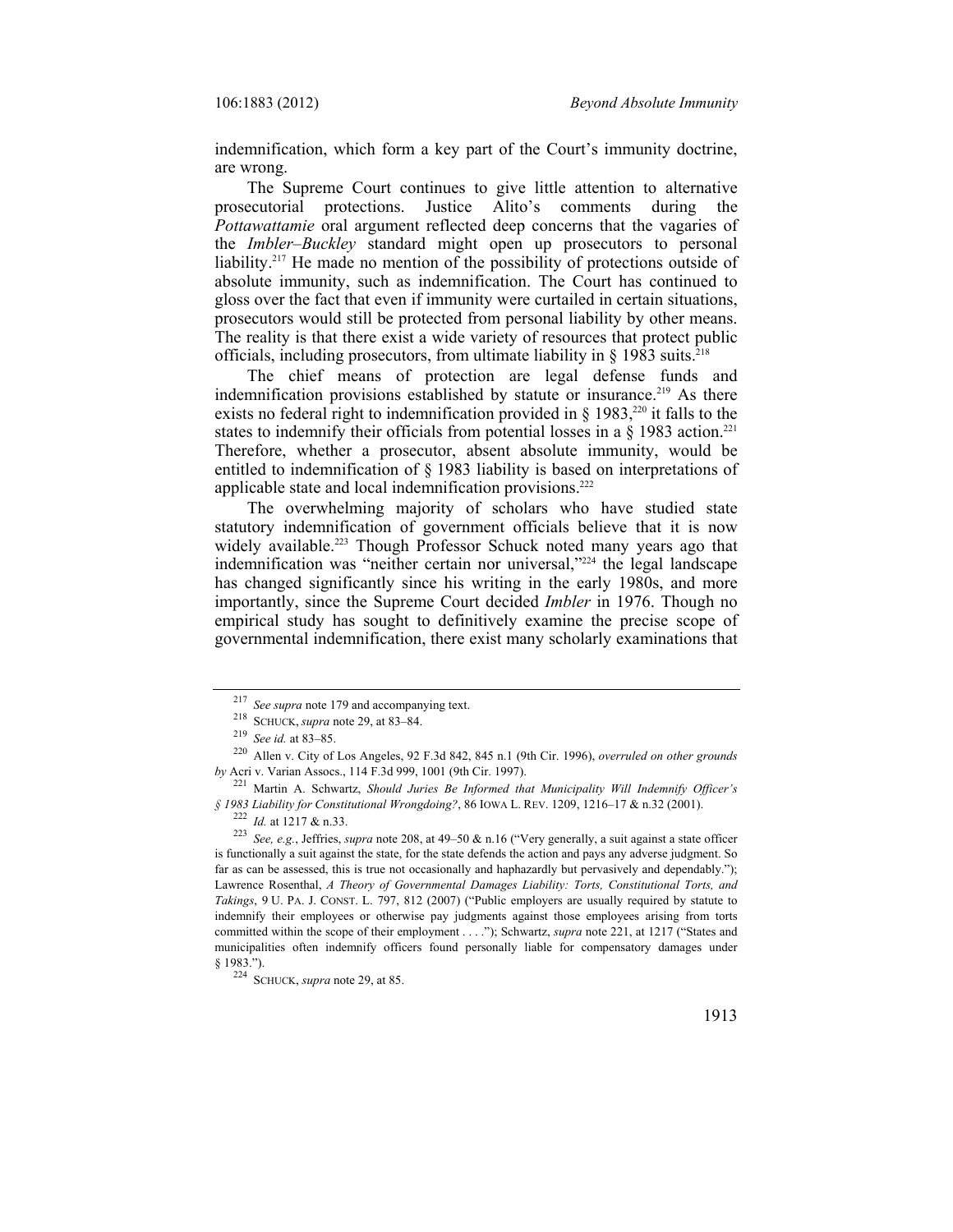indicate that the scope is extremely broad, if not universal.<sup>225</sup> Nearly every state in the union and the District of Columbia now provides some form of indemnification protection for government employees facing potential damages for torts committed in the exercise of their employment.<sup>226</sup> Though the language in these statutes varies from state to state, they "commonly require that to be entitled to indemnification, the employee must (1) have acted within the scope of employment, and (2) not have engaged in intentional, reckless, or malicious wrongdoing."227 As a result, "the state or local government officer who is acting within the scope of his or her employment in something other than extreme bad faith can count on government defense and indemnification."228 These statutes now provide far broader protection for state prosecutors than the *Imbler* Court was aware of or could have imagined in 1976.

In 1976, when the Supreme Court decided *Imbler*, just twenty state legislatures had passed indemnification statutes that protected any government employees from  $\S$  1983 suits.<sup>229</sup> More than thirty-five years have passed since the *Imbler* Court articulated its core policy rationale for absolute prosecutorial immunity—the fear that qualified immunity would cause a prosecutor to become "constrained in making every decision by the consequences in terms of his own potential liability in a suit for damages."230 During that time, many of the states that already had indemnification provisions in place—provisions that often provided limited

<sup>225</sup> *See, e.g.*, Theodore Eisenberg & Stewart Schwab, *The Reality of Constitutional Tort Litigation*, 72 CORNELL L. REV. 641, 686 (1987) (noting that a study of all § 1983 suits in one federal district found no case in which an individual officer was forced to pay the cost of an adverse constitutional tort judgment). 226 *See* Rosenthal, *supra* note 223, at 812 n.51 (providing an exhaustive list of state indemnification

statutes).<br><sup>227</sup> Schwartz, *supra* note 221, at 1217 (footnote omitted).<br><sup>228</sup> Jeffries, *supra* note 208, at 50.<br><sup>229</sup> *See* ARIZ. REV. STAT. ANN. § 41-621(P) (2004 & Supp. 2011) (enacted 1973); CAL. GOV'T

CODE § 825 (West 1995 & Supp. 2012) (enacted 1963); CONN. GEN. STAT. ANN. § 7-465 (West 2008) (enacted 1957); IDAHO CODE ANN. § 6-903(b)–(c) (2010) (enacted 1976); 745 ILL. COMP. STAT. ANN. 10/9-102 (West 2005) (enacted 1965); IOWA CODE ANN. §§ 669.22 (West 1998 & Supp. 2011) (enacted 1975), 670.8 (West 1998 & Supp. 2011) (enacted 1873); LA. REV. STAT. ANN. § 13:5108.1 (2006) (enacted 1975); MINN. STAT. ANN. §§ 3.736, subdiv. 9 (West 2005 & Supp. 2012) (enacted 1976), 466.07 (West 2008 & Supp. 2012) (enacted 1963); MONT. CODE ANN. § 2-9-305 (2011) (enacted 1974); NEB. REV. STAT. § 13-1801 (2007) (enacted 1972); N.H. REV. STAT. ANN. § 31:105 (LexisNexis 2008) (enacted 1973); N.J. STAT. ANN. §§ 59:10-1, -4 (West 2006) (enacted 1972); N.M. STAT. ANN. § 41-4- 4(C)–(E) (2011) (enacted 1976); N.C. GEN. STAT. § 143-300.3 (2011) (enacted 1967); OR. REV. STAT. § 30.285 (2011) (enacted 1967); S.D. CODIFIED LAWS §§ 3-19-1 to -3 (2004) (enacted 1969); TENN. CODE ANN. § 29-20-310 (2000 & Supp. 2011) (enacted 1973); VT. STAT. ANN. tit. 12, § 5601 (2011) (enacted 1961); VA. CODE ANN. § 15.2-1520 (2008) (enacted 1968); WIS. STAT. ANN. § 895.46 (West

<sup>&</sup>lt;sup>230</sup> Imbler v. Pachtman, 424 U.S. 409, 424–25 (1976).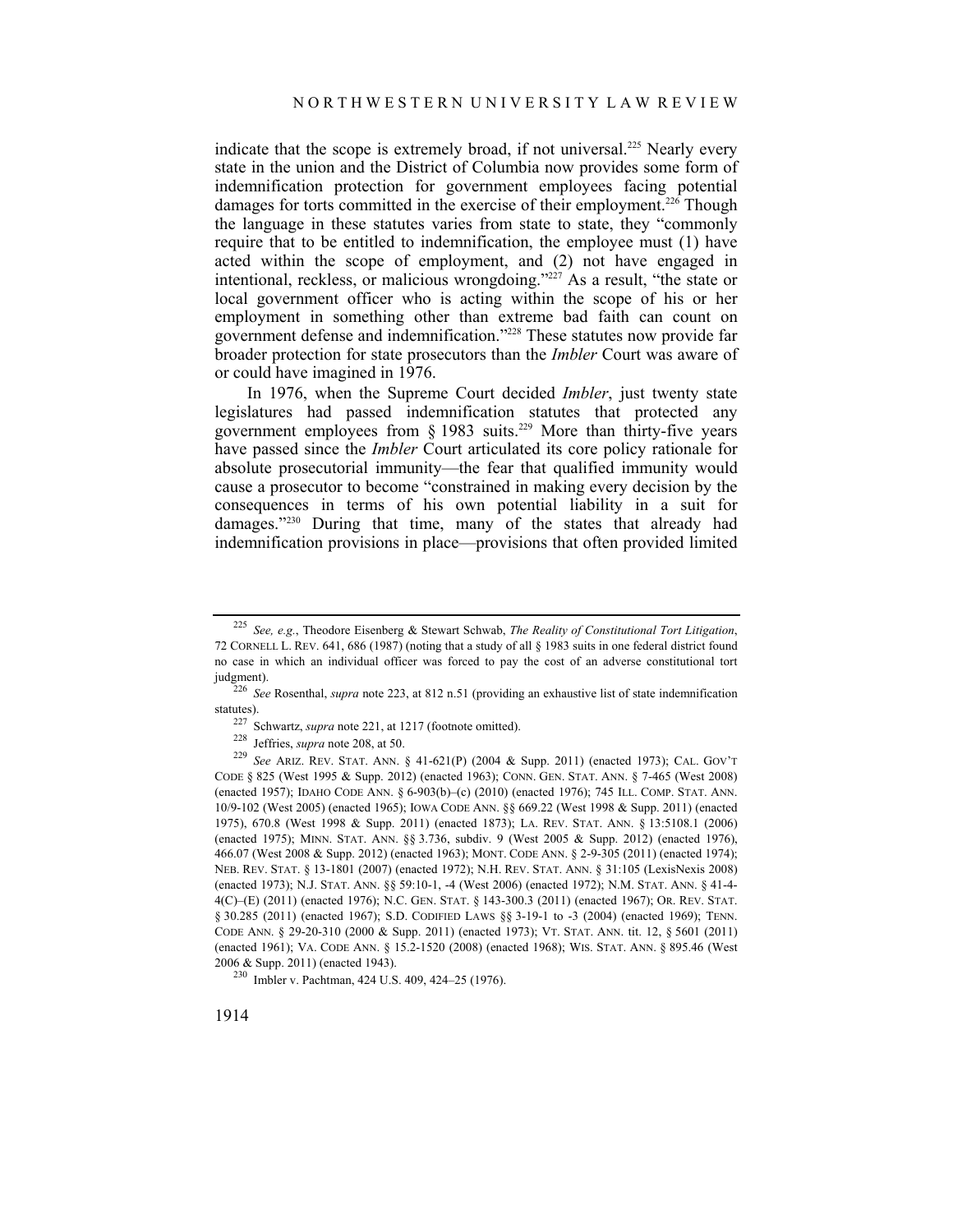or optional coverage to a small subset of local employees<sup>231</sup>—have brought coverage to an expanding universe of officials not provided for under the original statutory schemes.232 Furthermore, at least twenty-five more states and the District of Columbia have added their own indemnification statutes, protecting government employees, including prosecutors, from the threat of personal liability that the *Imbler* Court so feared.233 The legal landscape regarding state indemnification that the *Imbler* Court was operating under has undergone monumental change. As the dissent in *Richardson* stated, "the availability of" insurance or indemnification "decreases . . . the need for immunity protection."<sup>234</sup> The expansion of indemnity protections indicates that yet another of the *Imbler* Court's key policy concerns driving the existence of absolute prosecutorial immunity has vanished.

203(a) (2004) (enacted 1977); COLO. REV. STAT. § 24-10-118(2)(a) (2011) (enacted 1979); DEL. CODE ANN. tit. 10, § 4002 (1999) (enacted 1978); D.C. CODE § 1-109(a) (LexisNexis 2011) (enacted 1997); GA. CODE ANN. § 45-9-22(a) (West 2003) (enacted 1978); IND. CODE ANN. §§ 34-13-3-5, 34-13-4-1 (West 2011) (enacted 1998); KAN. STAT. ANN. § 75-6109 (1997) (enacted 1979); KY. REV. STAT. ANN. § 65.2005 (LexisNexis 2004) (enacted 1988); ME. REV. STAT. ANN. tit. 14, § 8112 (2004) (enacted 1977); MD. CODE ANN., CTS. & JUD. PROC. § 5-303 (LexisNexis 2002 & Supp. 2006) (enacted 1987); MD. CODE ANN., STATE GOV'T § 12-404 (LexisNexis 2009) (enacted 1984); MASS. ANN. LAWS ch. 258, §§ 9 (LexisNexis 2004) (enacted 1978), 9A (LexisNexis 2004) (enacted 1982), 13 (LexisNexis 2004) (enacted 1979); MISS. CODE ANN. § 11-46-7(3) (2002) (enacted 1984); MO. ANN. STAT. § 105.711(2)(2) (West 1997 & Supp. 2012) (enacted 1983); NEV. REV. STAT. ANN. § 41.0349 (LexisNexis 2012) (enacted 1979); N.Y. PUB. OFF. LAW §§ 17(2)–(3) (McKinney 2008 & Supp. 2012) (enacted 1978), 18 (McKinney 2008) (enacted 1981); N.D. CENT. CODE §§ 32-12.1-04(4) (2010) (enacted 1977), 32-12.2- 03(4) (2010) (enacted 1995); OHIO REV. CODE ANN. §§ 9.87 (West 2004 & Supp. 2011) (enacted 1980), 2744.07(A) (West 2006) (enacted 1985); OKLA. STAT. ANN. tit. 51, § 162 (West 2008) (enacted 1978); 42 PA. CONS. STAT. ANN. §§ 8550, 8548 (West 2007) (enacted 1980); R.I. GEN. LAWS §§ 9-31-12(a) (1997 & Supp. 2011) (enacted 1979), 45-15-16 (2009) (enacted 1986); S.C. CODE ANN. §§ 1-11-440 (2005) (enacted 2003), 12-4-325(A) (2000) (enacted 1998); TEX. CIV. PRAC. & REM. CODE ANN. §§ 102.002, 104.001 (West 2011) (enacted 1985); WASH. REV. CODE ANN. § 4.92.075 (West 2006) (enacted 1989); W. VA. CODE ANN. § 29-12A-11(a)(2) (LexisNexis 2008) (enacted 1986); WYO. STAT. ANN. § 1-39-104(c) (2011) (enacted 1979); *see also* Gamble v. Fla. Dep't of Health & Rehabilitative Servs., 779 F.2d 1509, 1517–18 (11th Cir. 1986) (interpreting Florida statute to mandate indemnification of state officers for all unintentional conduct); Livesay v. Balt. Cnty., 862 A.2d 33, 38 (Md. 2004) (interpreting Maryland statute to require indemnification of local employees). 234 Richardson v. McKnight, 521 U.S. 399, 420 (1997) (Scalia, J., dissenting) (emphasis omitted).

<sup>&</sup>lt;sup>231</sup> *See, e.g.*, ARIZ. REV. STAT. ANN. § 41-621(P); CONN. GEN. STAT. ANN. § 7-465; N.H. REV. STAT. ANN. § 31:105; TENN. CODE ANN. § 29-20-310; VA. CODE ANN. § 15.2-1520.

<sup>&</sup>lt;sup>232</sup> See, e.g., ARIZ. REV. STAT. ANN. § 12-820.04 (2003) (enacted 1984) (expanding indemnification coverage to include punitive or exemplary damages); CONN. GEN. STAT. ANN. § 5-141d(a) (West 2007) (enacted 1983) (expanding liability coverage of state officers and employees to include indemnification and legal defense); N.H. REV. STAT. ANN. § 29-A:2 (LexisNexis 2008) (enacted 1979) (expanding indemnification coverage beyond school and public health officials); TENN. CODE ANN. § 9-8-112(a) (1999) (enacted 1982) (expanding permissive indemnity beyond local government employees to include payment of damages following civil actions against state employees); VA. CODE ANN. § 2.2-1837 (2011) (enacted 1980) (creating insurance scheme to protect employees as part of extensive risk management plan).<br><sup>233</sup> *See* ALA. CODE § 11-47-24 (LexisNexis 2008 repl.) (enacted 1988); ARK. CODE ANN. § 21-9-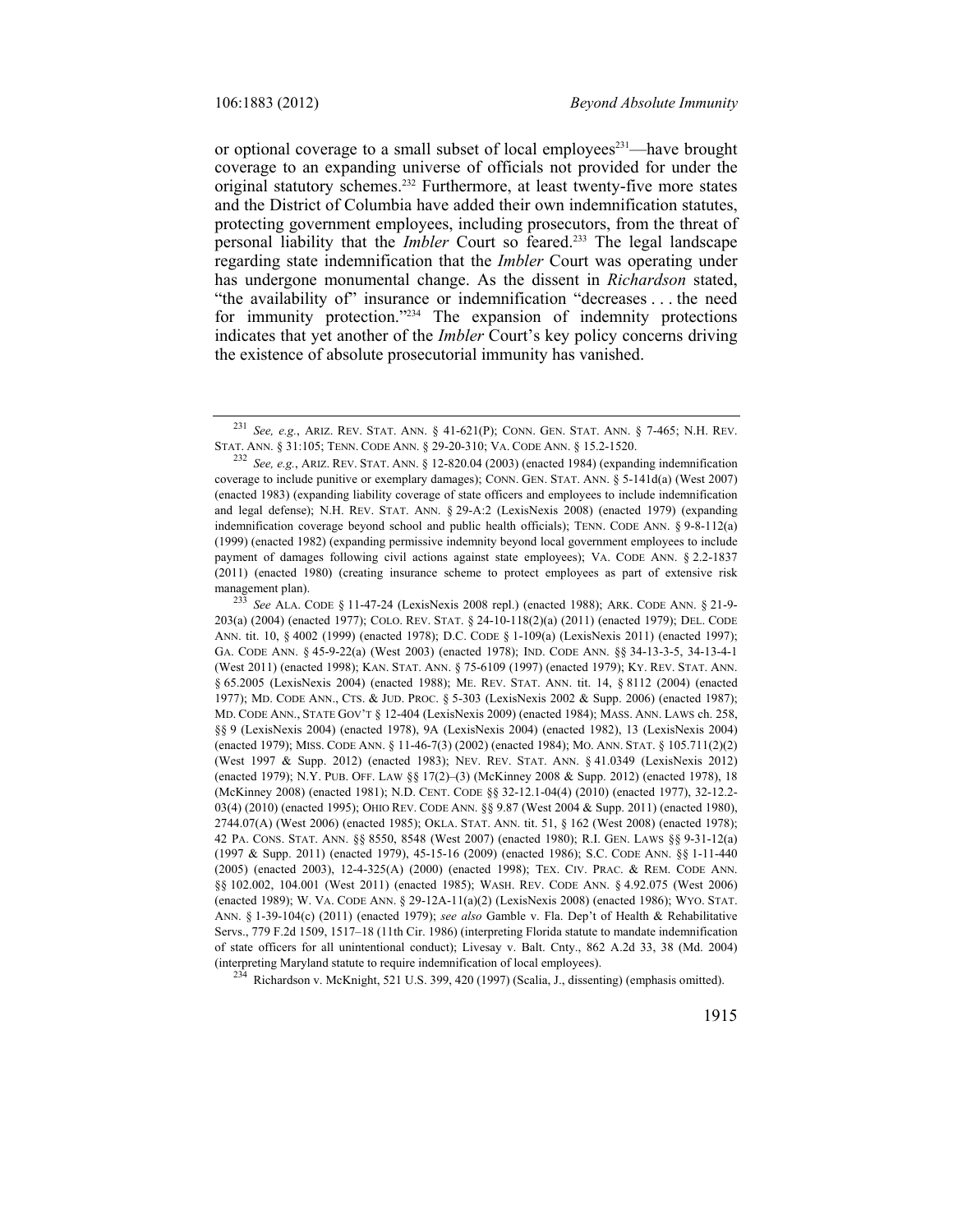As Professor Schuck points out, there is significant variation in the type and scope of indemnification that state statutes provide. Some state laws provide for mandatory (or permissive) indemnification for employees of any governmental entity,<sup>235</sup> whereas others cover only state employees, leaving municipal employees to local discretion.<sup>236</sup> Most states now mandate indemnification and defense of most state and local employees, either by making the governmental entity liable for official torts<sup>237</sup> or by retaining officials as nominal defendants and requiring the entity to pay their costs.<sup>238</sup> In some cases, blanket statutes cover all employees;<sup>239</sup> other states have individual statutes to address different categories of officials. "Significantly, most laws preclude government liability for 'bad faith' conduct, and some condition indemnification on good faith cooperation by the official in the defense of the case."240 Regardless of their specific language, such state provisions have become "near[ly] universal."<sup>241</sup>

State and federal court interpretations of these statutes provide another means of determining the scope of officer protection beyond the literal text of the statutes. As noted above, state indemnification statutes routinely require that the tortfeasor employee acted within the scope of employment and not have engaged in intentional, reckless, or malicious wrongdoing. Therefore, in the absence of absolute immunity, it would seem that the extreme case—the prosecutor who intentionally suppresses exculpatory evidence—may not enjoy the protection of indemnity or qualified immunity. As a result, some argue that the indemnification provisions do not actually protect prosecutors. Since many of the statutes mirror the

<sup>&</sup>lt;sup>235</sup> For example, CAL. GOV'T CODE § 825 (West 1995 & Supp. 2012) provides for defense and indemnification for employees of any "public entity." *See also* KAN. STAT. ANN. § 75-6109. More commonly, state and local employees are treated separately, and coverage may or may not be equal in scope. *See* SCHUCK, *supra* note 29, at 230 n.26; *see, e.g.*, N.Y. PUB. OFF. LAW § 17 (state employees); N.Y. GEN. MUN. LAW §§ 50-a to -k (McKinney 2007 & Supp. 2012) (municipal employees).

 $236$  One example is Louisiana, which provides for legal defense and indemnification of state employees but does not appear to have a similar provision that protects local or municipal employees. *See* LA. REV. STAT. ANN § 13:5108.1 (2006) (stating that "covered individual" does not include "[a]n official, officer, or employee of a municipality, ward, parish, special district, including without limitation a levee district, school board, parish law enforcement district, or any other political subdivision or local authority"). Similarly, Missouri has a tort defense fund for limited groups of state employees, but does not appear to provide indemnification or insurance coverage for prosecutors. *See* MO. REV. STAT § 537.165 (2008) (creating a duty to defend tort actions against firemen improperly

using motor vehicles but not providing indemnification).<br>
<sup>237</sup> See, e.g., CONN. GEN. STAT. ANN. § 4-165 (West 2007).<br>
<sup>238</sup> See, e.g., CAL. GOV'T CODE § 824 (West 1995 & Supp. 2012).<br>
<sup>239</sup> Compare CAL. GOV'T CODE § 825 entity"), with N.Y. GEN. MUN. LAW §§ 50-a to -k (treating separately claims against police, corrections

officers, and "employees of the city of New York," etc.).<br><sup>240</sup> SCHUCK, *supra* note 29, at 86; *see, e.g.*, ARIZ. REV. STAT. § 41-621 (2004 & Supp. 2011).<br><sup>241</sup> Alexandra White Dunahoe, *Revisiting the Cost-Benefit Calcul Deterrence Economics and Transitory Prosecutors*, 61 N.Y.U. ANN. SURV. AM. L. 45, 63 (2005) (noting "the near universal scheme of state indemnification for government agents sued under section 1983").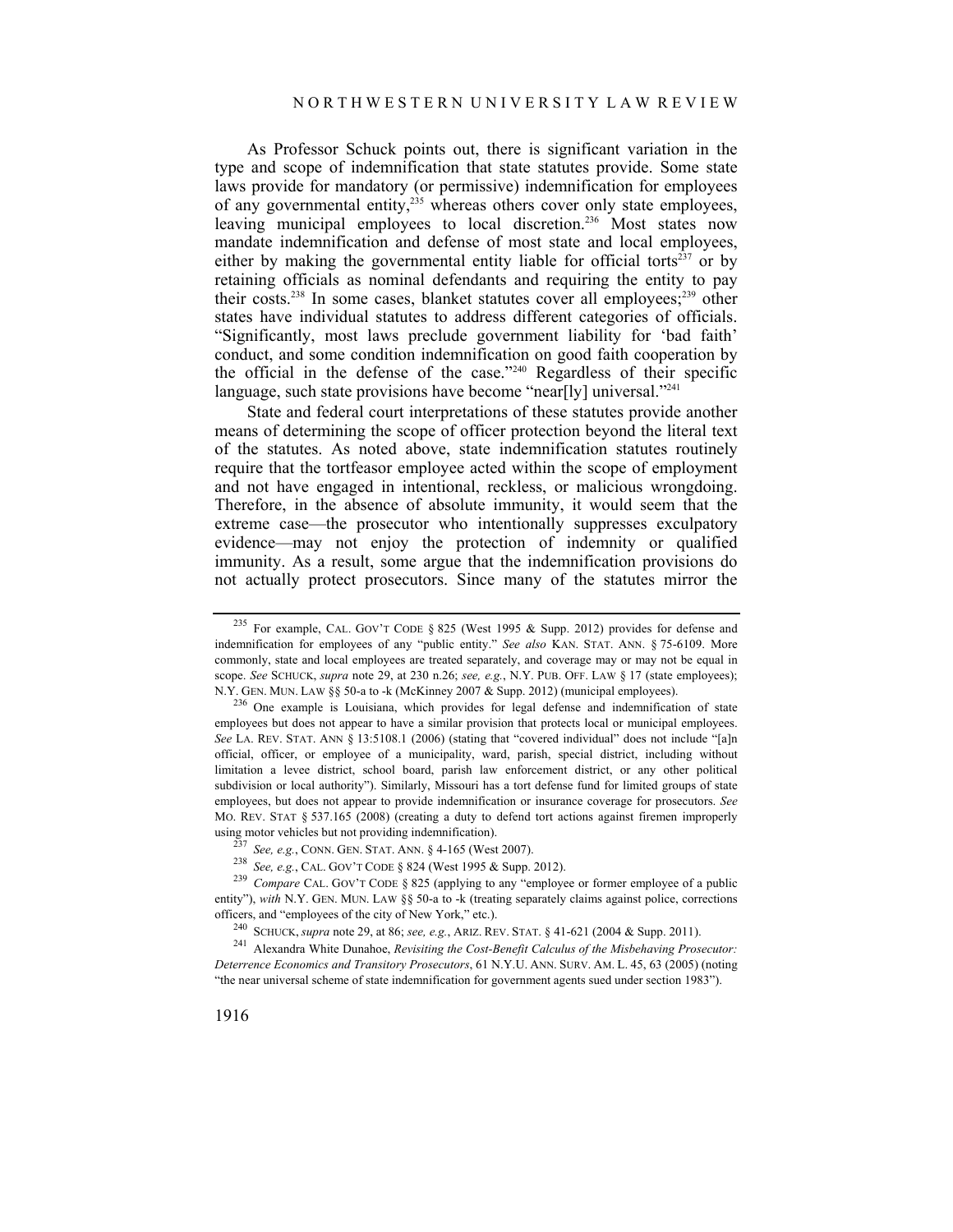standards articulated in the Court's immunity jurisprudence, some theorize that they would not protect prosecutors in the absence of absolute immunity.<sup>242</sup> In response, others argue that the "plainly incompetent or those who knowingly violate the law" do not deserve protection from personal liability.<sup>243</sup> Setting any normative judgments aside, case law indicates that indemnity protections may be significantly broader than facial readings of statutory text would indicate.

Whether a state officer or employee is protected from § 1983 liability by a state indemnification statute and how far that protection extends are solely matters of state law, requiring a judicial interpretation of a particular indemnification statute.<sup>244</sup> Many of these statutes have been written and interpreted by the state courts to be limited to cases not involving "conscious wrongdoing," although some offer "virtually unlimited indemnification."245 Harkening back to the language in *Pierson*, *Tenney*, and *Imbler*, virtually all of these statutes offer protection only for acts that are "within the scope of employment."<sup>246</sup>

However, some courts have been willing to interpret the phrase "within the scope of employment" in a way that could serve two seemingly inapposite goals. The statutes could both protect prosecutors from ultimate liability in a fashion similar to absolute immunity while simultaneously providing injured parties with the possibility of financial compensation that would have been denied under an immunity regime. For example, the Seventh Circuit has construed Illinois and Wisconsin state indemnification statutes to indicate that an employee may act within the scope of her employment even if she acts maliciously and to further her own objectives and injure the plaintiff.247

<sup>242</sup> *See generally* W. PAGE KEETON ET AL., PROSSER AND KEETON ON THE LAW OF TORTS § 132, at 1067–68 (5th ed. 1984) (providing examples of statutes that mirror the Court's language).

<sup>&</sup>lt;sup>243</sup> See Johns, *Reconsidering*, *supra* note 4, at 84–85.<br><sup>244</sup> See, e.g., Allen v. City of Los Angeles, 92 F.3d 842, 845 n.1, 846–48 (9th Cir. 1996) (noting that there is no federal indemnification statute and analyzing the state statute), *overruled on other grounds by* Acri v. Varian Assocs., 114 F.3d 999, 1001 (9th Cir. 1997); Hassan v. Fraccola, 851 F.2d 602, 604–05 (2d Cir. 1988) (analyzing state statute). Section 1983 does not provide an independent cause of action for indemnification. Banks v. City of Emeryville, 109 F.R.D. 535, 539 (N.D. Cal. 1985); *see, e.g.*, Holman v. Walls, 648 F. Supp. 947, 953 (D. Del. 1986)*. See generally* 1B MARTIN A. SCHWARTZ, SECTION 1983 LITIGATION: CLAIMS AND DEFENSES § 16.17[B], at 16-278 (4th ed. 2004) (discussing these and other cases).<br>
<sup>245</sup> KEETON ET AL., *supra* note 242, at 1068.<br>
<sup>246</sup> SCHWARTZ, *supra* note 221, at 1217; *see also* Jeffries, *supra* note 208, at 50 & n.16.<br>
<sup>247</sup> See Coleman v. Smith, 814 F.2d 1142, 1149–50

chief were entitled to indemnification under Illinois law because "subjective intent . . . was not the determining factor in deciding whether their actions were within the scope of their duty"); Hibma v. Odegaard, 769 F.2d 1147, 1152–53 (7th Cir. 1985) (finding that acts closely related to the employee's duties were within the scope of employment even if the methods the employee utilized were improper); *see also* 1B SCHWARTZ, *supra* note 244, at 16-279.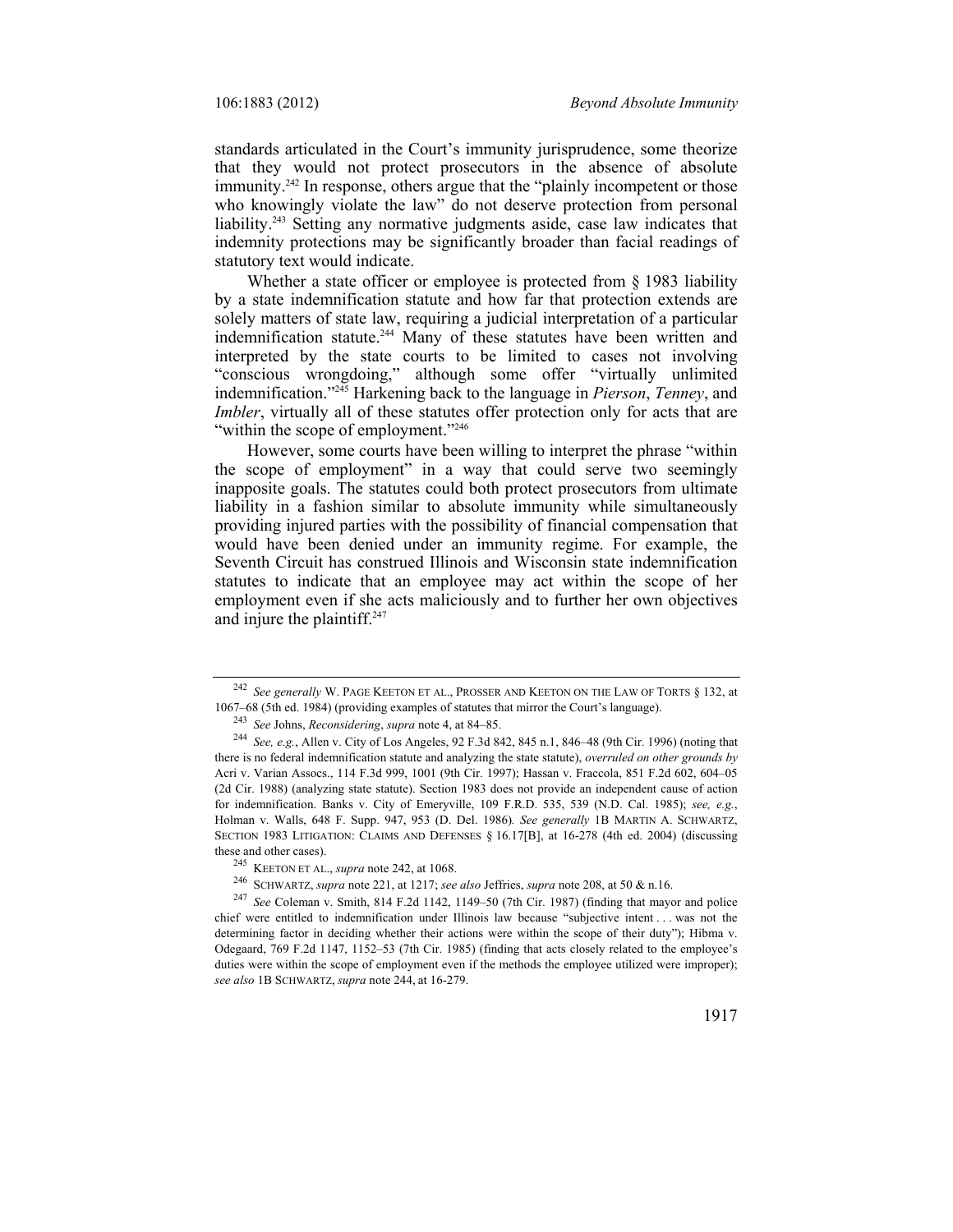In *Graham v. Sauk Prairie Police Commission*, the Seventh Circuit found that the only requirement needed to satisfy Wisconsin's indemnification statute was that the employee's conduct be reasonably connected to his employment duties.<sup>248</sup> Therefore, the police officer's use of deadly force was within the scope of his employment even though he misused his official authority.249 The District Court for the Northern District of Illinois rendered a similarly forgiving interpretation that protects the employee so long as the conduct has some rational relationship to the employee's duties.<sup>250</sup> These protected actions can be paralleled to a prosecutor who recklessly abuses his official prosecutorial authority and suppresses evidence. Therefore, regardless of normative judgments about whether "the plainly incompetent or those who knowingly violate the law" deserve immunity protection, some courts have been willing to extend to them the shield of indemnification.

These types of interpretations are, in essence, consistent with what *Imbler* and other decisions affirming absolute immunity have held. Though *Graham* involved police officers that received only qualified immunity, the conduct of the tortfeasors is analogous to the prosecutorial conduct that was protected by absolute immunity in *Imbler*, *al-Kidd*, and, potentially, *Pottawattamie.* Under a regime of absolute immunity, an individual would have no cause of action against a prosecutor that willfully suppressed exculpatory evidence to further her own case while at trial.<sup>251</sup> However, under a qualified indemnity regime consistent with *Graham* and similar federal court decisions, a lack of absolute immunity, coupled with the interpretations of indemnity already applied by state and federal courts, would provide for a cause of action under § 1983 against a prosecutor who acts intentionally with the possibility of financial redress that does not come out of the prosecutor's pocket. As a result, more expansive interpretations of what it means to commit an action "within the scope of employment" may indicate that absolute immunity is no longer necessary to protect a prosecutor that commits even the most egregious violations.

## *C. Examples of State and Federal Expansion of Alternative Protections in Response to Shifts in Supreme Court Jurisprudence*

If the Supreme Court were to curtail or eliminate absolute immunity, legislatures would likely move to expand indemnification, insurance, and other protections to fill the void. A number of historical examples show that

<sup>248 915</sup> F.2d 1085, 1095–96 (7th Cir. 1990). 249 *Id.* at 1095. 250 *See* Lyons v. Adams, 257 F. Supp. 2d 1125, 1139 (N.D. Ill. 2003) (observing that under Illinois law, "conduct of a servant is within the scope of employment if, but only if: (a) it is of the kind he is employed to perform; (b) it occurs substantially within the authorized time and space limits; (c) it is actuated, at least in part, by a purpose to serve the master"). 251 *See supra* Part I.A.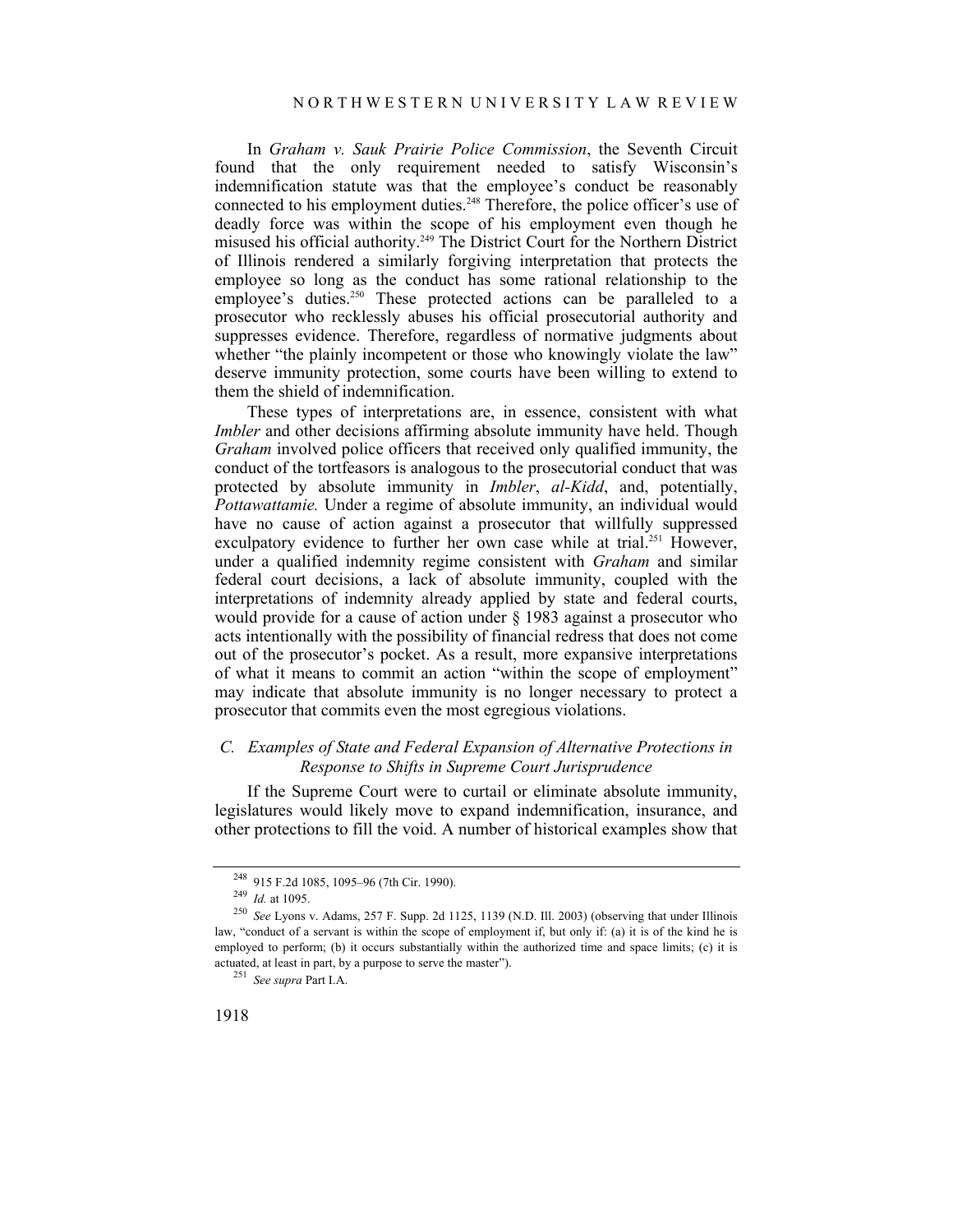in situations where states have not yet moved to protect their prosecutors through indemnification, a movement by the Supreme Court toward a primarily qualified immunity regime would likely result in such a development.

One analogous situation is the development of indemnification for public defenders. State courts are split on the issue of whether public defenders should be immune from malpractice suits.<sup>252</sup> The courts that have extended immunity to public defenders have analogized their role to that of judges and prosecutors, using many of the policy justifications and historical analogies set forth in *Pierson*, *Tenney*, and *Imbler*. 253 However, despite the similarities between public defenders and their prosecutor counterparts, other states have not extended immunity to these government employees.<sup>254</sup> In these situations, state legislatures have created other protections to defend these officials from ultimate liability for malpractice, namely insurance and indemnification. For example, in California, Connecticut, Ohio, and Illinois, legislatures have stipulated that in lieu of a judicially created immunity regime, indemnification will protect public defenders from ultimate financial liability arising out of malpractice suits.<sup>255</sup>

The California case of *Briggs v. Lawrence*<sup>256</sup> provides an example of how such a system operates. In that case, the plaintiff attempted to file a

1993); *Kuehne*, 321 S.W.3d at 348 (Ellis, J., concurring). 254 *See* Richards, *supra* note 252, at 513–14; *see, e.g.*, *Briggs*, 281 Cal. Rptr. at 581; *Reese*, 406

<sup>252</sup> Some state courts have held that public defenders are entitled to immunity. *See, e.g.*, Wright v. Elston, 701 N.E.2d 1227, 1233 (Ind. Ct. App. 1998) (public defender entitled to immunity under Indiana Tort Claims Act); Kuehne v. Hogan, 321 S.W.3d 337, 343 (Mo. Ct. App. 2010) (Ellis, J., concurring) (noting case could have been decided on other grounds because public defenders enjoy official immunity); Mooney v. Frazier, 693 S.E.2d 333, 344 (W. Va. 2010) (reaffirming immunity for public defenders). Other courts have held that public defenders are not entitled to any immunity whatsoever. *See, e.g.*, Briggs v. Lawrence, 281 Cal. Rptr. 578, 581 (Ct. App. 1991) ("[D]efendants do not and cannot assert that as public defenders they would be individually immune from liability for malpractice."); Reese v. Danforth, 406 A.2d 735, 740 (Pa. 1979) (public defenders "do not serve as public administrators with policy-making functions" and therefore under state law do not receive immunity); *see also* David J. Richards, Note, *The Public Defender Defendant: A Model Statutory Approach to Public Defender Malpractice Liability*, 29 VAL. U. L. REV. 511, 513–14 (1994). 253 *See* Richards, *supra* note 252, at 514; *see also* Dziubak v. Mott, 503 N.W.2d 771, 775 (Minn.

 $255$  55 ILL. COMP. STAT. ANN. 5/5-1003 (West 2005) provides that:

If any injury to the person or property of another is caused by a public defender or any assistant public defender, while the public defender or assistant public defender is engaged in the performance of his duties as such, the county shall indemnify the public defender or assistant public defender, as the case may be, for any judgment recovered against him as the result of that injury, except where the injury results from the willful misconduct of the public defender or assistant public defender, as the case may be.

*See* CONN. GEN. STAT. ANN. § 5-141d(a) (West 2008); OHIO REV. CODE ANN. § 120.41 (West 2002); *see also Briggs*, 281 Cal. Rptr. at 582 (stating in malpractice suit against public defender that defendant may be entitled to indemnification under CAL. GOV'T. CODE § 825-825.6); Richards, *supra* note 252, at 555–56 (describing model statute for indemnification of public defenders). 256 *Briggs*, 281 Cal. Rptr. at 579.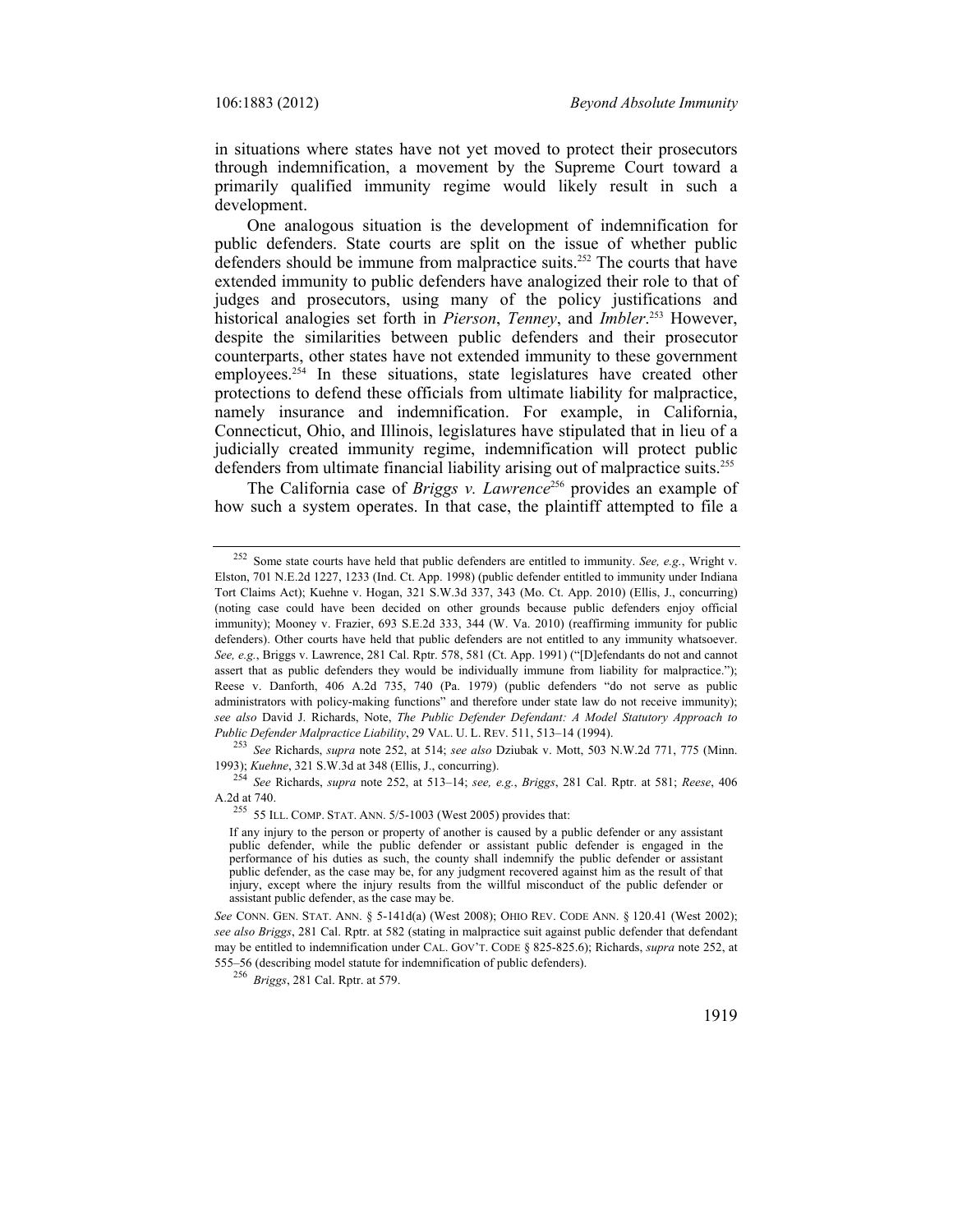common law malpractice suit against two Monterey County public defenders without first going through the state's statutorily created procedure for claims against public employees.257 Though the California appellate court noted that the public defenders were not immune from suit, it nevertheless affirmed the dismissal of the plaintiff's claim on summary judgment.<sup>258</sup> The court held that the state's statutory scheme addressing tort suits against public employees, which includes public defenders, requires a plaintiff to first pursue an administrative claim against the employing public agency, which in this case was Monterey County.<sup>259</sup> The agency would then investigate the claim, and if the public defender's actions fell within the conduct protected by the state's indemnification statute, would defend the employee in the course of any legal proceeding and indemnify her against any losses incurred in the course of litigation.<sup>260</sup> This is just one example of how states like California, Connecticut, Ohio, and Illinois would likely expand alternative protections for prosecutors in the event absolute immunity were not available due to a shift in the Supreme Court's jurisprudence.

The government's response to the expansion of potential liability for federal officials under *Bivens*261 provides another important historical analogue. In the early 1980s, federal employees who were sued for actions within the scope of their employment had no legal entitlement to government representation.<sup>262</sup> The United States generally defended them at the public's expense provided that the government believed the acts in question were within the scope of federal employment.<sup>263</sup> Federal law did not provide for the purchase of insurance against the personal liability of its prosecutors.264

Regarding indemnification, no general federal statutory authority existed for indemnifying federal employees, even for conduct that was clearly within the scope of their employment.265 Since claims against federal officials for constitutional torts can be brought against the United States under the Federal Tort Claims Act,<sup>266</sup> the government relied on the

constitutional torts). 262 SCHUCK, *supra* note 29, at 83. 263 *Id.* at 84. 264 *See* Michael W. Dolan, *Constitutional Torts and the Federal Tort Claims Act*, 14 U. RICH. L. REV. 281, 296 (1980).

265 *See* George A. Bermann, *Integrating Governmental and Officer Tort Liability*, 77 COLUM. L. REV. 1175, 1191 (1977); Dolan, *supra* note 264. 266 28 U.S.C. § 1346(b) (2006).

<sup>&</sup>lt;sup>257</sup> *Id.* at 579–80.<br>
<sup>258</sup> *Id.* at 580.<br>
<sup>259</sup> *Id.* at 586.<br>
<sup>260</sup> *Id.* at 582.<br>
<sup>261</sup> Bivens v. Six Unknown Named Agents of Fed. Bureau of Narcotics, 403 U.S. 388, 390–97 (1971) (establishing a cause of action for individuals to sue federal government employees for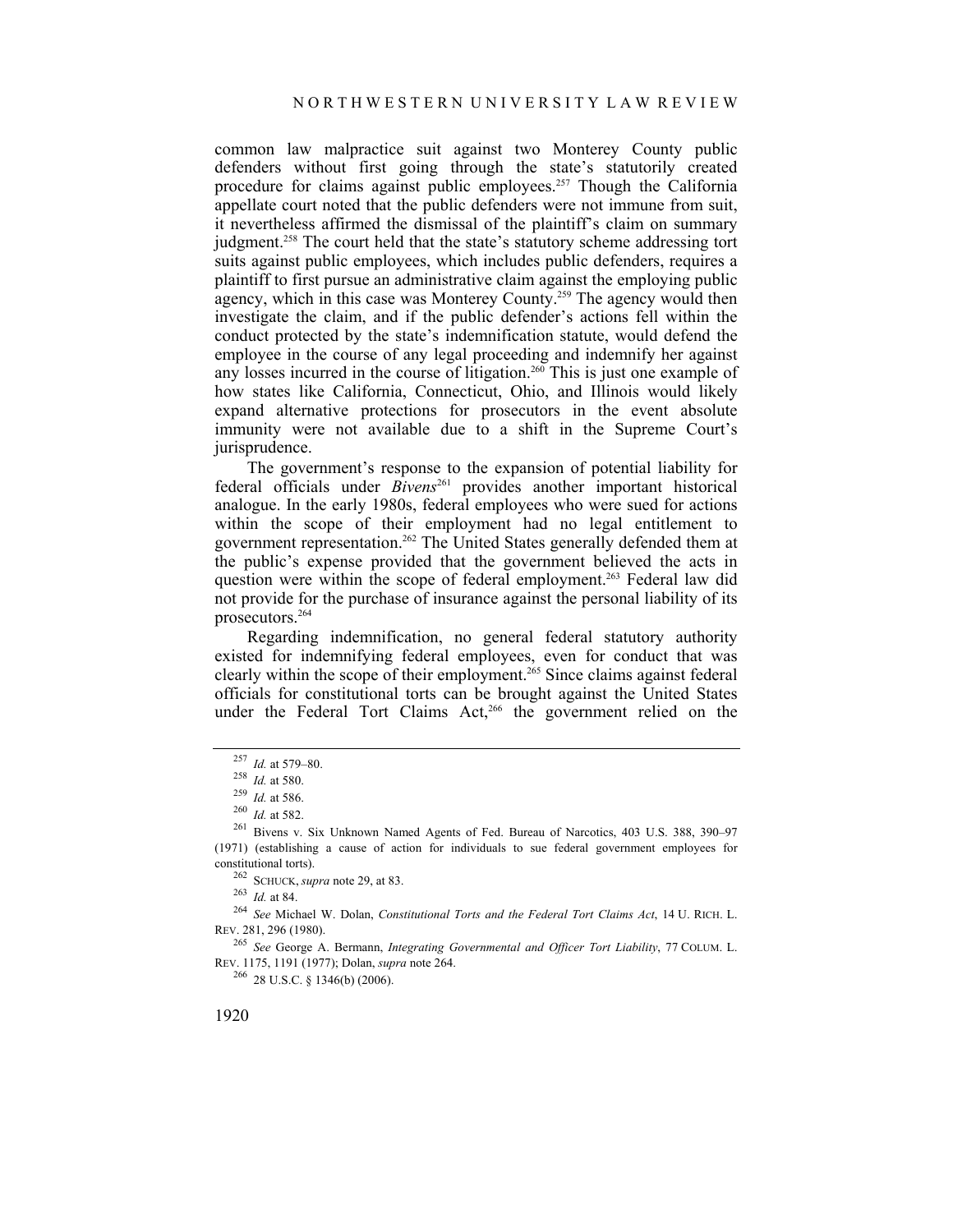unattractiveness of suing an individual official as compared to the allure of suing a "deep-pocketed" defendant like the government to divert many suits.<sup>267</sup> Despite these diversionary protections, individual federal officials were still highly vulnerable to suit. The Justice Department's official stance was that "[i]f an employee suffers an adverse judgment, with very few exceptions, it is he or she who must pay it."<sup>268</sup>

The post-*Bivens* world looks very different. As *Bivens* has given rise to a significant increase in constitutional tort litigation against federal employees over the past few decades,<sup>269</sup> the federal government has enhanced protections to shield their employees from ultimate liability. In a situation where a *Bivens* claim results in individual monetary liability, the federal government now indemnifies its employees against constitutional tort judgments or settlements.<sup>270</sup> Officials are now entitled to representation from Justice Department lawyers to defend against *Bivens* suits or have the option to hire private counsel with government funds.271 A number of specific agencies have also set aside appropriations in the event that their employees face ultimate financial liability arising from a *Bivens* suit.<sup>272</sup> Indemnification is not fully guaranteed up front; payment will be made only if the challenged conduct was within the scope of employment and indemnification is in the interest of the United States.<sup>273</sup> As a practical matter, however, indemnification is a "virtual certainty."274

representation is requested. *See* Pillard, *supra* note 270, at 76 n.51 (citing Memorandum for Heads of Dep't Components from Stephen R. Colgate, Assistant Att'y Gen. for Admin. (June 15, 1998)).

<sup>272</sup> *See* § 50.15(c) (Department of Justice indemnification provisions related to employees); *see also* 13 C.F.R. § 114.110 (2011) (Small Business Administration); 14 C.F.R. § 1261.316 (2011) (National Aeronautics and Space Administration); 17 C.F.R. §§ 142.1-.2 (2011) (Commodity Futures Trading Commission); 22 C.F.R. § 21.1 (2011) (Department of State); 31 C.F.R. § 3.30 (2011) (Treasury Department); 32 C.F.R. § 516.32 (2011) (Department of the Army and Department of Defense); 34 C.F.R.  $\S$ § 60.1-.2 (2011) (Department of Education); 38 C.F.R. § 14.514(c) (2011) (Department of Veteran's Affairs); 43 C.F.R. § 22.6 (2011) (Department of the Interior); 45 C.F.R. § 36.1 (2011) (Department of Health and Human Services).<br>
<sup>273</sup> See 28 C.F.R. § 50.15(c); see also id. § 50.15(a)(8)(iii).<br>
<sup>274</sup> Pillard, *supra* note 270, at 77. An example of a *Bivens* action in which a federal employee

<sup>267</sup>*See id.*; §§ 2671–80 (including no motion of individual liability). 268 *Federal Tort Claims Act: Hearing Before the Subcomm. on Agency Admin. of the Comm. on the Judiciary*, 97th Cong. 160 (1981) (statement of J. Paul McGrath, Assistant Att'y Gen., U.S. Dep't of Justice). 269 *See supra* Part I.A. 270 28 C.F.R. § 50.15(c) (2011); *see generally* Cornelia T.L. Pillard, *Taking Fiction Seriously: The* 

*Strange Results of Public Officials' Individual Liability Under* Bivens, 88 GEO. L.J. 65, 76–78 (1999) (discussing the protections against individual liability for *Bivens* suits Congress has created). 271 § 50.15(a). The federal government provides representation in about 98% of the cases for which

<sup>&</sup>quot;would not be represented and indemnified by the government is one in which the employee is under criminal investigation or prosecution by the government for the conduct that gave rise to the constitutional tort suit. These cases are, however, extremely rare." *Id.* at 77 n.56; *see also id.* at 76–78 & n.51 (noting that the federal government represented 98% of *Bivens* defendants who requested counsel).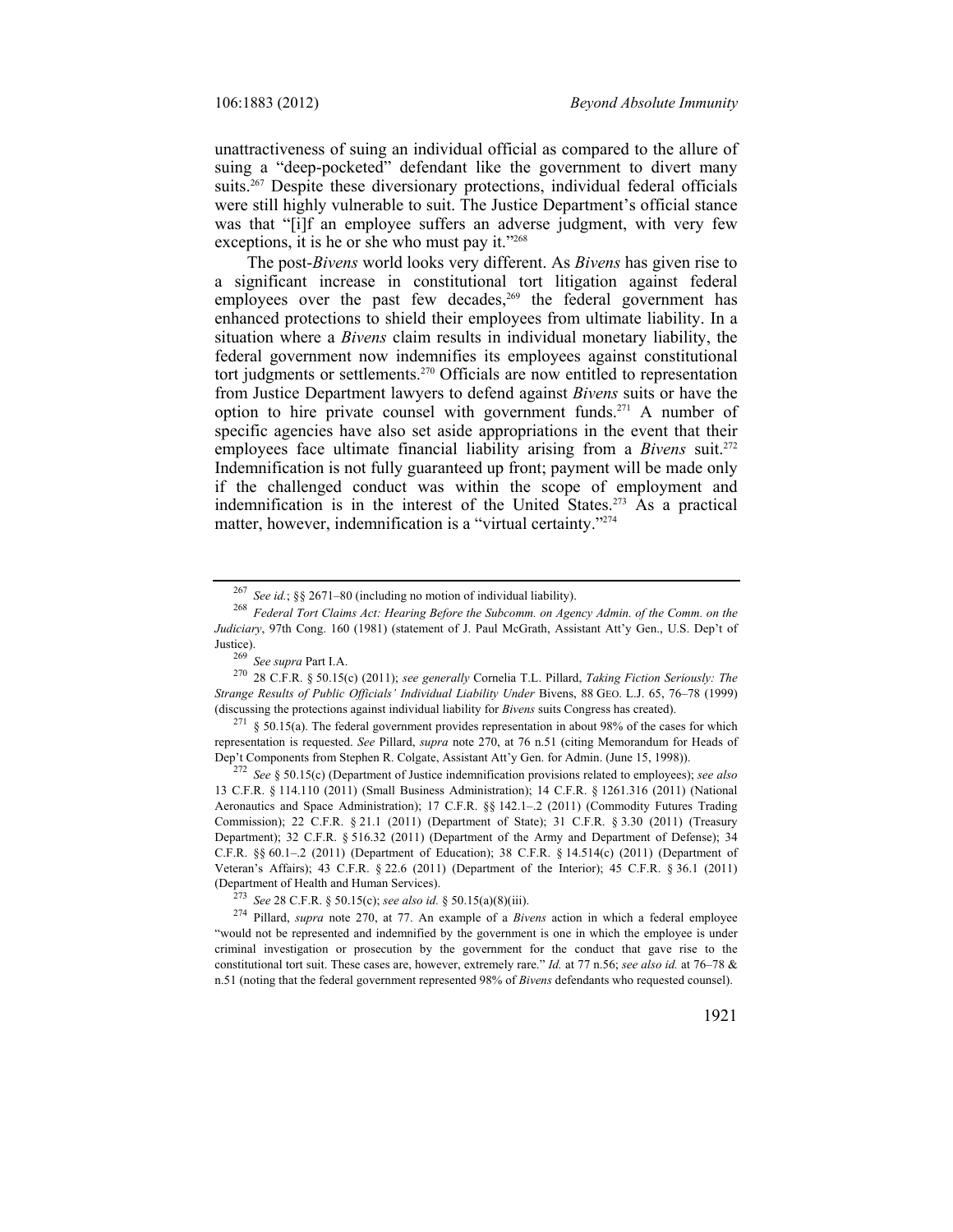The developments in Illinois to protect public defenders from § 1983 liability and the response of Congress and the federal agencies to the establishment of *Bivens* suits reflect a predictable pattern: that of an employer responding to an increase in financial pressure on its employees by protecting the employees in order to, in turn, protect the "business." Professors Fallon and Meltzer point out that the "genius" of the *Bivens* system of liability is that it exerted pressure on the government "to indemnify its officials and thereby convert what appeared to be a system of officers' liability into, for some if not all practical purposes, a regime of governmental liability."275 As Professor Pillard posits:

If individuals are held personally liable for harms caused by their employment, they will pressure their employers to cover those costs—whether in the form of additional compensation, insurance, or indemnification. In order to attract employees and to ensure that they fulfill their duties, an employer, whether public or private, may feel compelled to shoulder the costs of employee liability.<sup>27</sup>

This is exactly what has played out in both Illinois and in the federal government.

These examples suggest that if the Court were to roll back absolute immunity for prosecutors, state legislatures and Congress would again respond in kind to protect their employees. During litigation of the *Bivens* case, Solicitor General Erwin Griswold noted his concern that in the early 1970s there was no statutory authority or popular practice of reimbursing federal employees for judgments against them.277 The implication was that federal employees would be stuck paying judgments if the Court established a cause of action for damage suits against federal employees. His arguments mirror the Court's fears, as articulated in the *Imbler–Buckley* line of cases, of chilling prosecutorial behavior.<sup>278</sup> Forty years later, the federal government has responded to the specter of individual liability on its own. We should expect a similar development if the Court were to decide to roll back absolute prosecutorial immunity.

<sup>275</sup> Richard H. Fallon, Jr. & Daniel J. Meltzer, *New Law, Non-Retroactivity, and Constitutional Remedies*, 104 HARV. L. REV. 1731, 1822 (1991).<br><sup>276</sup> Pillard, *supra* note 270, at 76.<br><sup>277</sup> Brief for Respondents at 28–30 & n.33, Bivens v. Six Unknown Named Agents of the Fed.

Bureau of Narcotics, 403 U.S. 388 (1971) (No. 70-301), 1970 WL 116900 ("There are no federal statutes or regulations authorizing reimbursement of judgments against federal law enforcement officers in these kinds of cases; and we know of no informal practice of doing so. Even if an informal practice did evolve, it is doubtful that funds would be available to cover awards as high as those sought in this case."). 278 *See supra* Part I.C for the Court's rationales in support of absolute prosecutorial immunity.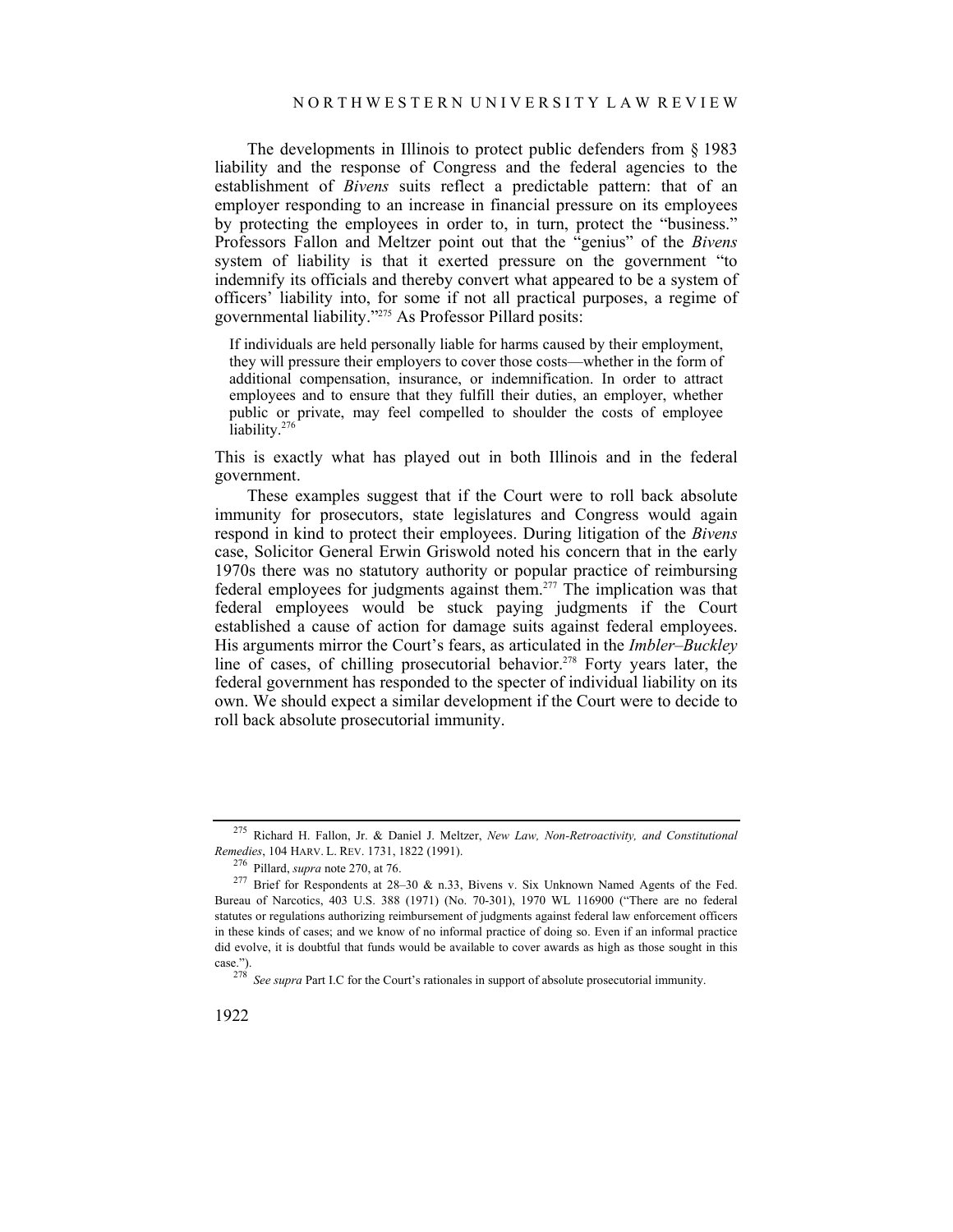## III. CRITICISMS OF AN EXPANSIVE INSURANCE AND INDEMNIFICATION REGIME

Though the expansion of indemnification to protect prosecutors in the absence of absolute immunity is a promising alternative, it would create some financial, practical, and political costs. The first major criticism of an expansive insurance and indemnification regime, and the one that has been paramount in the Supreme Court's decisions to uphold the *Imbler* and *Buckley* line of cases, is that it would insufficiently protect prosecutors in the "vigorous and fearless" exercise of their duties.279 As Professor Schuck argues, if the denial of protections like insurance and indemnification "could be surgically limited to truly *malicious* officials held liable under § 1983 . . . wrongdoing could be deterred with little or no cost to vigorous decisionmaking."280 However, where "bad faith is not restricted to actual malice" and may be based upon "a decidedly amorphous judicial standard" under which officials may bear the burden of proof, "the threat to vigorous decisionmaking may be great."281

Schuck also argues that insurance contracts and indemnification laws would, unless proscribed by statute, inevitably contain certain limitations on coverage.282 Similar to the "good faith" test utilized under qualified immunity, these nonstatutory provisions create new boundary problems and uncertainties about coverage.<sup>283</sup> In sum, Schuck posits that "[t]hese gaps . . . resurrect the very incentives for official self-protection that these reforms are designed to obviate."284

However, much has changed since Schuck published his seminal work in 1983. Almost all of the indemnification laws in place are, in fact, proscribed by statute, creating a floor for protection and obviating the concern that many of these provisions would be left open to the vagaries of judicial interpretation.<sup>285</sup> Furthermore, the judicial interpretations of statutory indemnification language indicate that courts are most often willing to interpret any vagaries in language in favor of providing indemnification.286 Looking to the federal *Bivens* indemnification model, as reimbursement alternatives have become more available they have also become significantly more uniform. Inconsistency is now a more minor concern.287

<sup>279</sup> *See* Imbler v. Pachtman, 424 U.S. 409, 427–28 (1976).

<sup>280</sup> SCHUCK, *supra* note 29, at 87. 281 *Id.*

<sup>282</sup>*Id.* at 110. 283 *Id.*

<sup>&</sup>lt;sup>284</sup> *Id.*<br><sup>285</sup> *See supra* Part II.B.

<sup>285</sup>*See supra* Part II.B. 286 *See supra* Part II.B. 287 Pillard, *supra* note 270, at 78.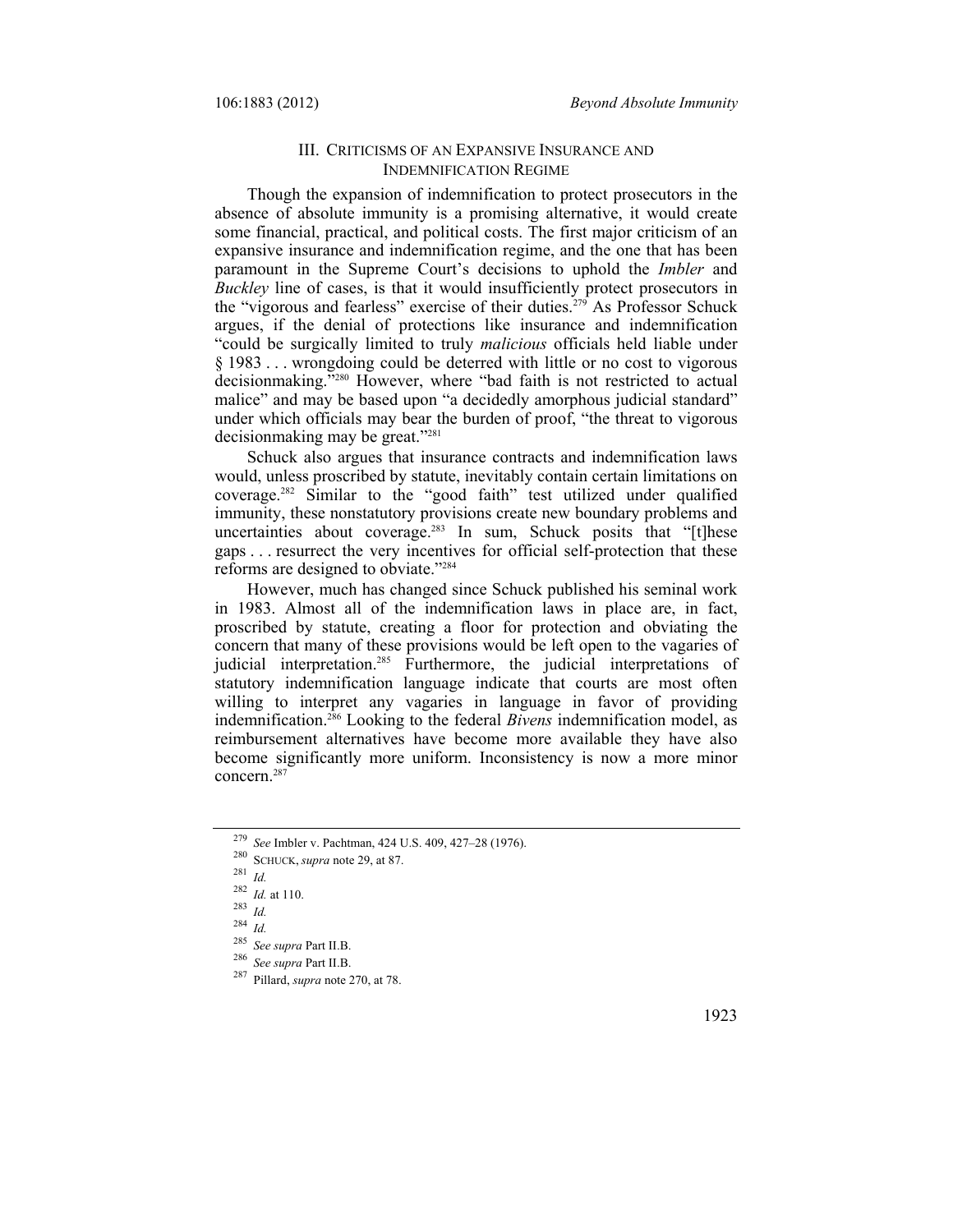Another concern is that even if prosecutors are protected from ultimate financial liability, a cause of action under § 1983 brings with it all of the practical demands of being sued.288 However, "vengeful ex-defendants face greater obstacles today than in 1976,"<sup>289</sup> and an ethical prosecutor need not fear a flood of civil rights actions.<sup>290</sup> First, the current requirements for imposing liability are sufficiently rigorous to eliminate unfounded and harassing litigation.291 For example, *Heck v. Humphrey* mandates that certain causes of action under § 1983 cannot ripen until an individual is exonerated from the crime for which she was prosecuted.<sup>292</sup> This eliminates a large swath of frivolous litigation that could be brought against a prosecutor in any indemnification regime. Second, qualified immunity has become a potent defense that minimizes litigation burdens and protects all but the "plainly incompetent or those who knowingly violate the law."<sup>293</sup> This extremely broad protection should not be underestimated. Third, courts have efficient tools for minimizing or penalizing unmeritorious litigation particularly the strict approach to pleading the Court embraced under *Bell Atlantic Corp. v. Twombly* and reaffirmed in *Ashcroft v. Iqbal*. 294

On top of these protections, tougher habeas corpus rules also narrow the potential class of § 1983 plaintiffs. Just after deciding *Imbler*, the Court held that Fourth Amendment issues heard and fairly decided in state court could not be the subject of federal habeas corpus review.<sup>295</sup> The following year, the Court barred the "deliberate bypass" of state courts to get to federal court, thereby reducing the ability of a prisoner to get a reversal.<sup>296</sup> These and other changes in habeas corpus law have led to a very small

Johns, *Reconsidering*, *supra* note 4, at 131–32.<br><sup>292</sup> 512 U.S. 477, 484 (1994) ("One element that must be alleged and proved in a malicious prosecution action is termination of the prior criminal proceeding in favor of

<sup>293</sup> Malley v. Briggs, 475 U.S. 335, 341 (1986); *see also* Devereaux v. Abbey, 263 F.3d 1070, 1077, 1082 (9th Cir. 2001) (stating that "[t]he investigatory behavior of which Devereaux complains is indeed troubling, and we do not condone it," but rejecting the due process claim because using questionable interview techniques in a child sex-abuse investigation is not a violation of clearly established law). 294 Ashcroft v. Iqbal, 556 U.S. 662, 678 (2009) (holding that "'naked assertion[s]' devoid of 'further

factual enhancement'" need not be taken as sufficient (quoting Bell Atlantic Corp. v. Twombly*,* 550 U.S. 544, 557 (2007))). 295 Stone v. Powell, 428 U.S. 465, 492–95 (1976). 296 Wainwright v. Sykes, 433 U.S. 72, 85–91 (1977).

<sup>&</sup>lt;sup>288</sup> Imbler v. Pachtman, 424 U.S. 409, 424–25 (1976).<br><sup>289</sup> McNamara, *supra* note 6, at 1178.<br><sup>290</sup> See Johns, *Reconsidering*, *supra* note 4, at 131–32.<br><sup>291</sup> See Brief for Respondents at 49, Pottawattamie Cnty., Iowa 2009), 2009 WL 2954161 ("The strict limits that this Court already has placed on suits against prosecutors—from absolute immunity for advocacy conduct, to the strict pleading requirements of *Ashcroft v. Iqbal*, 129 S. Ct. 1937 (2009), to the substantive and procedural protections of qualified immunity—will ensure that prosecutors and courts are not burdened by a flood of insubstantial cases.");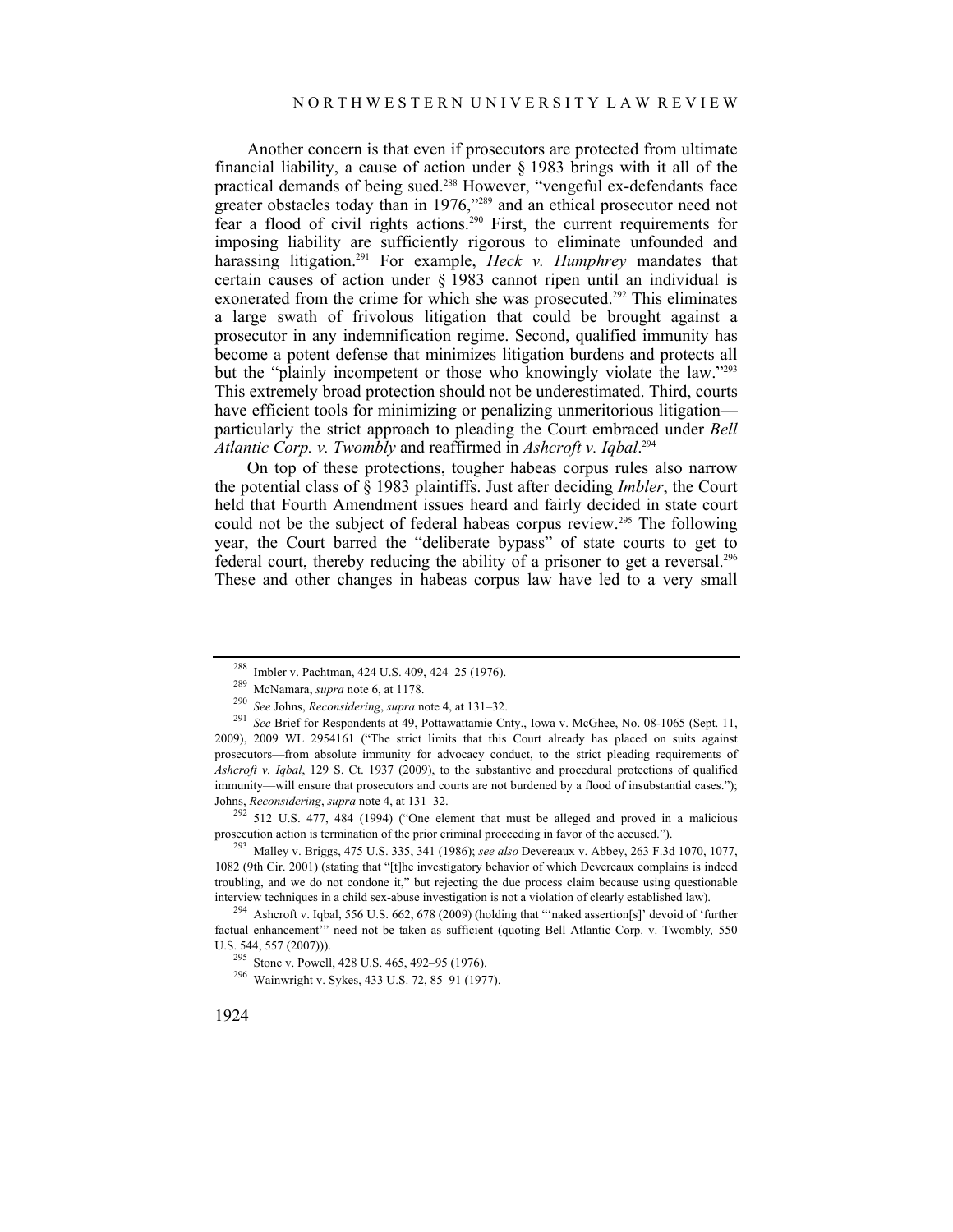success rate for habeas petitions.<sup>297</sup> The result of these reforms means that honest and ethical prosecutors need not fear vexatious litigation from former defendants.

It is likely that an indemnification regime may require a great deal more resources, an increase in bureaucratic staffing, and an expansion of other unforeseen rules to handle an expanded liability regime. This is an obvious cost considering many of the causes of action that would be permitted under an insurance and indemnity regime would be dismissed at the pleading stage if absolute liability were in place. However, it is the contention of this Note that these added costs, to be spread across society, are statutorily mandated by § 1983, practicable, and worth providing for redress to individuals who otherwise would have no form of recompense for their injuries.

A different type of criticism is based on a sense that broad-based indemnification goes too far in making prosecutors feel judgment proof. Some believe that the existence of an almost universal scheme of state indemnification for damage awards would defeat the deterrence potential of monetary awards and not have enough of an impact on prosecutor conduct.298 It is possible that a regime that protects prosecutors from ultimate financial liability would have a weaker deterrent effect than one in which indemnification does not exist.<sup>299</sup> However, there are a number of other externalities, such as a stronger incentive to hide improper conduct, which would develop if prosecutors were to face ultimate liability.<sup>300</sup> Furthermore, the deterrence rationale will still be greater than under a regime of absolute immunity, where a prosecutor faces little if any negative repercussions for improper conduct.<sup>301</sup>

<sup>297</sup> Richard Faust et al., *The Great Writ in Action: Empirical Light on the Federal Habeas Corpus Debate*, 18 N.Y.U. REV. L. & SOC. CHANGE 637, 681 (1990–91) (finding only about a 4% success rate); McNamara, *supra* note 6, at 1178–80 (detailing ways to shrink and scare the plaintiff pool for potential

suits against prosecutors). 298 *See, e.g.*, Weeks, *supra* note 20, at 929. 299 Another possibility is that it would create over-deterrence. *See* Lawrence Rosenthal, *Second Thoughts on Damages for Wrongful Convictions*, 85 CHI.-KENT L. REV. 127, 129 (2010) ("A regime of public official liability without fault ... would create an unacceptable risk of over-deterrence of individual public officials who would internalize the costs but not the full benefits of their efforts to

bring offenders to justice."). 300 *See* Sara Gurwitch, *When Self-Policing Does Not Work: A Proposal for Policing Prosecutors in Their Obligation to Provide Exculpatory Evidence to the Defense*, 50 SANTA CLARA L. REV. 303, 315 (2010) ("An additional problem with a rule of imposing civil liability for prosecutors who have committed *Brady* violations is that it creates a disincentive to disclose, post-conviction, that exculpatory evidence was wrongly suppressed."). 301 *See* Liebman, *supra* note 112, at 2121–22.